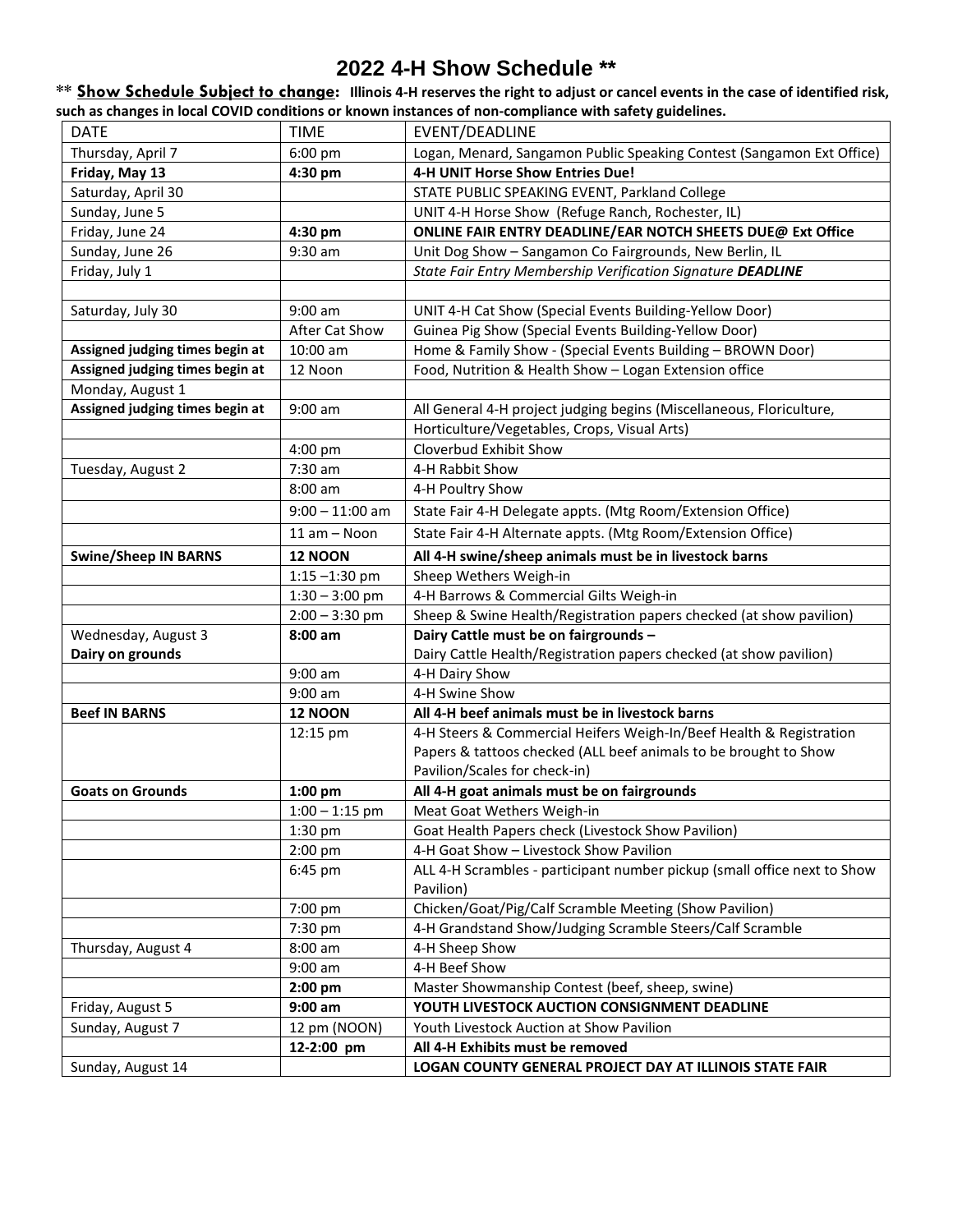# **Show Policies and Regulations**

### **Health Safety**

All events are subject to change, and additional health safety measures may be required. Illinois 4-H will respond to and adjust events in response to evolving guidance as provided by the CDC, IDPH, and University of Illinois. Additional local venue guidelines will be followed.

#### **Entry Procedure and Deadlines:**

- No alcoholic beverages or controlled substances allowed during 4-H shows.
- Youth must be currently enrolled as a 4-H member and have been age 8 18 as of Sept. 1, 2021, to exhibit.
- 4-Hers must be enrolled in each 4-H project they wish to exhibit at the 4-H show by March 1. 4-H'ers should check their enrollments in the 4-H Online system [\(https://il.4honline.com/\)](https://il.4honline.com/) prior to March 1 to ensure they are enrolled in the correct projects.
- Members must attend at least 1 club meeting or activity prior to completing online fair entry to be eligible to participate in summer shows, including the fair.
- Logan County 4-H Show entry will be submitted through Fair Entry [\(https://logan4-hfair.fairentry.com\)](https://logan4-hfair.fairentry.com/) no later than Friday, June 24. Any member that does not complete online entry will not be eligible to participate in the fair.
- Each member that entered in projects that require an exhibit tag will be notified when they are printed and ready for pick up prior to the show. 4-Hers should firmly attach the tag to their exhibit.
- 4-Hers will not be penalized for not bringing an exhibit.
- Cloverbud members are allowed to exhibit any activity they have done throughout the year and receive a participation ribbon. They will have opportunity to talk with a volunteer about their project in a show and tell style.
- GENERAL PROJECT EXHIBITS allowed one entry unless otherwise specified

## **Exhibit Rules and Guidelines**

**Exhibit rules:** Specific rules for each project are listed in this Showbook. Be certain to follow the rules listed in this book exactly. 4-H exhibits which do not meet these guideline rules will not be eligible to receive a "blue" rating or any higher awards, such as champion project.

**Work of the exhibitor:** Projects are to be constructed by the exhibitor, and they must have been made in the current 4-H year. The same product or speech that is selected at the county level must be exhibited at the State Fair/State Contests, adjusted to State Fair class requirements (if necessary). All animals exhibited must have been owned and/or personally cared for by the exhibitor from the state required ownership date until the time of exhibit.

**Size:** See specific project requirements for size limitations. Exhibits over 4' tall may be placed on the floor.

**Category**: In the case where a project may have been entered into the wrong category, the superintendents have authority to move a project to the correct class if it doesn't meet the requirements of the class it was originally entered in. The project will be judged, but it forfeits all special awards, including state fair delegate and alternate.

**Conference Judging**: CONFERENCE JUDGING is required for general project exhibits, which means being present with your exhibit and discussing it with a judge. If a member has a conflict they must contact the Extension office to make arrangements.

**Premiums**: Premiums are given to 4-H members for judged projects based on the rating at the show using a "point value" system. The amount varies each year based on the amount provided to the Illinois Department of Agriculture for the 4-H Premium Fund. These funds are appropriated by the State of Illinois General Assembly. Members will only be paid a premium for 1 entry per class

(ex. If member exhibits 2 projects in any one class, he/she will only be paid for 1).

*Disclaimer: The Department of Agriculture shall use its best efforts to secure sufficient appropriates to fund premiums. In any year for which the General Assembly of the State of Illinois fails to make an appropriation sufficient to pay such premiums, premium amounts may not be accurately reflected in this Premium Book.*

#### **Ribbons/Point Values**:

Each exhibit will be judged for the following awards:

#### **Blue - meets requirements, good exhibit; Red – needs some improvement; White - needs much improvement**

| <b>Project Category</b>                                                                         | <b>Blue</b> | Red | White | Participation |
|-------------------------------------------------------------------------------------------------|-------------|-----|-------|---------------|
| Cloverbud                                                                                       | 0           |     | 0     |               |
| All Foods and Nutrition projects, All Natural Resource projects, Animal Science displays,       |             |     |       |               |
| Shopping in Style, Crops & Soils, Interior Design, Visual Arts, Small Engines, Collectibles,    |             |     |       |               |
| Communications, Entomology, Horticulture & Floriculture, Exploratory, Welcome to 4-H,           |             |     |       |               |
| Family Heritage, Health, Geology, Bicycle, Citizenship, Consumer Education, Child               |             |     |       |               |
| Development, Forestry, Intercultural, Leadership, Plant & Soil Science, Service Learning, Small |             |     |       |               |
| Engines, Tractor, Theatre Arts, Weather, Vet Science, All others not listed                     |             |     |       |               |
| Cats, Dogs, Rabbits, Poultry, Small Pets, Woodworking, Welding, Electricity, Robotics,          |             |     |       |               |
| Technology, Aerospace, Video/Film, Photography, Shooting Sports Displays, Clothing &            |             |     |       |               |
| Textiles, Computer Science, Maker, Drones, eSports                                              |             |     |       |               |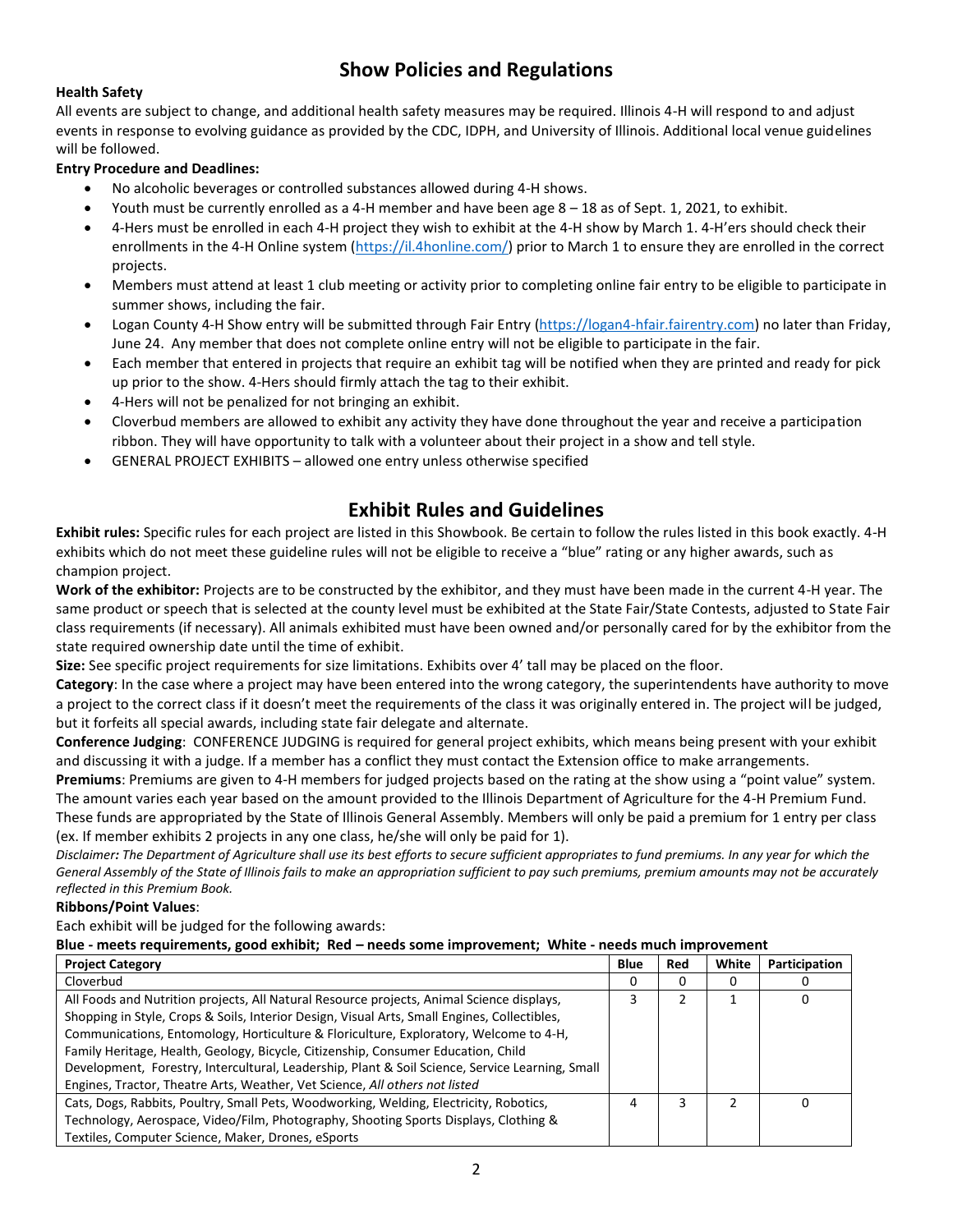| . Horse/Pony)<br>-<br>Goatr<br>Dairy<br>(Beet<br>Livestock I<br>sheep. "<br>Swine.<br>. |  |  |  |  |
|-----------------------------------------------------------------------------------------|--|--|--|--|
|-----------------------------------------------------------------------------------------|--|--|--|--|

**Tax Implications for Prizes, Gifts or Awards:** Program Participants (including minors) will be required to provide their social security number or foreign national tax ID number prior to receiving a prize, gift or award to ensure proper IRS reporting as required by law. This sensitive information is kept confidential and handled through security protected software (PEAR). Participants will not be eligible for prize, gift or award if social security or foreign national tax ID information is not provided. **Tips for a successful 4-H Show:** Read your specific project exhibit requirements in the 4-H handbook. You must follow the project requirements exactly or you may not be awarded a blue ribbon. Review your 4-H project manual and be certain you have all the materials needed to complete the project. Get help now! Call your leaders or the Extension office if you have questions about exhibit requirements. Do not wait until the fair starts or the day of the show. Be sure you are aware of the date and time of your exhibit judging.

**State Fair:** Any 4-H members may be selected to participate in the State Fair. Members may exhibit one individual and one group (club) project at the State Fair, excluding live animals. If a member was selected in more than one area as an individual, they must choose only one to show at State Fair. Members are responsible for transporting their project to the State Fair and must be present for conference judging with their project on the specified day.

#### **\*Logan County Day at the Illinois State Fair will be Sunday, August 14, 2022\***

**Project care**: Care will be exercised to prevent accidents or damage of any kind to the projects, but the superintendents, University of Illinois Extension staff and project helpers will not assume any liability for damage to property or person.

**Saying "Thank You":** Please remember to take time to say "Thank you" to the sponsors of trophies and gifts following the 4-H shows. Saying the words is nice, but taking time to write a short note is much appreciated. These notes help the donors realize that award sponsorship really means something to the 4-H member who received it. To assist you, the Extension office has attached an addressed thank you to the sponsor on your plaque and/or trophies. Animal project members should also write a thank you note if someone buys your animal at the youth livestock auction.

## **Livestock Guidelines**

**Ethics Guidelines:** All livestock projects must be cared for or maintained by the individual 4-H member as a part of the learning process intended for all 4-H projects. With their entry, members are certifying that the project animal(s) has/have been cared for and maintained by the member and his/her immediate family during the required tenure of ownership and said animal(s) has/have not been cared for by a professional fitter or maintained at a professional fitter's facilities. Members who need assistance fitting or grooming their animals for the show may seek help from their family members or other Logan County 4-H members. The 4-H member must be present during any grooming as an active participant in the process.

**Animal Rights**: If violations are observed, the animals will be excused from exhibition and possibly ordered to be removed from the grounds with all awards being forfeited as determined by superintendents, fair board, and/or Extension staff. Any practice or deviation from normal humane husbandry practices, including but not limited to artificial manipulations, physical abuse, medical treatments or mechanical applications of any substance, other than on the prescriptions of a licensed veterinarian, will constitute a violation of show rules and are subject to the above provisions.

**Showmanship:** You must sign up for showmanship classes when you do your fair entries online. No additions to classes will be made on show day. If a 4-H member wins Jr. Showmanship, they must move up a showmanship level and upon reaching Sr. Showmanship may stay in that class for remainder of 4-H exhibit years. 4-H members may enter showmanship classes every year of their 4-H career.

**Quality Assurance & Ethics Certification (QAEC):** All 4-H youth enrolled in animal project areas of poultry, horses, rabbits, cats, and dogs and plan to exhibit a "live animal" will be required to complete the QAEC online course once during a 4-H member's career. Anyone who has already taken the certification does not need to retake the test. Members should print out their affidavit and certificates and keep with their 4-H records. The Quality Assurance and Ethics Certification has been developed to review what is expected of youth when preparing for and exhibiting animals in competition. The course can be accessed here: <http://web.extension.illinois.edu/qaec/>

**Youth for the Quality Care of Animals Training (YQCA):** All youth enrolled in a large animal livestock project area (beef, dairy, sheep, swine, goat) & plan to exhibit a "live animal" are required to attend/take training on an annual basis each year you exhibit livestock. In person as well as online training options to be offere[d https://yqcaprogram.org/](https://yqcaprogram.org/) - watch the 4-H newsletter for dates or call 4-H office to obtain info. Members should print their completion certificates & keep with 4-H records.

**Health Certificates:** Health certificates for Beef, Dairy, Goats, Sheep, Swine, and Poultry in accordance with the Illinois Exhibition Livestock Health Requirements will be required. Animal health papers should be presented to specie superintendent and the fair vet when animals are unloaded at the fairgrounds. Lack of health papers may result in dismissal of animals from the grounds.

**Animal Registration Papers:** All exhibitors showing in purebred classes must have registration papers. Registration papers must be in the first and last name of the exhibitor (not to include farm names, initials of 4-H'ers, family names, etc.) and date of ownership as shown on registration papers must comply with 4-H ownership dates. Registration papers must be in the exhibitor's possession at the fair-no electronic copies or Certificates from breed association representatives will be accepted in lieu of registration papers. The entry form itself still has to be in the individual exhibitor's name.

**Illinois State Fair Livestock Entries:** Illinois State Fair Livestock Entry Forms are to be filed with the Illinois State Fair Junior Department and will need to be signed by a University of Illinois Extension employee before exhibitors send them to State Fair Entry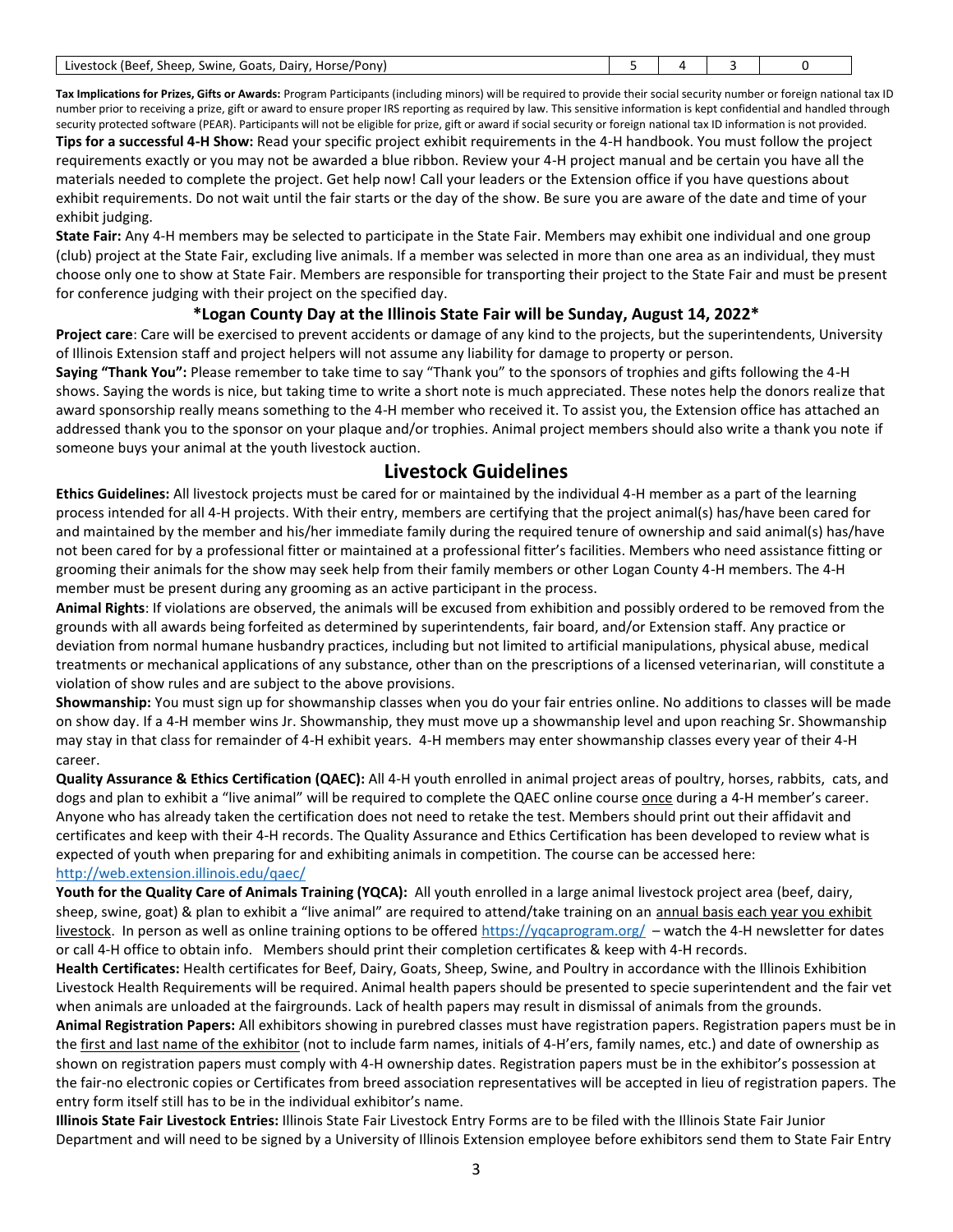Office. Signature verifies exhibitor is an active 4-H member and enrolled in the project area they are entering in**. It is the responsibility of exhibitor to submit entry forms to Illinois State Fair Jr. Department**. These entries are due July 1, 2022. Entry forms are available at Illinois State Fair website:<http://www.agr.state.il.us/isf/premium/>**TO RECEIVE 4-H MEMBERSHIP VERIFICATION SIGNATURE, ENTRIES MUST BE BROUGHT TO THE 4-H OFFICE BY JUNE 30, 2022.** 

### **General Project Information**

**Innovation Class:** This class is open to youth enrolled in the particular project area. Members are to demonstrate the skills and knowledge you have gained through the project. The exhibit may include, but isn't limited to, original works, objects, demonstrations, digital presentations, programs, websites, games, apps, performances, or posters which you have made. Choose whatever method best shows what you've learned. Your exhibit should not fit in the other exhibit options for this project. You must furnish any equipment you need for your exhibit. Internet service will not be provided for the exhibit. All exhibits must include something visual, such as a printed copy of a digital presentation, which will remain on display during the exhibition. Electronic equipment will only be used during your personal judging time and will not remain on display during the entire exhibit period. **Club/Group Projects:** Clubs can take any project as a club/group project. All members wishing to participate must be enrolled in the project by the set deadline. The members will present the group project to the judge at the same time as individual project judging. The exhibit requirements for the project are the same as for individuals, however only 1 project is needed for the group. At least 3 members must be present for judging. Only members present at the judging will receive a premium. Only certain projects are eligible to advance to State Fair as a group exhibit.

### **AEROSPACE - Monday, August 1- at Special Events Building (brown doors). Judging times will be assigned in advance. Projects are released on Sunday, August 7 from 12-2 pm.**

STATE FAIR SELECTION: Each county may send 2 entries total from 50130, 50131 and 1 entry from 50133.

Note: Members may choose to exhibit in more than one class but only one entry per class (i.e. A member enrolled in Aerospace 2 could exhibit in both classes 50130 Model Rocketry and Aerospace Ready4Life Challenge 50133)

## **Model Rocketry: (SF 50130)**

### **(Open to youth in Aerospace 2, Aerospace 3, and Aerospace 4)**

Exhibit one model rocket assembled or made by the member. The exhibit will be a static display. The model rocket should be in good flying condition. DO NOT include the rocket engine with your exhibit. The rockets will not be launched. Attach the printed directions for construction of the rocket if any were used.

#### **Aerospace Display: (SF 50131)**

### **(Open to youth in Aerospace 2, Aerospace 3, and Aerospace 4)**

Prepare a display related to the aerospace project which does not fit in the model rocketry class. The exhibit may include, but isn't limited to, original works, objects, demonstrations, digital presentations, programs, websites, games, apps, performances, or posters which you have made. Choose whatever method best shows what you've learned. You must furnish any equipment you need for your exhibit. Internet service will not be provided for the exhibit. All exhibits must include something visual, such as a printed copy of a digital presentation, which will remain on display during the exhibition. Electronic equipment will only be used during your personal judging time and will not remain on display during the entire exhibit period.

#### **Aerospace Ready4Life Challenge (SF 50133)**

### **(Open to 11- to 18-year-olds enrolled in any Aerospace project)**

Exhibits in this category must include the following: a) a physical representation of the career or business product such as a model, prototype or display/portfolio that includes images of accomplished work; b) verbal or written explanations that demonstrate knowledge of the related career or business fields, potential careers, and the appropriate requirements for achievement in those fields. The judging criteria for this class values thoroughness of career and/or business exploration and pursuit above the workmanship of the physical specimen on display.

### **BEEF**

### **Thursday, August 4, 9:00 a.m. (Beef must be in livestock/cattle barns by NOON Wednesday, Aug. 3)**

Superintendent: Marc Short, Lincoln

Assistant Superintendents: Tracey Rawlings, New Holland; Matt Short, Lincoln; Troy Rawlings, New Holland Announcer: Bill Bree, Lincoln

- 1. Exhibitor must follow all general livestock guidelines listed after 4-H Showbook Schedule.
- 2. All beef animals must be exhibited regardless of the number in a class.
- 3. 4-H Scramble calves will be grouped together, NO exceptions.
- 4. **Steer classes** will be weighed in Wednesday afternoon **Aug 3,** beginning at 12:15 p.m. Each breed will be divided into weight classes by the Superintendent and weighmaster after weigh-in is completed and will show in those classes Thursday**. Health & Registration papers will be checked on Wednesday, Aug 3 at 12:15 pm** – **ALL BEEF ANIMALS** to be brought to Show Pavilion/Scales for check in. Health requirements can be found online at

<https://www2.illinois.gov/sites/agr/Animals/AnimalHealth/Pages/fair-exhibition-requirements.aspx>

5. Artificial coloring of animals will not be allowed above the hocks and animals found being artificially colored will be disqualified. Beef Superintendents shall be responsible for toweling procedures and for enforcement of rules.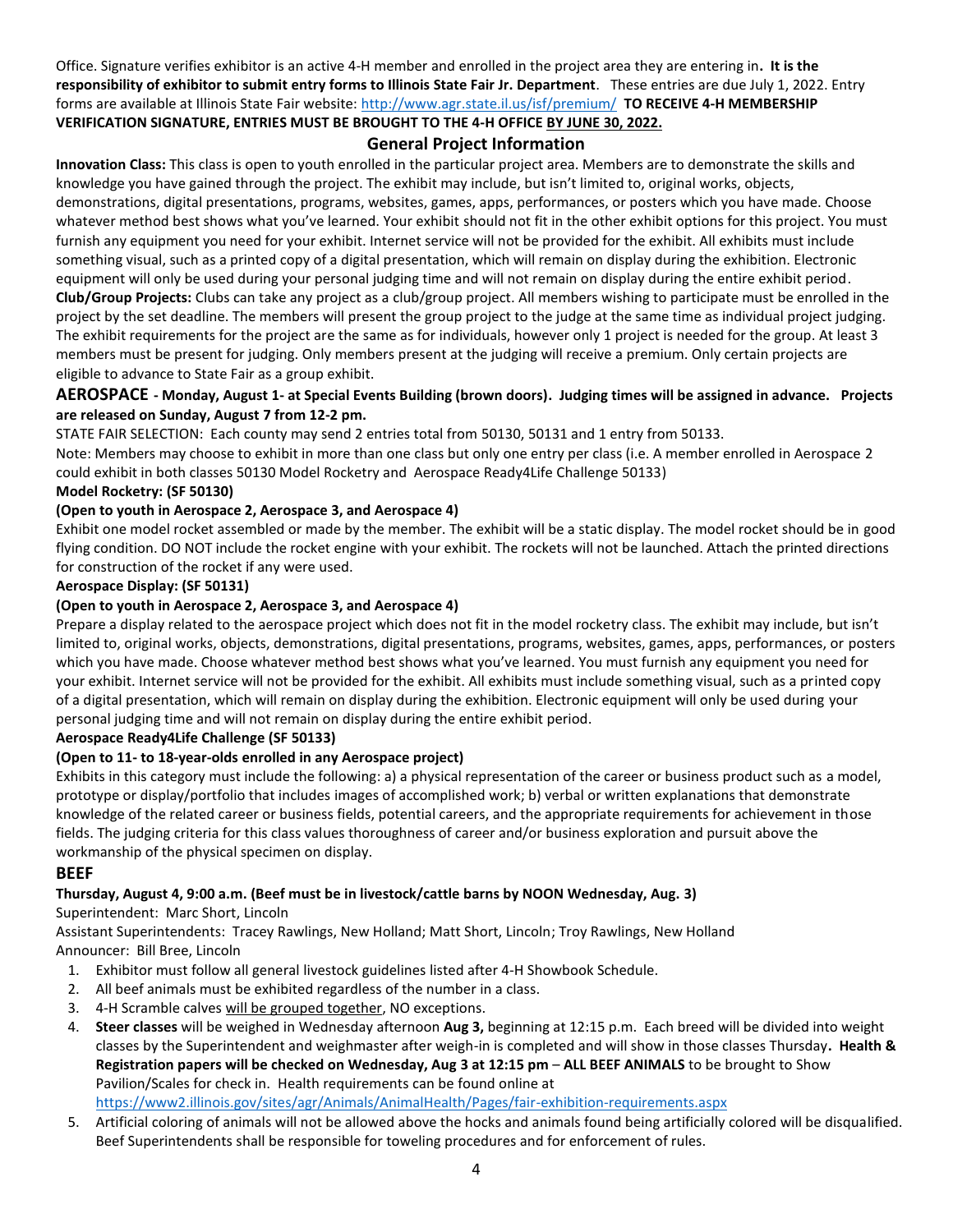- 6. Warts are a big concern. It will be left to the discretion of the County Fair Vet if an animal will be disqualified due to warts on an animal.
- 7. Personalized Show Shirts may be worn except during showmanship.
- 8. Must declare breed in February (at weigh-in time) and confirm breed with registration paper in June. If no paper in June the animal will show with crossbreds. No crossbreds will be allowed to show in a breed.
- 9. Show order will be Steers, Breeding Beef Heifers, Prospect Heifers, Cow/Calf.
- 10. Animals do not have to be fitted for showmanship classes it shall be the exhibitor's choice whether to fit for showmanship.
- 11. Grand Champion will be chosen from breed winners and Champion Crossbred. Reserve Grand Champion will be selected from remaining class with the reserve in class to the Grand Champion brought in. A Champion and Reserve Champion British Breed Steer will be selected, if not selected in Grand Champion drive.

### **Steers**

- 1. Beef Steers must have been owned by February 1, 2022.
- 2. All beef steers must be tattooed and weighed. All beef steers will be mouthed at the official County weigh-in Wednesday afternoon at the same time that they are weighed. No steer will be allowed to show regardless of birth date that has more than one pair of its milk teeth replaced by permanent teeth, and the permanent teeth cannot be advanced enough to be in wear. The decision of the examining veterinarians will be final.
- 3. Final decision of weight classes will be made at the scale.
- 4. Show order will be Steers: Black Angus, Herefords, Shorthorns, Simmentals, All Other Breeds/Crossbreds and Non-Papered Breeds. Grand Champion and Reserve Grand Champion Steer Over all Breeds.
- 5. The Top Rate-of-Gain Market Steer will be chosen, announced at the conclusion of the steer show and presented an award at that time.
- 6. Steer Blood Testing Rule: The Beef Superintendent and Logan County Extension Office reserve the right to blood test the Champion and Reserve Champion Steers of each Purebred Class at the Logan County 4-H Show for type to verify breed characteristics. Any protests must be filed in writing at the 4-H Office within 24 hours after the conclusion of the 4-H Beef Show. The protesting party will pay all blood testing expenses if tests are proven negative; if found positive, the 4-H'er will be responsible for all costs. Any breeder and/or exhibitor found to be in violation will not be awarded premiums and will be barred from exhibiting at the Logan County 4-H Show for the following one year. The second occurrence will bar that 4-H'er for his/her 4-H career from exhibiting. All premium and sale money will be held until tests are returned. Anyone found in violation: Sale money over market price will be refunded to the buyer.

### 7. **No 4-H cattle will be allowed to show with horns. Scurs are acceptable.**

## **Heifers**

- 1. Purebred Beef Breeding Heifer Classes
	- 1. Senior Heifer Calf Sept. 1 to Dec. 31, 2021
	- 2. Late Summer Heifer July 1 to August 31, 2021
	- 3. Early Summer Heifer May 1 to June 30, 2021
	- 4. Late Junior Yearling Heifer March 1 to April 30, 2021
	- 5. Early Junior Yearling Heifer Jan. 1 to Feb. 28, 2021
	- 6. Senior Yearling Heifer-Sept. 1 to Dec. 31, 2020
		- i. All Senior Yearling Heifers must be confirmed safe in calf with written documentation by examining veterinarian.
- 2. Beef purebred heifers must have been owned by June 1, 2022.
- 3. Tattoos of the top two places in each heifer class will be checked in the show ring if questioned.
- 4. Each breed of cattle will name a Champion Female and they are eligible to show for Supreme Champion Female.
- 5. Heifers will show in order of Black Angus, Red Angus, Hereford, Shorthorn, Simmental, and Papered Other Breeds and Commercial. Each breed shall show straight through until Champions have been selected.
- 6. Recognized Breed Associations will include: American Hereford Assoc., American Polled Hereford Assoc., American Shorthorn Assoc., American Simmental Assoc., and American Angus Assoc. Females registered in any other Breed Associations must show in Papered Other Breeds classes.
- 7. **ANY ANIMALS WITHOUT CORRECT REGISTRATION PAPERS WILL BE SHOWN IN NON-PAPERED COMMERCIAL HEIFER CLASS!**

### **Prospect Classes**

- Prospect Heifer-Calved after 1/1/2022
- Prospect Bull-Calved after 1/1/2022
	- 1. All Breeds will be shown together.
	- 2. Registration papers are not required on calves but are optional.
	- 3. Any heifers exhibited in the Prospect Heifer class are not eligible to be shown in any heifer classes shown by breed.
	- 4. Calves shown in the Prospect classes are eligible to be shown with the dam in the Cow/Calf classes but not required.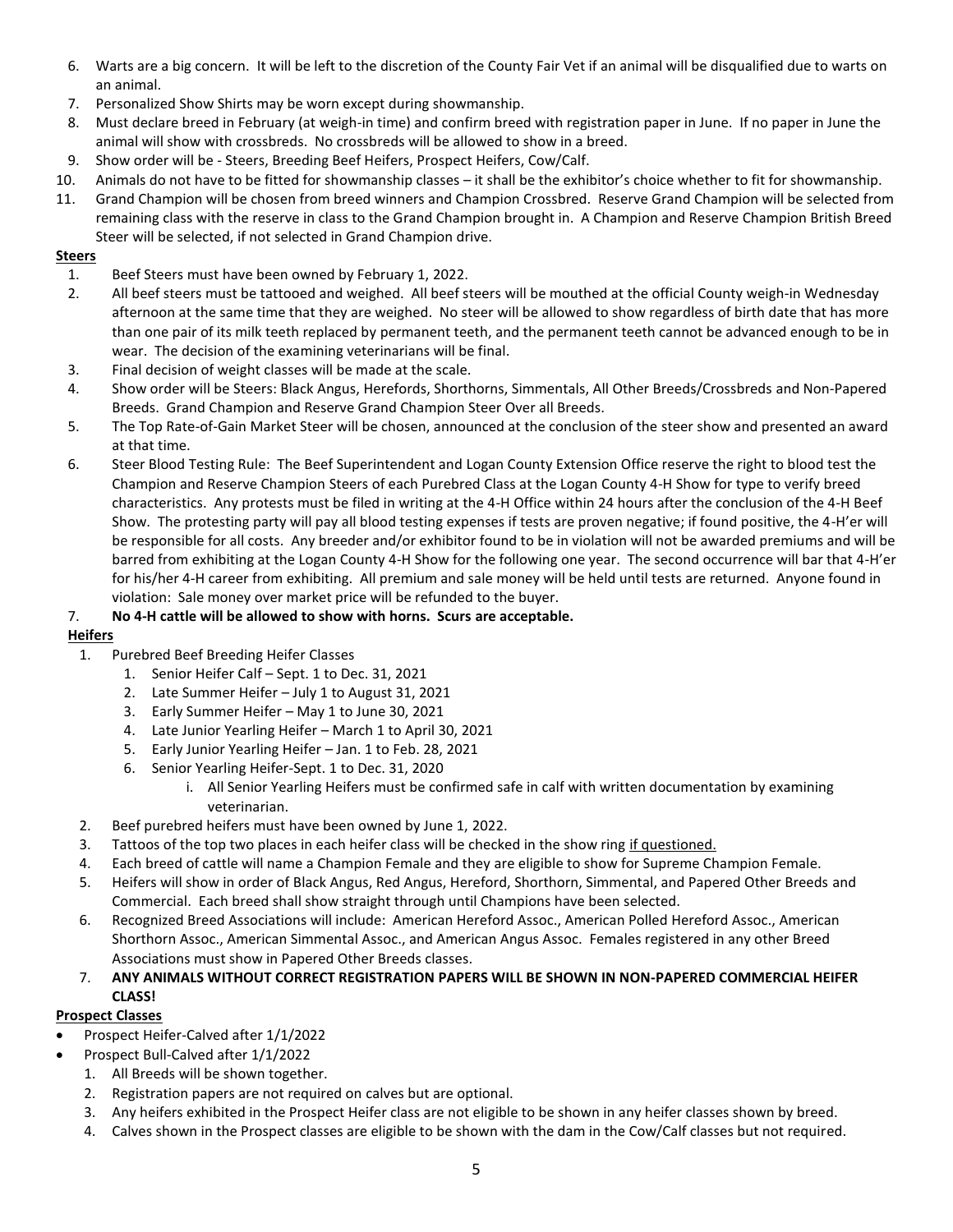5. ALL livestock must have a health certificate that meets all health requirements of the state.

## **Cow/Calf Class**

## • Cow/Calf

- 1. Registration papers are not required for the cow or the calf but are optional.
- 2. Cow must be owned by the 4-H'er when bred.
- 3. All breeds will be shown together.
- 4. Both cow and calf must be halter broke and exhibited at the same time.
- 5. The class is to be judged on the quality of the cow and calf and the efficiency of the cow in producing the calf.
- 6. Calves shown with the cow are also eligible to be shown in the Prospect Calf classes but not required.
- 7. ALL livestock must have a health certificate that meets all health requirements of the state.
- 8. The calf is to be owned, exhibited and maintained by the exhibitor the same as the cow.
- 9. Calf is to be born on or after January 1, 2022.
- 10. At the Superintendent's discretion, cow/calves may leave the evening of Thursday, August 4.

**Beef Showmanship***-*Exhibitors must REGISTER during online Fair Entry process for showmanship classes. If a member wins Jr. Showmanship, they must move up a showmanship level and upon reaching Sr. Showmanship may stay in that class for remainder of 4-H exhibit years. You are eligible to enter showmanship classes EVERY year of your 4-H career.

- Junior-8 to 10 years of age
- Intermediate-11 to 14 years of age
- Senior-15 to 19 years of age

**Beef Animal Science 1:** (SF 50135A) For Youth enrolled in this project 1-2 years. – **Exhibited with General Projects on, 8/1 Beef Animal Science 2:** (SF 50135B) For Youth enrolled in this project 3 or more years.

Prepare a display focusing on any activity related to the beef project. Demonstrate the skills and knowledge you have gained through the animal project you studied. The exhibit may include, but isn't limited to, original works, objects, demonstrations, digital presentations, programs, websites, games, apps, performances, or posters which you have made. Choose whatever method best shows what you've learned. You must furnish any equipment you need for your exhibit. Internet service will not be provided for the exhibit. All exhibits must include something visual, such as a printed copy of a digital presentation, which will remain on display during the exhibition. Electronic equipment will only be used during your personal judging time and will not remain on display during the entire exhibit period. Live animals are not permitted as exhibits in this area. For safety reasons, exhibits cannot include glass, syringes with needles or any other sharp objects.

#### **Animal Science Beef Ready4Life Challenge:** (SF 50137) **Exhibited with General Projects on Monday, 8/1 (Open to 11- to 18-year-olds enrolled in any Beef project)**

Exhibits in this category must include the following: a) a physical representation of the career or business product such as a model, prototype or display/portfolio that includes images of accomplished work; b) verbal or written explanations that demonstrate knowledge of the related career or business fields, potential careers, and the appropriate requirements for achievement in those fields. The judging criteria for this class values thoroughness of career and/or business exploration and pursuit above the workmanship of the physical specimen on display.

### **BICYCLE** (not eligible for state fair)- **Monday, August 1-at Special Events Building (brown doors). Judging times will be assigned in advance. Projects are released on Sunday, August 7 from 12-2 pm**

**Bicycle 1 – 2 –** Create a display on something you learned in your bicycle project.

## **Bicycle Ready4Life Challenge** (not eligible for state fair)/**(Open to 11- to 18-year-olds enrolled in any Bicycle project)** Exhibits in this category must include the following: a) a physical representation of the career or business product such as a model,

prototype or display/portfolio that includes images of accomplished work; b) verbal or written explanations that demonstrate knowledge of the related career or business fields, potential careers, and the appropriate requirements for achievement in those fields. The judging criteria for this class values thoroughness of career and/or business exploration and pursuit above the workmanship of the physical specimen on display.

## **CAT**

## **Saturday, July 30 - 9:00 am - (Special Events Building/Yellow Door – Logan County Fairgrounds, Lincoln, IL) Unit 16 (Logan/Menard/Sangamon) Cat Show**

Superintendent: Jayden Lawrence, Beason

- 1. Completed Cat Project Record book must be submitted by **July 15th** to the Logan County Extension office. The record book can be found can be found online at:<https://extension.illinois.edu/lms/4-h-logan-county>
- 2. Cats must be a year of age or older to be exhibited.
- 3. Limit of one cat and one kitten per exhibitor.
- 4. All cats/kittens must be transported in carriers. Please no collars and/or leashes.
- 5. **All cats are required to have vaccinations including rabies and distemper. Proof of vaccinations should be presented at check-in on show day.**

**Outdoor Cat –** Spends more than 50% outside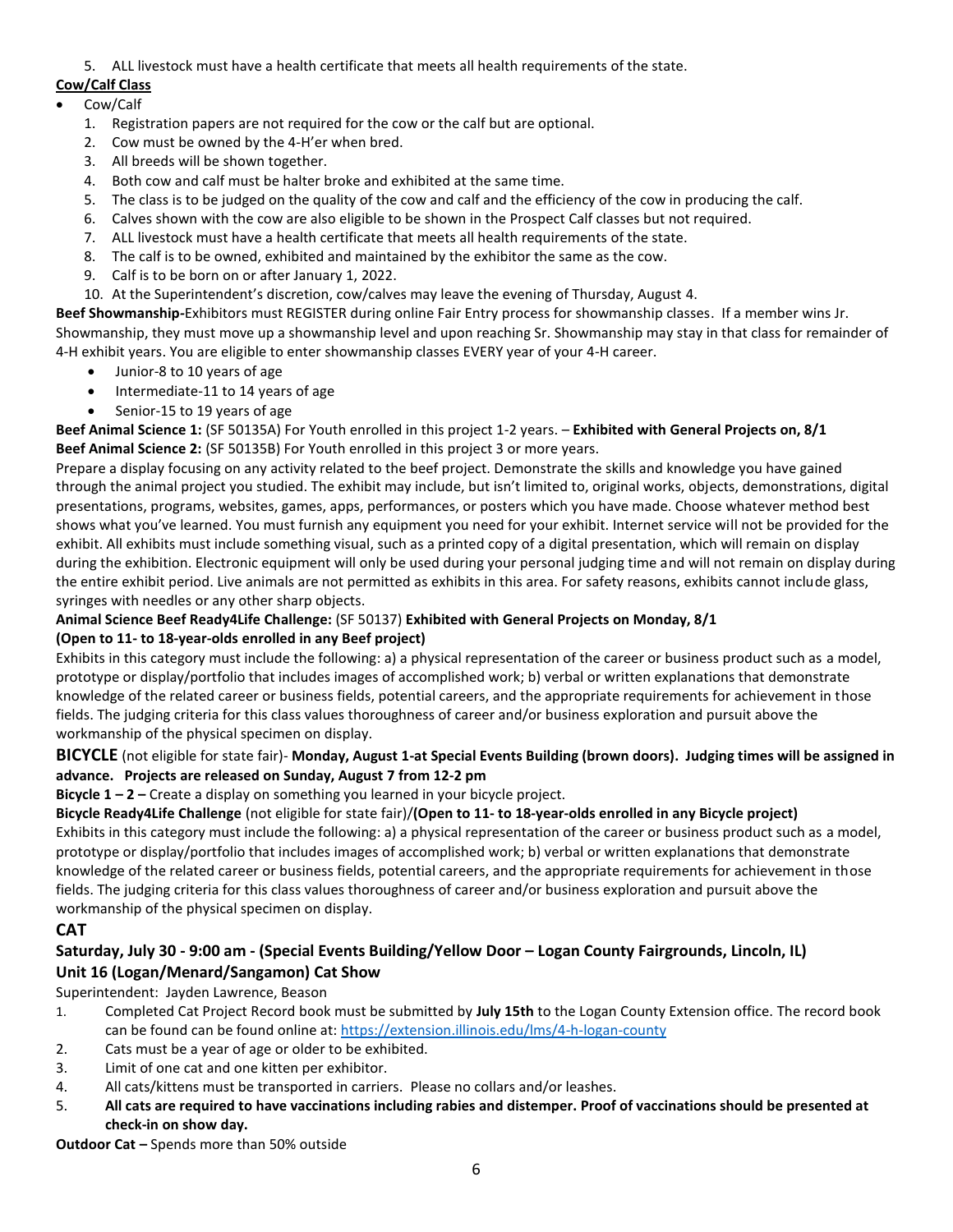#### **Indoor Cat –** Spends more than 50% inside

**Kitten –** between the ages of 4 months to a year

**Cat Animal Science 1:** (SF 50135A) For Youth enrolled in this project 1-2 years. – **Exhibited with General Projects on, 8/1 Cat Animal Science 2:** (SF 50135B) For Youth enrolled in this project 3 or more years.

Prepare a display focusing on any activity related to the cat project. Demonstrate the skills and knowledge you have gained through the animal project you studied. The exhibit may include, but isn't limited to, original works, objects, demonstrations, digital presentations, programs, websites, games, apps, performances, or posters which you have made. Choose whatever method best shows what you've learned. You must furnish any equipment you need for your exhibit. Internet service will not be provided for the exhibit. All exhibits must include something visual, such as a printed copy of a digital presentation, which will remain on display during the exhibition. Electronic equipment will only be used during your personal judging time and will not remain on display during the entire exhibit period. Live animals are not permitted as exhibits in this area. For safety reasons, exhibits cannot include glass, syringes with needles or any other sharp objects.

### **Animal Science Cat Ready4Life Challenge:** (SF 50137) **Exhibited with General Projects on Monday, 8/1 (Open to 11- to 18-year-olds enrolled in any Cat project)**

Exhibits in this category must include the following: a) a physical representation of the career or business product such as a model, prototype or display/portfolio that includes images of accomplished work; b) verbal or written explanations that demonstrate knowledge of the related career or business fields, potential careers, and the appropriate requirements for achievement in those fields. The judging criteria for this class values thoroughness of career and/or business exploration and pursuit above the workmanship of the physical specimen on display.

### **CHILD DEVELOPMENT- Saturday, July 30 - at Special Events Building (brown door). Judging times will be assigned in advance. Projects are released on Sunday, August 7 from 12 - 2 pm.**

STATE FAIR SELECTION: Each county may submit 3 entries entry from 50141 and one from 50142 **Child Development** (SF 50141)

Prepare a display that demonstrates the skills and knowledge you have gained studying child development. Topics might include, but are not limited to, selecting age appropriate toys and activities, explaining child behavior, or recognizing child safety concerns. The exhibit may include, but isn't limited to, original works, objects, demonstrations, digital presentations, programs, websites, games, apps, performances, or posters which you have made. Choose whatever method best shows what you've learned. You must furnish any equipment you need for your exhibit. Internet service will not be provided for the exhibit. All exhibits must include something visual, such as a printed copy of a digital presentation, which will remain on display during the exhibition. Electronic equipment will only be used during your personal judging time and will not remain on display during the entire exhibit period. For safety reasons, exhibits cannot include glass, syringes with needles or any other sharp objects.

### **Child Development Ready4Life Challenge** (SF 50142) - **Open to 11- to 18-year-olds enrolled in Child Development project** Exhibits in this category must include the following: a) a physical representation of the career or business product such as a model, prototype or display/portfolio that includes images of accomplished work; b) verbal or written explanations that demonstrate knowledge of the related career or business fields, potential careers, and the appropriate requirements for achievement in those fields. The judging criteria for this class values thoroughness of career and/or business exploration and pursuit above the workmanship of the physical specimen on display.

### **CIVIC ENGAGEMENT/(CITIZENSHIP) – Monday, August 1 - at Special Events Building (brown doors). Judging times will be assigned in advance. Projects are released on Sunday, August 7 from 12-2 pm**

STATE FAIR SELECTION: Each county may submit 2 entries total from classes 50145, 50146, 50147 and 1 entry from 50149. **Civic Engagement 1:** (SF 50145)

Exhibit a display illustrating one of the following options: 1) personal information about yourself – who you are, things you like to do, things you are good at, your favorites; 2) your feelings and how you handle these feelings; 3) your family, their responsibilities, how you work together; **OR** 4) the Family Pedigree that may include family group pages. **EXHIBITS ARE LIMITED TO 2' 6" WIDE AND 15" DEEP.**

### **Civic Engagement 2:** (SF 50146)

Exhibit a display illustrating one of the following options: 1) your neighborhood; 2) how you were a good neighbor or led a service project for your community; **OR** 3) a Citizenship Challenge that you helped organize and lead (see the project book for details). **EXHIBITS ARE LIMITED TO 2' 6" WIDE AND 15" DEEP.**

#### **Civic Engagement 3:** (SF 50147)

Exhibit a display illustrating one of the activities that you completed within your project as it relates to one of the following categories in the manual: 1) Government; 2) Business and Industry; 3) Transportation, Communication & Utilities; 4) Culture & Heritage; 5) Natural Resources & Environment; 6) Education; 7) Organizations within your community; 8) Tourism; **OR** 9) Support Systems within your community. **EXHIBITS ARE LIMITED TO 2' 6" WIDE AND 15" DEEP.**

**Civic Engagement Ready4Life Challenge:** (SF 50149) **- (Open to 11- to 18-year-olds enrolled in any Citizenship project)** Exhibits in this category must include the following: a) a physical representation of the career or business product such as a model, prototype or display/portfolio that includes images of accomplished work; b) verbal or written explanations that demonstrate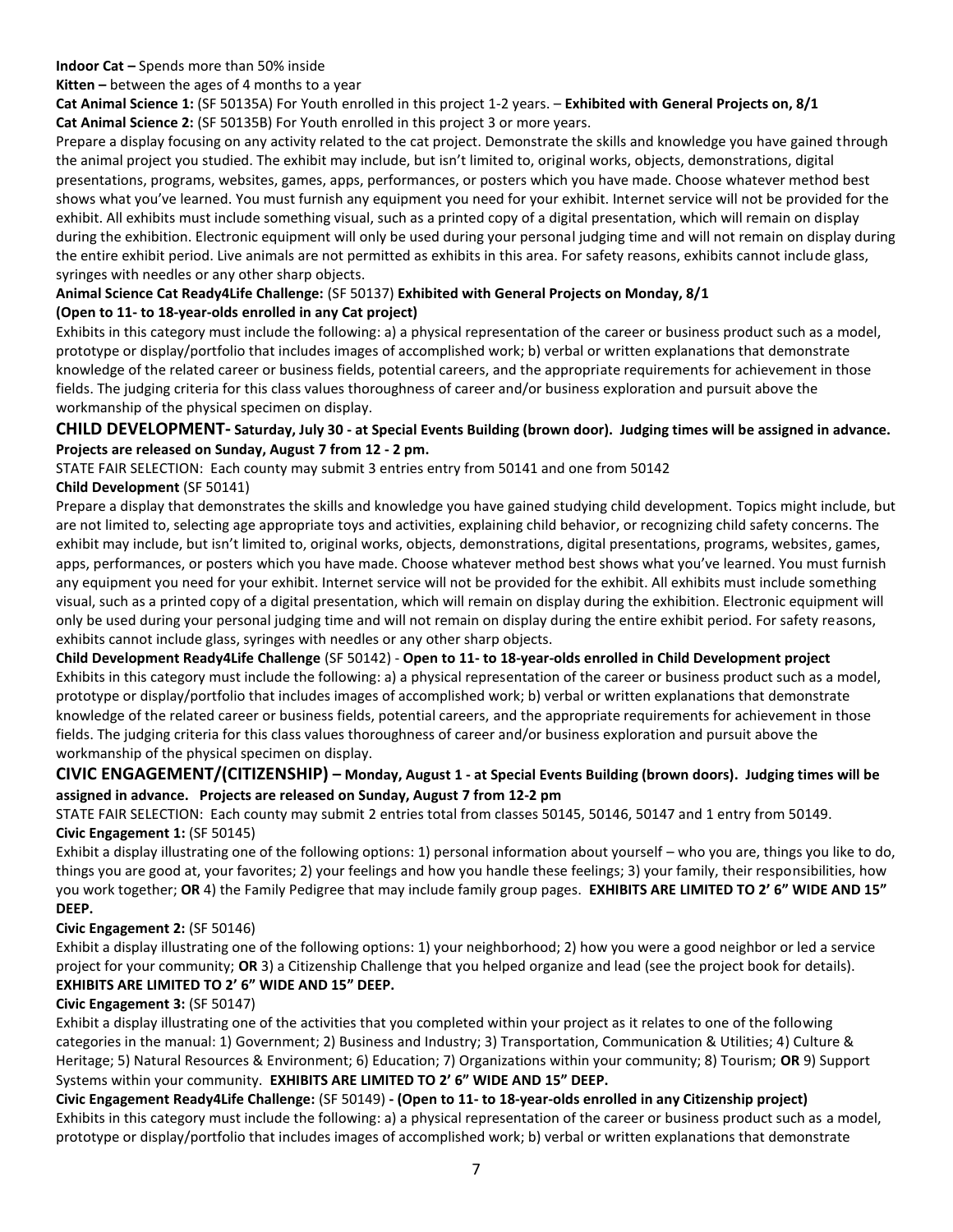knowledge of the related career or business fields, potential careers, and the appropriate requirements for achievement in those fields. The judging criteria for this class values thoroughness of career and/or business exploration and pursuit above the workmanship of the physical specimen on display.

### **Service Learning 1** (not eligible for state fair)

Exhibit a binder portfolio to reflect what the exhibitor accomplished in the four steps of service learning. If exhibitor has been enrolled in project for multiple years, the binder portfolio should include previous years' work. Use of page protectors is recommended.

#### **Service Learning 2** (not eligible for state fair)

Exhibit a binder portfolio to reflect what the exhibitor accomplished in the four steps of service learning. If the exhibitor has been enrolled in the project for multiple years (including Service Learning I), the binder portfolio should include the previous years' work. Use of page protectors is recommended.

#### **Service Learning 3** (not eligible for state fair)

Exhibit a binder portfolio to reflect what the exhibitor accomplished in the four steps of service learning. If the exhibitor has been enrolled in the project for multiple years (including Service Learning 1 & 2), the binder portfolio should include the previous years' work. Use of page protectors is recommended.

### **CLOTHING & TEXTILES - Saturday, July 30 - at Special Events Building (brown door). Judging times will be assigned in advance. Projects are released on Sunday, August 7 from 12 - 2 pm.**

STATE FAIR SELECTION: Each county may submit 3 entries total from 50151, 50152, 50153; 2 entries from 50154, 50155, 50156; and 1 Ready4Life entry from 50157.

All exhibits entered in the clothing and textiles area will be judged based on their construction and fit (if applicable). Exhibitors bringing garments should not wear their garments when they arrive for judging. The garment will be reviewed by the judges for construction first. Exhibitors will be asked to change into the garment as the second step of the judging process. If the garment was constructed for another individual, that individual must be present to wear the garment for the judge. (Only the exhibitor who made the garment is eligible for ribbon and premium.) Construction and appearance will both be considered during judging. If a pattern was used to make the item, the pattern instructions, either written or electronic, are to be included with the exhibit. Exhibit tags should be attached to the garment, not to the hanger.

Members wishing to exhibit knitted items should enroll in Visual Arts Fiber (if original) or Visual Arts Heritage Arts (if made from a pattern). **We strongly encourage youth interested in pursuing quilting to enroll and exhibit in the Visual Arts Quilting project area**. Youth may still exhibit quilts in any level of Clothing as a "Sewn Non-Clothing" item, but these quilts will be judged using the Clothing rubric that evaluates the sewing skills and construction of the item. If exhibiting quilts in the Clothing area, all work on the quilt MUST be completed by the 4-H member. You cannot exhibit a quilt that was quilted by someone else. Quilts can be hand OR machine quilted as long as ALL work is completed by the exhibitor.

### **CLOTHING/STEAM**

**STEAM Clothing 1 – Fundamentals:** (SF 50151) Exhibit in one or more of the following classes: Non-Sewn (SF 50151A), Non-Clothing (SF 50151B), or Sewn Clothing (SF 50151C). Only one exhibit per class. (i.e. A member enrolled in STEAM Clothing 1 could exhibit in both classes 50151A Non-Sewn Exhibits and 50151C Sewn Clothing; but a member can NOT exhibit TWO Sewn Non-clothing Exhibits in SF 50151B)

*Beginning Sewing Exhibits – exhibits in this class must be made from medium weight woven fabrics that will sew and press smoothly, flannel/fleece is acceptable. Solid color fabrics or those having an overall print are acceptable. NO PLAIDS, STRIPES, NAPPED or JERSEY KNIT. Patterns should be simple WITHOUT DARTS, SET-IN SLEEVES, and COLLARS. Raglan and loose flowing sleeves are acceptable.*

#### **Non-Sewn Exhibits**

- Clothing Portfolio Complete at least three different samples/activities from Chapter 2 and/or Chapter 3 of the project manual. Examples of samples you might include: How Two Magically Become One, pages 85-86; No Fear of Fray, pages 93- 95; Two Sides of the Moon, pages 97-99; On the Flip Side, pages 101-104; Basic Hand Sewing Skills, pages 106-108. The Portfolio should be placed in an 8  $\frac{1}{2}$  x 11, 3 ring binder. Include an appropriate cover, dividers, and table of contents. NOTE – additional pages can be added each year but must be dated with the year. See pages 9-10 of project manual for portfolio formatting.
- Fabric Textile Scrapbook Must include at least 5 different textile samples. Use Textile Information Cards template on page 41 in project manual to identify fabric swatches. Completed textile cards should be placed in an 8  $\frac{1}{2}$  x 11, 3 ring binder. Include an appropriate cover. See project manual, pages 42-74, for fabric options and fabric science experiments.
- What's the Difference What's the Price Point Exhibit may include a notebook, poster, small display sharing a project comparison and price point. See activity, pages 118-120. Exhibit should include PHOTOS; NO actual PILLOWS.

#### **Sewn Non-Clothing Exhibits**

- Pillowcase
- Simple Pillow no larger than  $18''$  x  $18''$
- Bag/Purse no zippers or button holes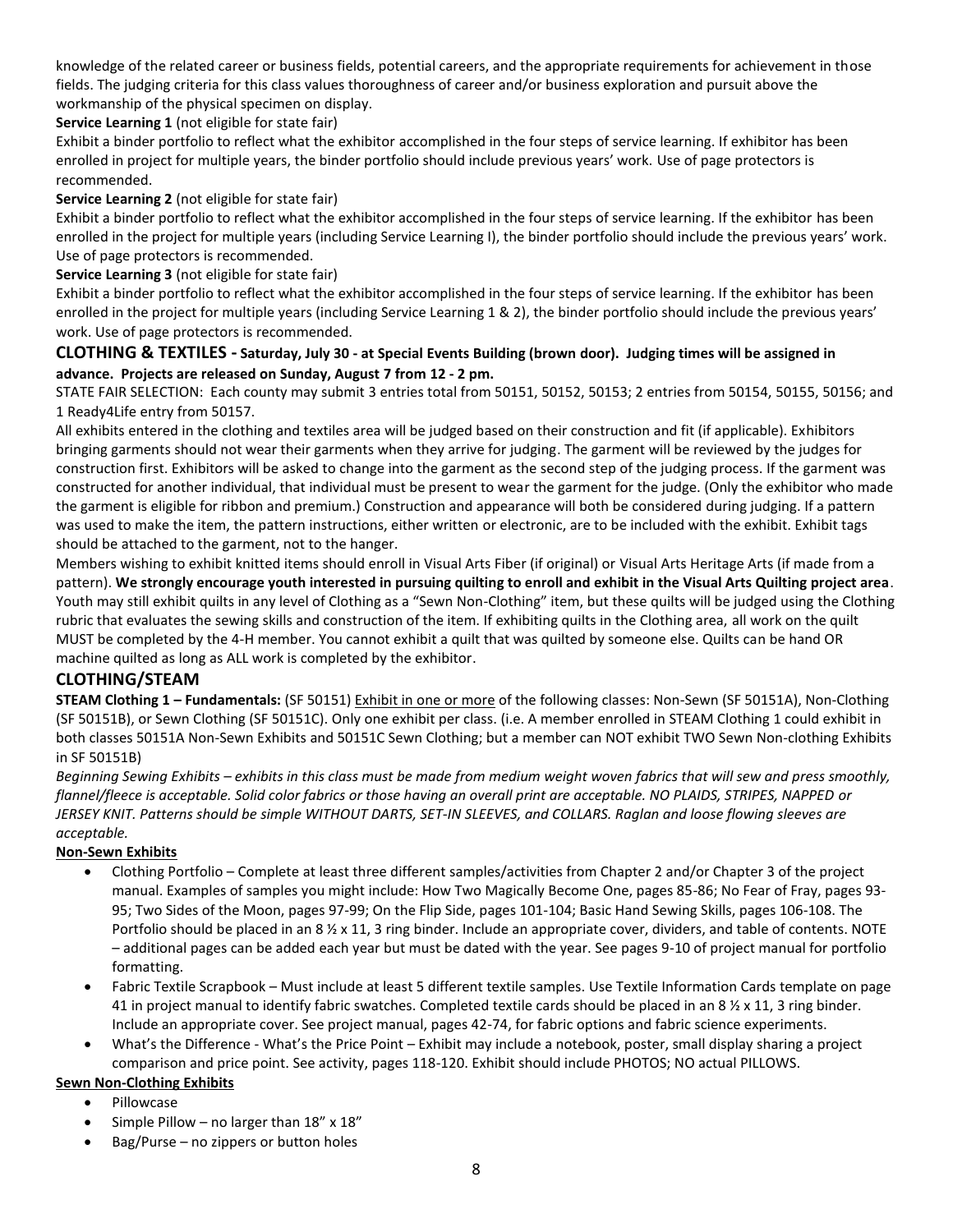• Other non-clothing item using skills learned in project manual

### **Sewn Clothing Exhibits**

- Simple top
- Simple pants, shorts, or skirt no zipper or button holes
- Simple Dress no zipper or button holes
- Other other wearable item using skills learned in project manual (apron, vest, etc.)

**STEAM Clothing 2 – Simply Sewing:** (SF 50152) Exhibit in one or more of the following classes: Non-Sewn (SF 50152A), Non-Clothing (SF 50152B), or Sewn Clothing (SF 50152C). Only one exhibit per class. (i.e. A member enrolled in STEAM Clothing 2 could exhibit in both classes 50152A Non-Sewn Exhibits and 50152C Sewn Clothing; but a member can NOT exhibit TWO Sewn Non-clothing Exhibits in SF50152B)

### **Non-Sewn Exhibits**

- Clothing Portfolio Complete at least four different samples/activities from Chapters 2, 3 AND/OR 4 of the project manual. The Portfolio should be placed in an  $8\frac{1}{2} \times 11$ , 3 ring binder. Include an appropriate cover, dividers, and table of contents. NOTE – this can be a continuation of a Portfolio created in STEAM Clothing 1. Additional pages can be added each year but must be dated with the year created. See project manual, pages 9-11 for portfolio formatting.
- Expanded Textile Science Scrapbook Must include at least 10 different textile samples. Use Textile Information Cards template on page 39 in project manual to identify fabric swatches. Completed textile cards should be placed in an 8  $\frac{1}{2}$  x 11, 3 ring binder. Include an appropriate cover. See Project, pages 40-82 for fabric science experiments.
- Design Basics Understanding Design Principles Exhibit should include a learning experience that demonstrates the design principles and elements involved when selecting fabric for clothing and accessories. See project manual, pages 17-20 for design suggestions.
- Entrepreneurial Sewing Exhibit should highlight items you made for sale online. Create an exhibit that displays products you made and posted online. Refer to the project manual, pages 161-167 for information on how to analyze the cost of similar purchased items to determine pricing of your products. The exhibit may be a notebook, poster or small display.

### **Sewn Non-Clothing Exhibits**

- Recycled Clothing Accessory Create a clothing accessory made from a used item. The item must be changed in some way in the redesign process. The finished accessory must reflect at least one skill learned in the project and exhibitor should be able to identify the skill used. A before picture and a description of the redesign process must accompany the exhibit. Clothing accessory may include: hat, bag, scarf, belt, etc.
- Non-clothing item OR Clothing Accessory Create a non-clothing item or clothing accessory using at least one skill learned in this project. Exhibitor should be able to identify the skill used.

### **Sewn Clothing Exhibits**

- Recycled Clothing Create a garment from used textile based items. The original used item must be redesigned (not just embellished or decorated) in some way to create a new wearable piece of clothing. The finished garment must reflect at least one skill learned in this project and exhibitor should be able to identify the skill used. A before picture and a description of the redesign process must accompany the exhibit.
- Constructed garment Any garment with facings or curves. Should use at least one skill learned in this project and exhibitor should be able to identify the skills used. Garment should be appropriate for the age and experience of the member.

**STEAM Clothing 3 – A Stitch Further:** (SF 50153) Exhibit in one or more of the following classes: Non-Sewn (SF 50153A), Non-Clothing (SF 50153B), or Sewn Clothing (SF 50153C). Only one exhibit per class. (i.e. A member enrolled in STEAM Clothing 3 could exhibit in both classes 50153A Non-Sewn Exhibits and 50153C Sewn Clothing; but a member can NOT exhibit TWO Sewn Nonclothing Exhibits in SF50153B)

#### **Non-sewn Exhibits**

- Clothing Portfolio Complete at least four different samples/activities from Chapters 2, 3 AND/OR 4 of the project manual. The Portfolio should be placed in an 8  $\frac{1}{2}$  x 11, 3 ring binder. Include an appropriate cover, dividers, and table of contents. NOTE – this can be a continuation of a Portfolio created in STEAM Clothing 1 and/or STEM Clothing 2. Additional pages can be added each year but must be dated with the year created. See project manual, pages 11-13 for portfolio formatting.
- Expanded Textile Science Scrapbook Must include at least 10 different textile samples. Use Textile Information Cards template on page 29 in project manual to identify fabric swatches. Completed textile cards should be placed in an 8  $\frac{1}{2}$  x 11, 3 ring binder. Include an appropriate cover. See Project, pages 39-52 for fabric science experiments.
- Advanced Entrepreneurial Sewing Using knowledge gained in project manual, Chapter 5, display one sample product with a business plan that includes a business ID and logo. The Exhibit may be a notebook, poster or small display.

#### **Sewn Non-Clothing Exhibit**

• Recycled Clothing Accessory – Create a clothing accessory made from a used item. The item must be changed in some way in the redesign process. The finished accessory must reflect at least one skill learned in the project and exhibitor should be able to identify the skill used. A before picture and a description of the redesign process must accompany the exhibit.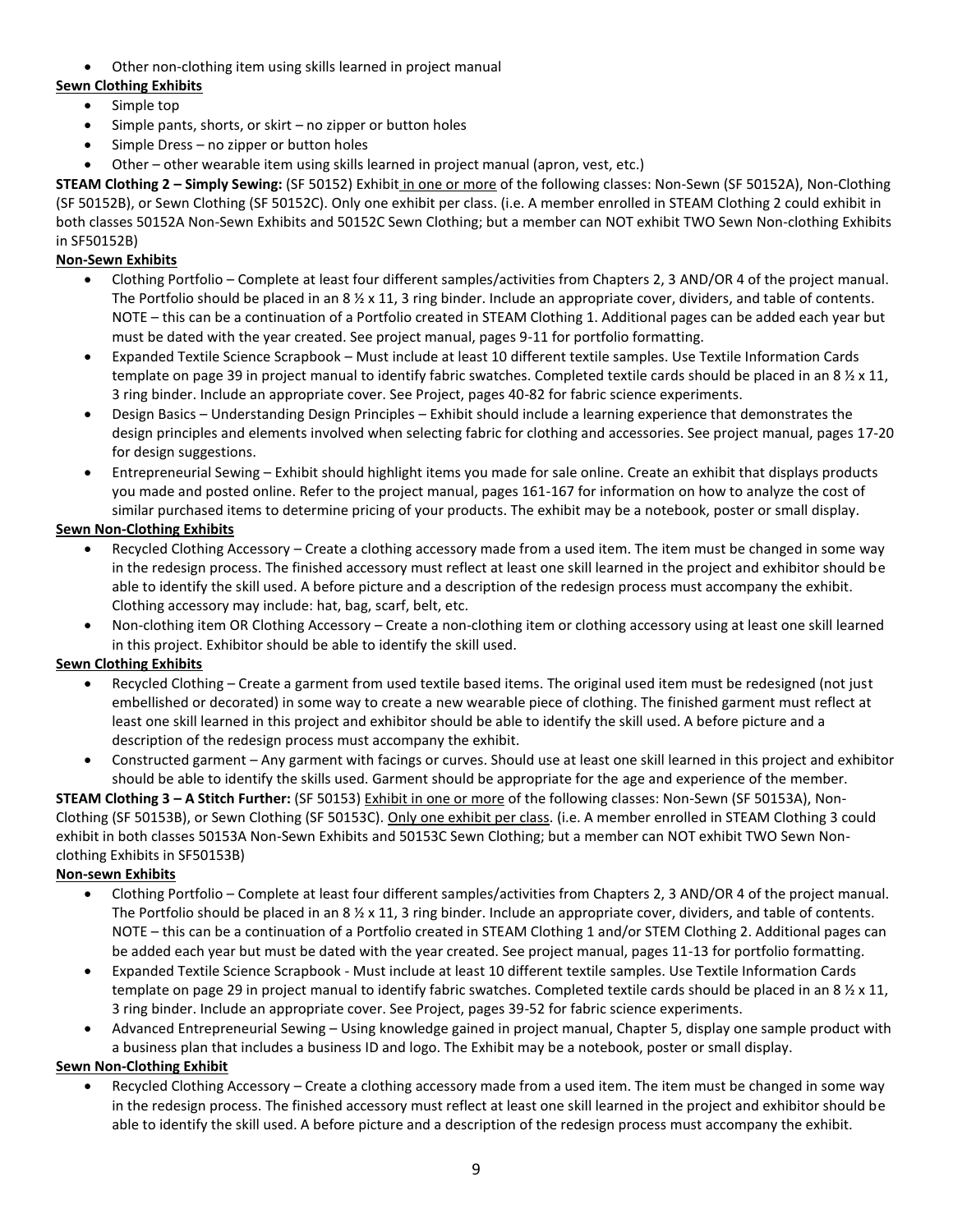• Non-clothing item OR Clothing Accessory – Create a non-clothing item or clothing accessory using at least one skill learned in this project. Exhibitor should be able to identify the skill used.

## **Sewn Clothing Exhibit**

- Recycled Clothing Create a garment from used textile based items. The original used item must be redesigned (not just embellished or decorated) in some way to create a new wearable piece of clothing. The finished garment must reflect at least one skill learned in this project and exhibitor should be able to identify the skill used. A before picture and a description of the redesign process must accompany the exhibit.
- Constructed garment Any garment constructed by the member which is appropriate for the age and experience of the exhibitor. Should use at least one skill learned in this project and exhibitor should be able to identify the skills used. Possible examples are wool garment, dress or jacket with set in sleeves and zipper or buttons and button holes, suites evening gown or sport outfit.

**SHOPPING** Exhibit one of the following options that align with the Shopping in Style level. If a garment is part of the 4-H exhibit, exhibitors should put the garment on PRIOR to their judging time.

Shopping in Style: Members are encouraged to spend more than one year involved in this project so they have time to learn what clothing styles look best on them while they also gain skills in building a versatile wardrobe and staying within their budget. Each year enrolled in Shopping should build on previous year's learning experience.

### **Shopping in Style** (SF 50154, 50155, 50156)

**Beginning** (SF 50154) (Levels 1 & 2) – Choose one of the following activities from Unit 1 or Unit 2 of the project book:

- Exhibit should consist of a garment that reflects your personal style along with a poster or report that 1) explains how this garment reflects your style and how it influences what others think of you; **OR** 2) how your personal style either aligns or contradicts what is considered to be "in style" today. **OR**
- Exhibit should include a garment you purchased along with a poster or report that explains or illustrates how this garment is either 1) a modern version of a fad or fashion from an earlier decade; **OR** 2) how this garment reflects a different ethnic or cultural influence. Exhibit should include garment you purchased along with a poster or report that provides 1) a body shape discussion and how body shape influences clothing selections; **OR** 2) a color discussion that provides an overview of how different colors complement different hair colors and skin tones and how that influenced garment selection. Poster or report may include pictures from magazines, the internet or actual photos of garments. **OR**
- Exhibit should include garment you purchased along with a poster or report that 1) explains how this garment uses the principles of design lines to create an illusion to alter appearance; **OR** 2) explains how color and texture of fabrics can complement or enhance appearance. Poster or report may include pictures from magazines, the internet, or actual photos of garments.

**Intermediate** (SF 50155) (Levels 3 & 4) – Choose one of the following activities from Unit 3 or Unit 4 of the project book:

- Exhibit should include two clothing items that were previously a part of your wardrobe that still fit but you don't wear anymore and pair them with something new to make them wearable again. Also include a report that explains why the garment was not being worn and what you did to transform it into a wearable garment again. **OR**
- Exhibit should include at least five pieces of clothing that exhibitor can mix and match to create multiple outfits. Include a poster or report that includes a clothing inventory AND describes what you have learned by completing this activity. **OR**
- Exhibit should include garment you purchased along with a poster or report that 1) includes a wardrobe inventory which indicates why you selected the garment you did, clothing budget, and cost of garment; **OR** 2) explains how advertising influences clothing purchases making a distinction between wants and needs; and how the purchase of this garment compliments and/or extends your wardrobe. **OR**
- Exhibit should include garment you purchased along with a poster or report that 1) describes a cost comparison of this item completed by the exhibitor when purchasing the garment; should include variety of shopping options and/or price tracking at stores over a period of time; **OR** 2) provides a quality comparison rating the specific clothing item purchased based on care, construction, cost and unique features; should include construction quality details, design features that influenced selection, cost per wearing, and garment care.

**Advanced** (SF 50156) (Levels 5 & 6) – Choose one of the following activities from Unit 5 or Unit 6 of the project book:

- Exhibit should include garment you purchased along with a poster or report that summarizes care requirements not only for this garment but also for garments made of other natural and synthetic fibers; exhibit should also include a care cost analysis for garments of different fibers. **OR**
- Exhibit should include garment you purchased which you have repaired or altered along with a poster or report that provides a clothing inventory list which includes cost savings for repaired items as compared to purchasing replacement garments.
- Exhibit should include multiple garments you purchased along with a poster or report that provides plans and commentary for a fashion show that that would capture the attention of an audience. Fashion show plans should identify target audience, include show venue, purpose of the show, and logistical plan for the fashion show. This should also include a financial plan. Exhibitor should be prepared to demonstrate modeling skills.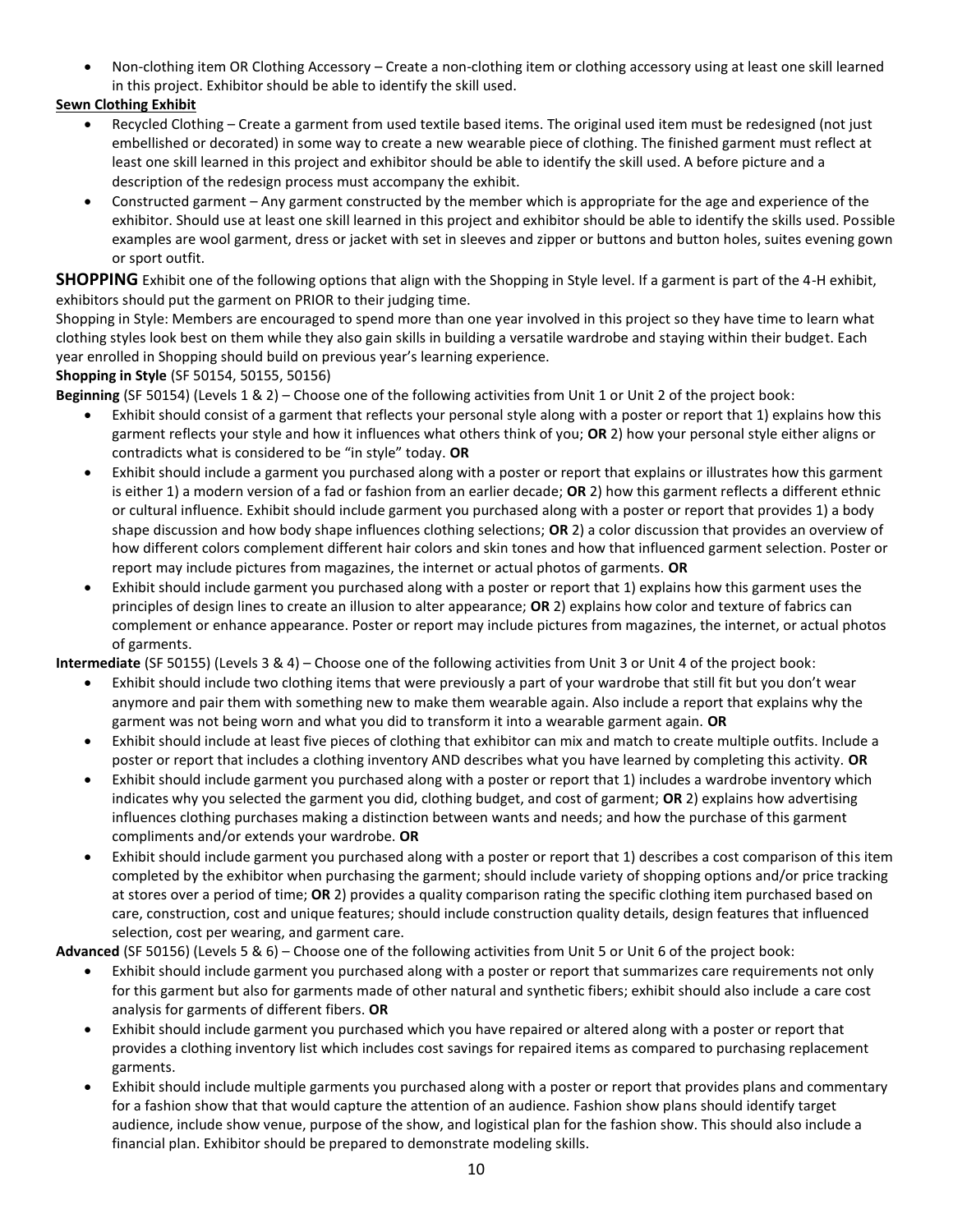### **Sewing & Textiles Ready4Life Challenge**: (SF 50157)

## **(Open to 11- to 18-year-olds enrolled in any Sewing & Textiles project)**

Exhibits in this category must include the following: a) a physical representation of the career or business product such as a model, prototype or display/portfolio that includes images of accomplished work; b) verbal or written explanations that demonstrate knowledge of the related career or business fields, potential careers, and the appropriate requirements for achievement in those fields. The judging criteria for this class values thoroughness of career and/or business exploration and pursuit above the workmanship of the physical specimen on display.

## **CLOVERBUDS – Exhibit Day – Monday, 8/1 – at 4 pm in Special Events Building (brown doors)**

- 1. Must be 5-7 years old by September 1 of current 4-H year.
- 2. Cloverbuds may exhibit an individual and/or group cloverbud project(s).
- 3. Cloverbuds should plan to be present for conference judging. This is an exhibition class and will not be scored.
- 4. Members will receive a participation ribbon but not a premium.

**Individual Exhibit- Cloverbud Project -** Exhibit a poster or display showing one or more things you learned in this project. **Cloverbud Club Exhibit -** A display of items or activities completed by the Cloverbud members as a part of their cloverbud club. Cloverbud club must be present for conference judging.

### **COLLEGE & CAREER READINESS- Monday, August 1 - at Special Events Building (brown doors). Judging times will be assigned in advance. Projects are released on Sunday, August 7 from 12-2 pm.**

STATE FAIR SELECTION: Each county may submit 1 entry from 50365; and 1 entry from 50366.

### **Build Your Future:** (SF 50365)

Develop a Career portfolio which includes the items listed below. Members are encouraged to spend more than one year involved in this project so they have time to thoroughly explore the learning modules and develop a greater understanding of planning and preparing for their future and develop a comprehensive career planning portfolio. The original OR photocopies of the completed activities from the project manual should be included in the portfolio. Each year enrolled in the project should build on previous year's learning experiences.

- **First Year** Complete a minimum of Activities 1-4 from the Build Your Future project manual which includes: Skills…Choices…Careers; Making Career Connections; Build Your Future Through Portfolios; and Education Pay.
- **Second Year** Complete a minimum of Activities 5-7 from the Build Your Future project manual which includes: Career FUNds; Turn Your 4-H Passion Into Profit; and Pounding the Pavement.
- **Third Year** Complete a minimum of Activities 8-9 from the Build Your Future project manual which includes: Putting the Pieces Together: Goals for the Future; and Pathways to Success.

### **College & Career Ready4Life Challenge:** (SF 50366)

### **(Open to 11- to 18-year-olds enrolled in the College & Career project)**

Exhibits in this category must include the following: a) a physical representation of the career or business product such as a model, prototype or display/portfolio that includes images of accomplished work; b) verbal or written explanations that demonstrate knowledge of the related career or business fields, potential careers, and the appropriate requirements for achievement in those fields. The judging criteria for this class values thoroughness of career and/or business exploration and pursuit above the workmanship of the physical specimen on display.

### **COMMUNICATIONS - Saturday, July 30 - at the Special Events Building (brown door). Judging times will be assigned in advance. Projects are released on Sunday, August 7, from 12-2 pm.**

STATE FAIR SELECTION: Each county may submit 2 entries total from 50367, 30568, 50369; and 1 entry from 50370. **Communications 1** (SF 50368)

For 1<sup>st</sup> year enrolled in project: Exhibit a binder portfolio showcasing at least three activities from the project manual. Show basic activities and anything that extended lessons. For 2<sup>nd</sup> and 3<sup>rd</sup> years in project: Include everything from earlier years' work and add section showcasing at least four additional activities per year.

### **Communications 2** (SF 50368)

For 1<sup>st</sup> year enrolled in project: Exhibit a binder portfolio showcasing at least three activities from the project manual. Show basic activities and anything that extended lessons. For 2<sup>nd</sup> and 3<sup>rd</sup> years in project: Include everything from earlier years' work and add section showcasing at least four additional activities per year.

#### **Communications 3** (SF 50368)

For 1<sup>st</sup> year enrolled in project: Exhibit a binder portfolio showcasing at least three activities from the project manual. Show basic activities and anything that extended lessons. For 2<sup>nd</sup> and 3<sup>rd</sup> years in project: Include everything from earlier years' work and add section showcasing at least four additional activities per year.

#### **Creative Writing** – (SF 50367)

### **Exhibits will be DUE to 4-H Office on Tuesday, July 19, 2022, to be reviewed prior to conference judging on show day, Saturday, July 30.**

Each member may submit only one entry per class. Each entry is to be typewritten on 8  $\frac{1}{2} \times 11$  paper and include exhibitors name. Entries must be original and **written for the 4-H project**. Stories should be double-spaced. Poems may be single-spaced.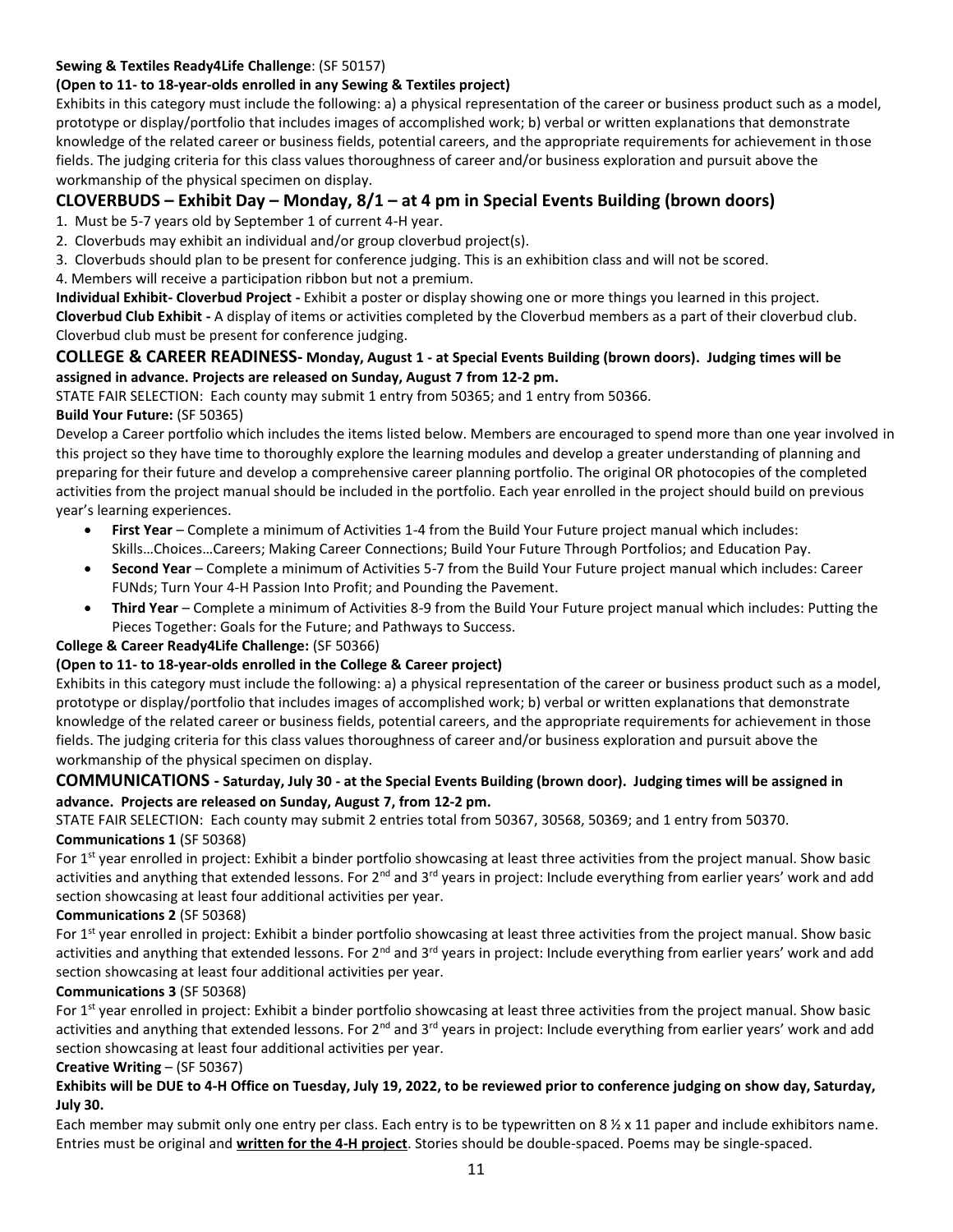- **Rhymed Poetry** An interpretation of a subject in rhymed verse. Submit a collection of three poems.
- **Free Style Poetry** An interpretation of a subject in unrhymed verse. Submit a collection of three poems.
- **Short Story** A fiction piece comprised of three basic elements: a theme, a plot and characters. Submit one story, maximum length –2,000 words.
- **Essay** A short nonfiction composition in which a theme is developed or an idea is expressed. Submit one essay, maximum length –500 words.
- Feature Story -- Nonfiction human-interest story judged on interest to readers, writing style, readability, and thoroughness of coverage. Submit one story, maximum length –1,000 words.

#### *State Level Creative Writing: If promoted to state, follow the instructions below to submit your entry.*

Members are strongly encouraged to upload their submission to the State Creative Writing Box folder at least two days prior to the beginning of State Fair. Members need to include their name and county in the title of the file. Upload files to:

<https://uofi.app.box.com/f/bdfd27ca56d6411bad64967978e5c2ed> Members are also required to bring hard copy of their project to drop off the morning that their county is exhibiting at the state fair.

#### **Journalism** (SF 50369)

Exhibit a binder portfolio showing the results of the appropriate year's activities noted below:

- **Year 1:** Accomplishments of a minimum of 5, 2-star activities from Part 1, answering all of the questions in the activities.
- **Year 2:** Results of doing a minimum of 5, 2-star activities in Part 2, answering all the questions in the activities.
- **Year 3:** Results of doing a minimum of 5, 3-star activities from Parts 1 and 2. One of the activities must include writing an advance story, a follow-up story, or a feature story.
- **Year 4:** Results of doing at least 2, 2-star activities and 3, 3-star activities from Part 3. If the activities include making an audio or videotape, State Fair will provide a way for the judge to view or listen to it.

#### **Communications Ready4Life Challenge: (Open to 11- to 18-year-olds enrolled in any Communications project)**

Exhibits in this category must include the following: a) a physical representation of the career or business product such as a model, prototype or display/portfolio that includes images of accomplished work; b) verbal or written explanations that demonstrate knowledge of the related career or business fields, potential careers, and the appropriate requirements for achievement in those fields. The judging criteria for this class values thoroughness of career and/or business exploration and pursuit above the workmanship of the physical specimen on display.

#### **COMPUTER SCIENCE- Monday, August 1 - at Special Events Building (brown doors). Judging times will be assigned in advance. Projects are released on Sunday, August 7 from 12-2 pm**

STATE FAIR SELECTION: Each county may submit 3 entries total from 50159, 50160, 50161, 50162; and 1 entry from 50164. Exhibitors may bring computer equipment for demonstration purposes. Computers will not be furnished. Internet connections are not available for use by exhibitors. Any member found to be using computer software in a manner that infringes on copyright laws will be disqualified.

**Beginning Visual Programming** (not eligible for state fair)

#### **Open to youth in Computer Science Visual Based Programming**

Exhibit a simple program using Scratch (or other simple graphic programming language). The program should include 8 different commands including looping and getting input from the keyboard and mouse. All exhibits must include something visual, such as a poster or printed copy of a digital presentation, which will remain on display during the exhibition. Electronic equipment will only be used during your personal judging time and will not remain on display during the entire exhibit period.

#### **Intermediate Visual Programming** (SF 50159)

#### **Open to youth in Computer Science Visual Based Programming**

Exhibit a program using Scratch (or other simple graphic programming) that you have downloaded from the internet and modified. Compare the two programs and demonstrate the changes you made to the original program; **OR** create an animated storybook using Scratch (or other simple graphical programming language). All exhibits must include something visual, such as a poster or printed copy of a digital presentation, which will remain on display during the exhibition. Electronic equipment will only be used during your personal judging time and will not remain on display during the entire exhibit period.

#### **Advance Visual Programming** (SF 50160)

#### **Open to youth in Computer Science Visual Based Programming**

Exhibit a video game you have created in Scratch (or other simple graphic programming). All exhibits must include something visual, such as a poster or printed copy of a digital presentation, which will remain on display during the exhibition. Electronic equipment will only be used during your personal judging time and will not remain on display during the entire exhibit period. **Website Design:** (SF 50161) - **Open to youth in Computer Science Visual or Text Based Programming**

Exhibit an original website that you have designed. Internet access will not be provided, so exhibitors must supply their own internet hot spot or the website must be hosted on the exhibitor's computer). All exhibits must include something visual, such as a poster or printed copy of a digital presentation, which will remain on display during the exhibition. Electronic equipment will only be used

during your personal judging time and will not remain on display during the entire exhibit period.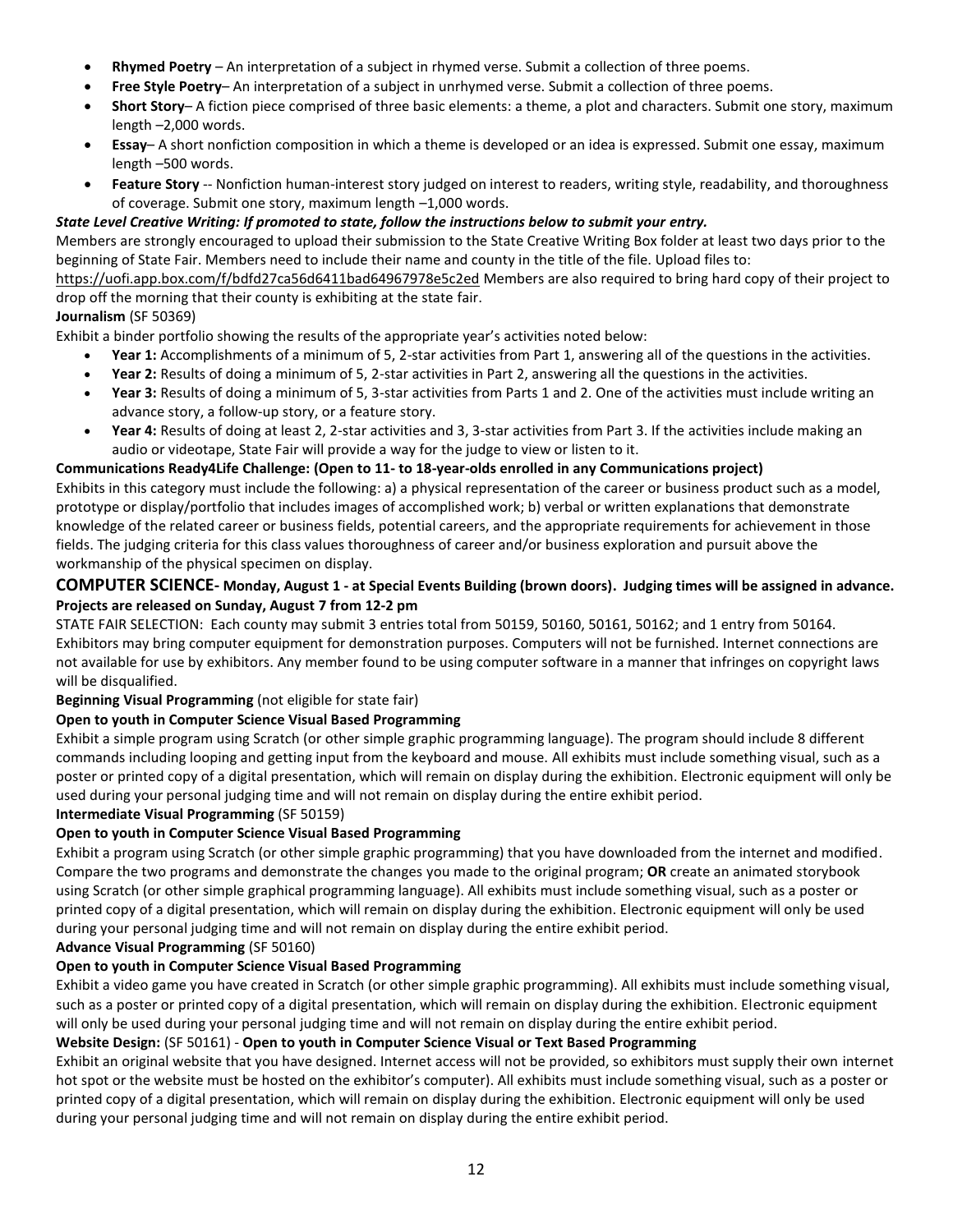### **Computer Open Source / Innovation CS** (SF 50162) - **Open to youth enrolled in Computer Science Text-Based Programming or robotics project).**

Demonstrate the skills and knowledge you have gained through the Computer project. The exhibit may include, but isn't limited to, original works, objects, demonstrations, digital presentations, programs, websites, games, apps, performances, or posters which you have made. Choose whatever method best shows what you've learned. Your exhibit should not fit in the other exhibit options for this project. You must furnish any equipment you need for your exhibit. Internet service will not be provided for the exhibit. Exhibits in this class may also demonstrate successful application of open source (publicly available) computing software and/or hardware, such as Raspberry Pi and Linux, to accomplish a task. All exhibits must include something visual, such as a poster or printed copy of a digital presentation or programing flowchart, which will remain on display during the exhibition. Exhibits in this area will be judged on the computer science programming. Youth enrolled in a robotics project should choose this class if you want the exhibit to be judged on the programming of the robot. Electronic equipment will only be used during your personal judging time and will not remain on display during the entire exhibit period.

### **Computer Science Ready4Life Challenge** (SF 50164)**- Open to 11- to 18-year-olds enrolled in any Computer project**

Exhibits in this category must include the following: a) a physical representation of the career or business product such as a model, prototype or display/portfolio that includes images of accomplished work; b) verbal or written explanations that demonstrate knowledge of the related career or business fields, potential careers, and the appropriate requirements for achievement in those fields. The judging criteria for this class values thoroughness of career and/or business exploration and pursuit above the workmanship of the physical specimen on display.

### **CONSUMER EDUCATION - Saturday, July 30 - at the Special Events Building (brown door). Judging times will be assigned in advance. Projects are released on Sunday, August 7, from 12-2 pm.**

STATE FAIR SELECTION: Each county may submit 2 entries total from 50168, 50169; and 1 entry from 50167.

### **Entrepreneurship: Be the E!** (not eligible for state fair)

Exhibit a binder portfolio or display that includes the results of at least two completed activities from each year exhibitor has been enrolled in the project. Completed activities from previous years should be included.

#### **My Financial Future 1 Beginner** (SF 50168)

Develop a Financial Planning portfolio which includes the items listed below. This project can be completed all in one year; or a member may take several years to explore each of the activities and develop a more detailed financial plan. The original OR photocopies of the completed activities from the project manual should be included in the portfolio. Each year enrolled in the project should build on previous year experiences.

- **First Year** Complete a minimum of Activities 1-6 from the My Financial Future Beginner project manual which includes: Who Needs This?; Let's get SMART; Bringing Home the Bacon; Managing Your Money Flow; My Money Personality; and Money Decisions.
- **Second Year and Beyond** Complete a minimum of Activities 7-11 from the My Financial Future Beginner project manual which includes: Banking your \$\$\$\$\$; Charging it Up; Check it Out; Better than a Piggy Bank!; and My Work; My Future. **My Financial Future 2 Advanced** (SF 50169)

### Building on your previous work in My Financial Future – Beginner project, continue adding to your Financial Planning portfolio which includes the items listed below. Members are encouraged to spend more than one year involved in this project so they have time to thoroughly explore the learning modules and develop a greater understanding of financial literacy, planning for their future, and develop a comprehensive career and financial planning portfolio. The original OR photocopies of the completed activities from the project manual should be included in the portfolio. Each year enrolled in the project should build on previous year's learning experiences.

- **First Year –** Complete a minimum of two activities from Module 1: Earning Income and Career Planning and Module 2: Organizing Your Flow.
- **Second Year –** Complete all activities not previously completed in Module 1: Earning Income and Career Planning and Module 2: Organizing Your Flow; **AND** a minimum of two the activities from Module 3: Working with Banks and Credit Unions: Bank on It and Module 4: Making Your \$ Work 4 U.
- **Third Year and beyond –** Complete all activities not previously completed in Module 3: Working with Banks and Credit Unions: Bank on It and Module 4: Making Your \$ Work 4 U; **AND** a minimum of two activities from Module 5: Credit and Consumer Breadcrumbs.

#### **Consumer Ed Ready4Life Challenge** (SF 50167)**- Open to 11- to 18-year-olds enrolled in any Consumer Education project.** Exhibits in this category must include the following: a) a physical representation of the career or business product such as a model, prototype or display/portfolio that includes images of accomplished work; b) verbal or written explanations that demonstrate knowledge of the related career or business fields, potential careers, and the appropriate requirements for achievement in those fields. The judging criteria for this class values thoroughness of career and/or business exploration and pursuit above the workmanship of the physical specimen on display.

**CROPS** - **Monday, August 1 - at Special Events Building (brown doors). Judging times will be assigned in advance. Projects are released on Sunday, August 7 from 12-2 pm**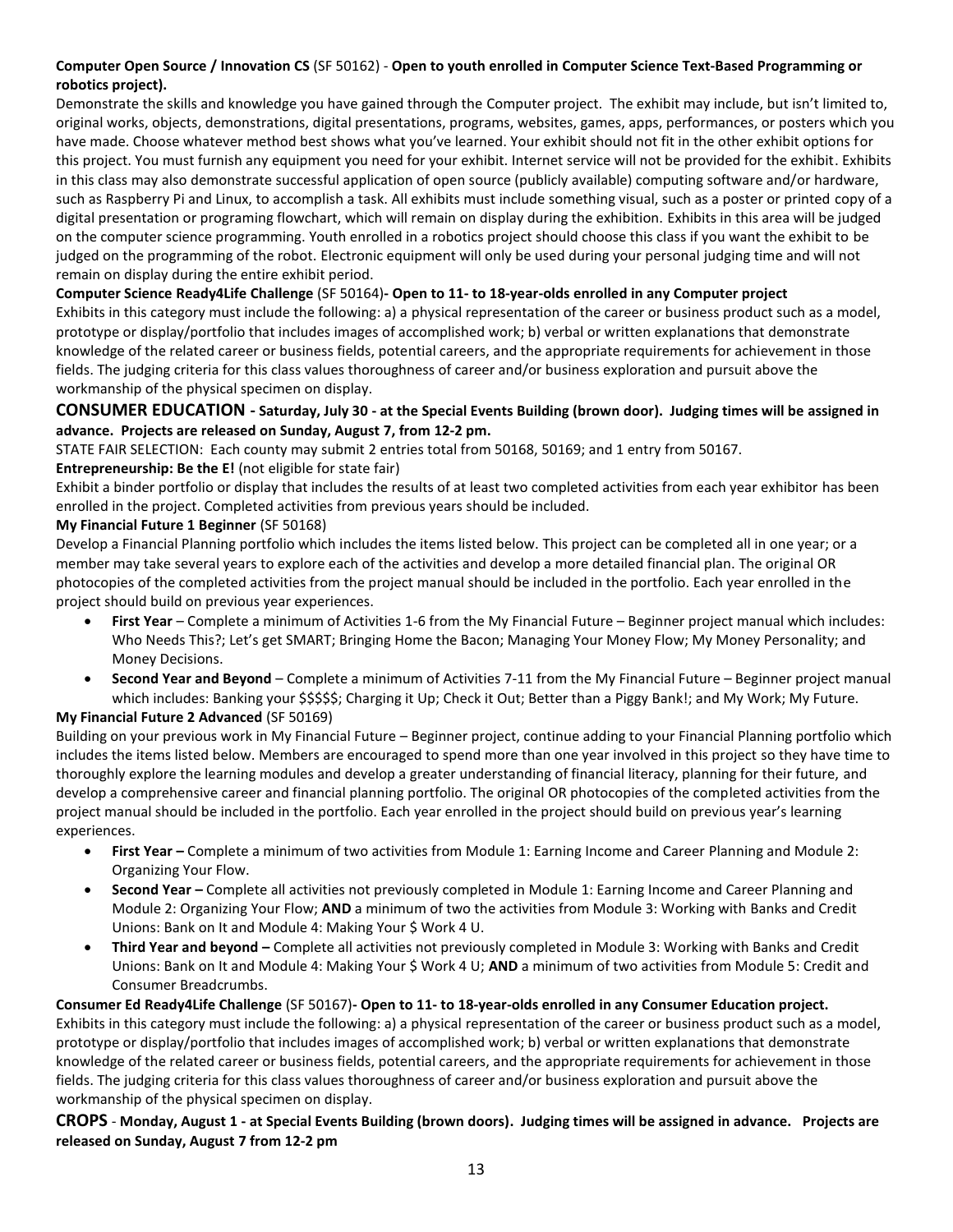STATE FAIR SELECTION: Each county may submit 3 entries total from 50170, 50171, 50172, 50173; and 1 entry from 50175. All Crops to be exhibited must be free of disease, insect injury and apparent nutrient deficiency.

### **Soybeans** (SF 50170)

Exhibit five fresh plants (include root system that is washed) that are representative of member's 4-H project field; **OR** exhibit an experimental or educational project related to one experience from your project. Include explanation of the project in a report for public understanding. Include the member's crop records with the exhibit, such as the 4-H Crop record found online @ <https://go.illinois.edu/croprecord> , an FFA crops record, or similar information.

#### **Corn** (SF 50171)

Exhibit two fresh plants of field corn (include root system that is washed), that is representative of member's 4-H project field; **OR** exhibit an experimental or educational project related to one experience from your project. Include explanation of the project in a report for public understanding. *Sweet corn should be exhibited in Vegetable Gardening unless being raised under commercial contract by the exhibitor.* Include the member's crop records with the exhibit, such as the 4-H Crop record found online @ [https://go.illinois.edu/croprecord,](https://go.illinois.edu/croprecord) an FFA crops record, or similar information.

#### **Small Grains** (SF 50172)

Exhibit one gallon of the current year's crop of oats, wheat, rye, or barley that is representative of the member's 4-H project field; **OR** exhibit an experimental or educational project related to one experience from your project. Include explanation of the project in a report for public understanding. Include the member's crop records with the exhibit, such as the 4-H Crop record found online @ [https://go.illinois.edu/croprecord,](https://go.illinois.edu/croprecord) an FFA crops record, or similar information.

### **Crops Innovation Class** (SF 50173) **- Open to youth enrolled in any Crops project**

Demonstrate the skills and knowledge you have gained through the Crops project. This could be related to, but not limited to crop production, crop utilization or topics of interest to the member related to agronomy. The exhibit may include, but isn't limited to, original works, objects, demonstrations, digital presentations, programs, websites, games, apps, performances, or posters which you have made. Choose whatever method best shows what you've learned. Your exhibit should not fit in the other exhibit options for this project. You must furnish any equipment you need for your exhibit. Internet service will not be provided for the exhibit. All exhibits must include something visual, such as a printed copy of a digital presentation, which will remain on display during the exhibition. Electronic equipment will only be used during your personal judging time and will not remain on display during the entire exhibit period.

### **Crops Ready4Life Challenge** (SF 50175) **- Open to 11- to 18-year-olds enrolled in any Crops project**

Exhibits in this category must include the following: a) a physical representation of the career or business product such as a model, prototype or display/portfolio that includes images of accomplished work; b) verbal or written explanations that demonstrate knowledge of the related career or business fields, potential careers, and the appropriate requirements for achievement in those fields. The judging criteria for this class values thoroughness of career and/or business exploration and pursuit above the workmanship of the physical specimen on display.

### **DAIRY CATTLE - Wednesday, August 3 – 9:00 a.m.**

#### **(Dairy must be on fairgrounds by 8 am on Wednesday, August 3 – health papers checked @ show pavilion - 8 am)** Superintendent: Cindy Stoll, Chestnut

- 1. Exhibitor must follow all general livestock guidelines listed after 4-H Showbook Schedule.
- 2. All breeds will show in their respective classes regardless of number in the class.
- 3. Dairy cows in production will show as entered in the breed classes.
- 4. Dairy calves and heifers must have been owned by June 1, 2022.
- 5. Dairy cows must have been owned by January 1, 2022 and must have had a calf within the past year to be shown in cow class.
- 6. Each breed will name a Champion Heifer and Cow; Grand Champion Heifer and Cow will be named for all breeds.
- 7. Health and Registration papers will be checked on Wednesday, Aug 3, in the Show Pavilion at 8 am. Health requirements can be found online here:

<https://www2.illinois.gov/sites/agr/Animals/AnimalHealth/Pages/fair-exhibition-requirements.aspx>

- 8. Purebred Dairy Cattle Classes are as follows:
	- 1. Junior Heifer Calf on or after 12/1/21
		- 2. Senior Heifer Calf 9/1/20 11/30/21
		- 3. Junior Yearling 3/1/20 8/31/21
		- 4. Senior Yearling 9/1/19 2/28/21
		- 5. Cow born before 9/1/19
- 9. Purebred Dairy Cattle Breeds are: Holstein, Milking Shorthorn, Guernsey, and Other Purebred Breeds.
- 10. ANY ANIMALS WITHOUT CORRECT REGISTRATION PAPERS WILL BE DISQUALIFIED!

**Dairy Showmanship***-*Exhibitors must REGISTER during online Fair Entry process for showmanship classes this year. If 4-H member wins Jr. Showmanship, they must move up a showmanship level and upon reaching Sr. Showmanship may stay in that class for remainder of 4-H exhibit years. You are eligible to enter showmanship classes EVERY year of your 4-H career.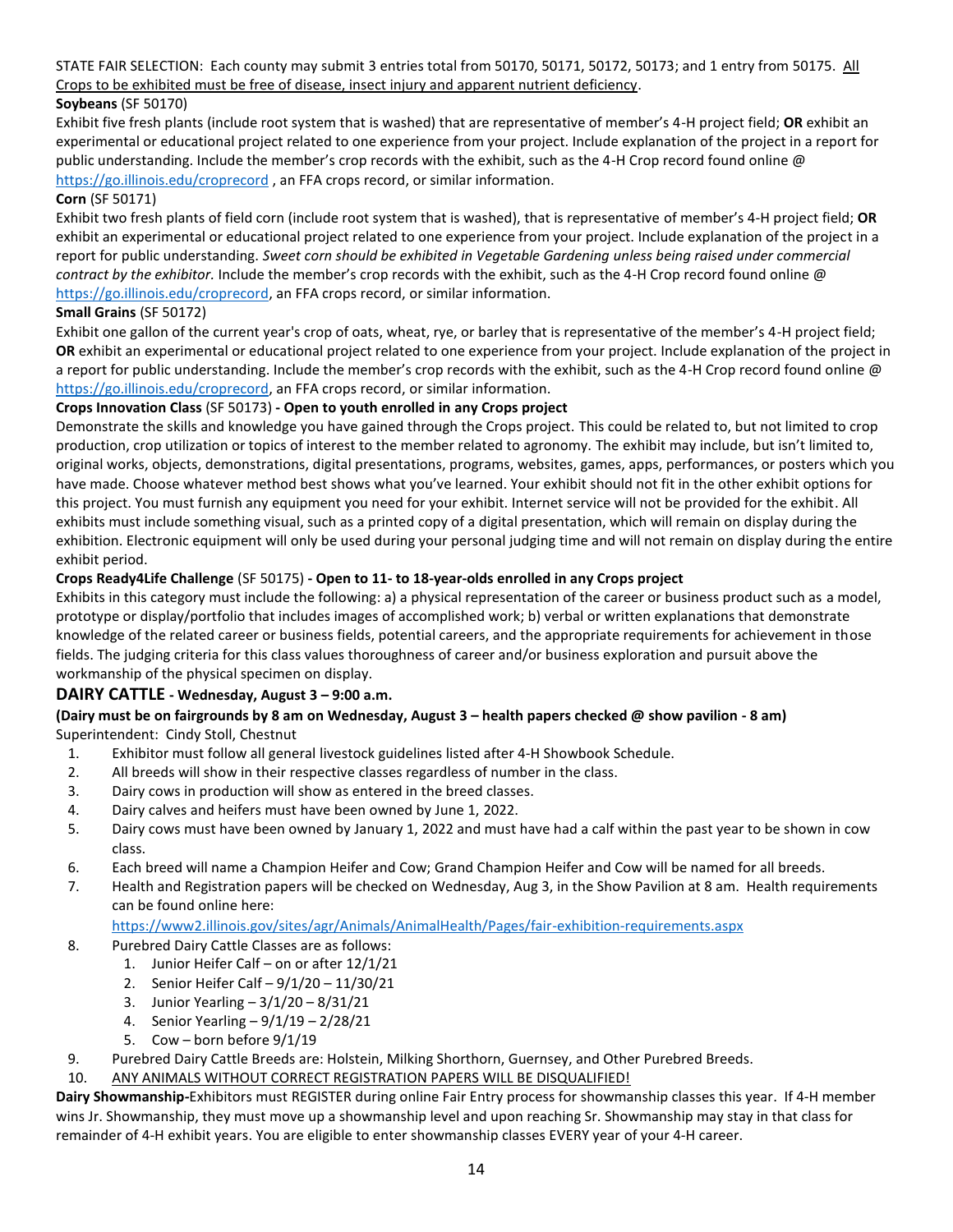- Junior-8 to 12 years of age
- Senior-13 to 18 years of age

**Dairy Cattle Animal Science 1:** (SF 50135A) For Youth enrolled in this project 1-2 years. **Exhibited with General Projects on, 8/1 Dairy Cattle Animal Science 2:** (SF 50135B) For Youth enrolled in this project 3 or more years.

Prepare a display focusing on any activity related to the dairy cattle project. Demonstrate the skills and knowledge you have gained through the animal project you studied. The exhibit may include, but isn't limited to, original works, objects, demonstrations, digital presentations, programs, websites, games, apps, performances, or posters which you have made. Choose whatever method best shows what you've learned. You must furnish any equipment you need for your exhibit. Internet service will not be provided for the exhibit. All exhibits must include something visual, such as a printed copy of a digital presentation, which will remain on display during the exhibition. Electronic equipment will only be used during your personal judging time and will not remain on display during the entire exhibit period. Live animals are not permitted as exhibits in this area. For safety reasons, exhibits cannot include glass, syringes with needles or any other sharp objects.

### **Animal Science Dairy Cattle Ready4Life Challenge** (SF 50137) **- (Open to 11- to 18-year-olds enrolled in Dairy Cattle project) Exhibited with General Projects on Monday, 8/1**

Exhibits in this category must include the following: a) a physical representation of the career or business product such as a model, prototype or display/portfolio that includes images of accomplished work; b) verbal or written explanations that demonstrate knowledge of the related career or business fields, potential careers, and the appropriate requirements for achievement in those fields. The judging criteria for this class values thoroughness of career and/or business exploration and pursuit above the workmanship of the physical specimen on display.

### **DOG**

**Dog Animal Science 1:** (SF 50135A) For Youth enrolled in this project 1-2 years **Exhibited with General Projects on, 8/1 Dog Animal Science 1:** (SF 50135B) For Youth enrolled in this project 3 or more years.

Prepare a display focusing on any activity related to the dog project. Demonstrate the skills and knowledge you have gained through the animal project you studied. The exhibit may include, but isn't limited to, original works, objects, demonstrations, digital presentations, programs, websites, games, apps, performances, or posters which you have made. Choose whatever method best shows what you've learned. You must furnish any equipment you need for your exhibit. Internet service will not be provided for the exhibit. All exhibits must include something visual, such as a printed copy of a digital presentation, which will remain on display during the exhibition. Electronic equipment will only be used during your personal judging time and will not remain on display during the entire exhibit period. Live animals are not permitted as exhibits in this area. For safety reasons, exhibits cannot include glass, syringes with needles or any other sharp objects.

### **Animal Science Dog Ready4Life Challenge:** (SF 50137) **Exhibited with General Projects on Monday, 8/1**

### **(Open to 11- to 18-year-olds enrolled in any Dog project)**

Exhibits in this category must include the following: a) a physical representation of the career or business product such as a model, prototype or display/portfolio that includes images of accomplished work; b) verbal or written explanations that demonstrate knowledge of the related career or business fields, potential careers, and the appropriate requirements for achievement in those fields. The judging criteria for this class values thoroughness of career and/or business exploration and pursuit above the workmanship of the physical specimen on display.

## **DRONES: UNMANNED AERIAL VEHICLES/SYSTEMS - Monday, August 1 - at Special Events Building (brown doors).**

### **Judging times will be assigned in advance. Projects are released on Sunday, August 7 from 12-2 pm**

Choose one of the following classes based on your interest and skill level. STATE FAIR SELECTION: Each county may submit 2 entries from each class (50375 and 50376). Each Exhibitor must complete all three sections of Quads Away Curriculum and display (or upload) a completed Mission Logbook.

### **UAV Display** (SF 50375)

Prepare a display related to the Drones/UAV project on the topic of your choosing. The exhibit may include, but isn't limited to, original works, objects, demonstrations, digital presentations, programs, websites, games, apps, performances, or posters which you have made. Choose whatever method best shows what you've learned. You must furnish any equipment you need for your exhibit. Internet service will not be provided for the exhibit. All exhibits must include something visual, such as a printed copy of a digital presentation, which will remain on display during the exhibition. Electronic equipment will only be used during your personal judging time and will not remain on display during the entire exhibit period. Non-UAV/ Drone projects should not be entered in this class (see Aerospace Display).

### **UAV Unmanned Aerial Systems** (SF 50376)

Exhibit one Unmanned Aerial Vehicle and associated system assembled or made by the member. UAV or Drone exhibits in this class must be either originally designed or built from a kit of reconfigurable parts and components. These displays are limited to multicopters (tri, quad, hex, and octocopters), as well as FPV airplanes and flying wings with wingspans up to 36". A detailed build log with pictures, as well as a Mission Logbook must be included. The UAV MUST have a Flight Controller and utilize a camera/video transmission system. The exhibit will be a static display. The Drone should be in good flying condition with batteries fully charged, and all UAS components (including Video System) ready to demonstrate. DO NOT display your UAV with the propellers on, but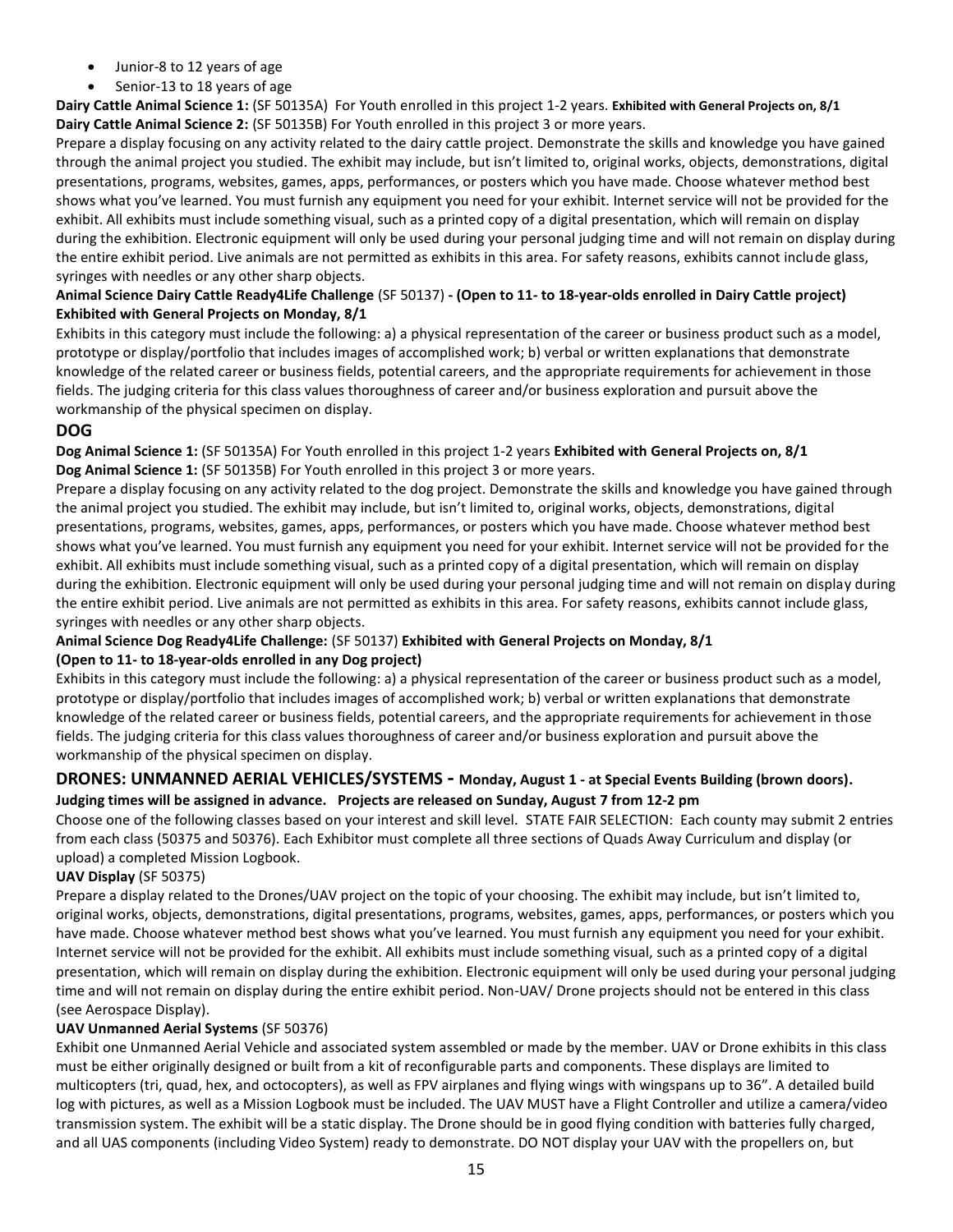rather on the table to the side of your UAV. The Drone will not be flown. Attach the printed directions/instructions of the UAV if any were used.

### **ELECTRICITY - Monday, August 1 - at Special Events Building (brown doors). Judging times will be assigned in advance. Projects are released on Sunday, August 7 from 12-2 pm**

STATE FAIR SELECTION: Each county may submit 3 entries total from 50177, 50178, 50179; and 1 entry from 50181. **Electricity 1** (SF 50177)

(May only be battery-powered projects using battery components and wiring). Exhibit a momentary switch, simple switch, basic circuit, electromagnet, galvanometer, **OR** an electric motor. All projects must include a report explaining how the project was constructed and the principles demonstrated. Recommendations can be found on the website. Projects using paper clips, cardboard, thumbtacks, & brads are not eligible for state fair exhibits in electricity. Members wishing to exhibit these types of projects should consider exhibiting in Junkdrawer Robotics 1 or 2.

#### **Electricity 2** (SF 50178)

(May only be battery-powered projects using battery components and wiring) Exhibit a circuit board demonstrating parallel and series switches, including a circuit diagram; 3-way or 4-way switch circuit using DC/battery; **OR** a basic electrical device (examples: rocket launcher, burglar alarm, etc). All projects must include a report explaining how the project was constructed and the principles demonstrated. Recommendations can be found on the website. Projects using paper clips, cardboard, thumbtacks, & brads are not eligible for state fair exhibits in electricity. Members wishing to exhibit these types of projects should consider exhibiting in Junkdrawer Robotics 1 or 2.

### **Electricity 3** (SF 50179)

Exhibit a 120V lighting fixture or other appliance which uses a switch; **OR** two electrical household circuits using 120V materials to comply with National Electrical Code, one with a simple on/off switch to control bulb, and one using 3-way switches to control light from two locations**; OR** other project which demonstrates principles in the Wired for Power book. All electricity projects must include a report, explaining how the project was constructed, and principles for its operation. Recommendations can be found on the website.

### **Electricity 4** (not eligible for state fair)

Exhibit any electronic or solid state appliance. Exhibitor must be able to explain how the project was constructed, how it is to be used and how it works. When project is being constructed, general safety and workmanship should be considered.

## **Electricity Ready4Life Challenge:** (SF 50181) **- Open to 11- to 18-year-olds enrolled in any Electricity project.**

Exhibits in this category must include the following: a) a physical representation of the career or business product such as a model, prototype or display/portfolio that includes images of accomplished work; b) verbal or written explanations that demonstrate knowledge of the related career or business fields, potential careers, and the appropriate requirements for achievement in those fields. The judging criteria for this class values thoroughness of career and/or business exploration and pursuit above the workmanship of the physical specimen on display.

## **ENTOMOLOGY GENERAL - Monday, August 2-at Special Events Building (brown doors). Judging times will be assigned in advance. Projects are released on Sunday, August 8 from 12-2 pm.**

STATE FAIR SELECTION: Each county may submit 2 entries total from 50183, 50184, 50185, 50186; 1 from 50187. Size and number of exhibit cases should relate appropriately to the number of insects being displayed for a specified class. Cases should be no deeper than 4". Exhibitors should note that Entomology exhibits may be placed UPRIGHT for display. **Entomology 1** (SF 50183)

Exhibit 15 or more species representing four or more orders. Collection must be accurately labeled. Exhibitors must also include the Entomology 1 project manual*, Teaming With Insects 1,* with at least one completed activity for each year enrolled. The project manual must be included. Rules for pinning and labeling insects are available from your local Extension office. **Entomology 2** (SF 50184)

Exhibit 30 or more species representing eight or more orders. Collection must be accurately labeled. Exhibitors must also include the Entomology 2 project manual, *Teaming With Insects 2,* with at least one completed activity for each year enrolled. The project manual must be included. Rules for pinning and labeling insects are available from your local Extension office.

## **Entomology 3** (SF 50185)

Exhibit 60 or more species representing twelve or more orders. Collection must be accurately labeled. Exhibitors must also include the Entomology 3 project manual, *Teaming With Insects 3,* with at least one completed activity for each year enrolled. The project manual must be included. Rules for pinning and labeling insects are available from your local Extension office.

## **Entomology Display** (SF 50186) **Open to youth enrolled in Entomology 1, Entomology 2 or Entomology 3**

Exhibit any activity or display related to Entomology that does not fit into Entomology Classes 1, 2 or 3 above. The exhibit may include, but isn't limited to, original works, objects, demonstrations, digital presentations, programs, websites, games, apps, performances, or posters which you have made. Choose whatever method best shows what you've learned. You must furnish any equipment you need for your exhibit. Internet service will not be provided for the exhibit. All exhibits must include something visual, such as a printed copy of a digital presentation, which will remain on display during the exhibition. Electronic equipment will only be used during your personal judging time and will not remain on display during the entire exhibit period.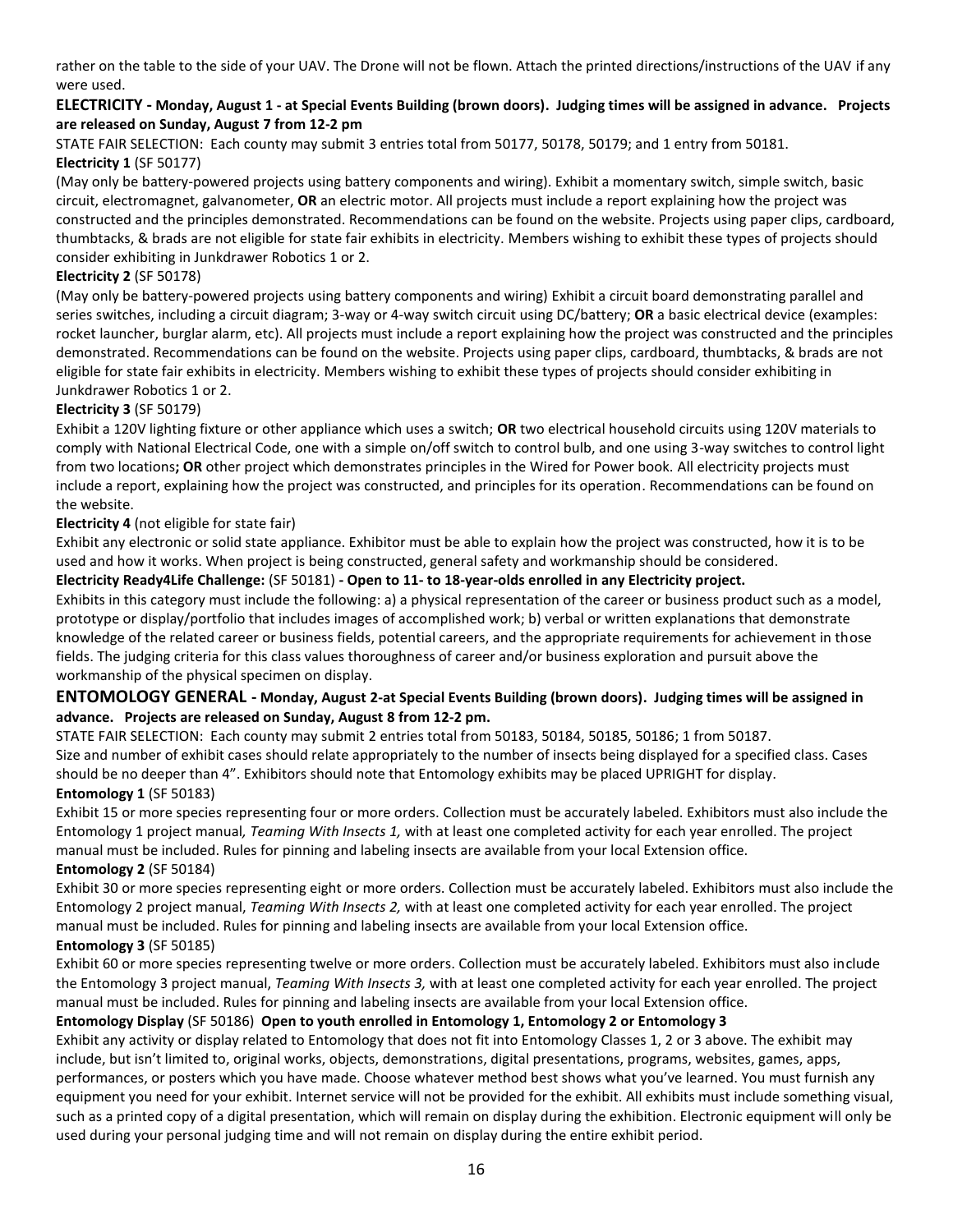### **Entomology Ready4Life Challenge** (SF 50187) **Open to 11- to 18-year-olds enrolled in any Entomology project.**

Exhibits in this category must include the following: a) a physical representation of the career or business product such as a model, prototype or display/portfolio that includes images of accomplished work; b) verbal or written explanations that demonstrate knowledge of the related career or business fields, potential careers, and the appropriate requirements for achievement in those fields. The judging criteria for this class values thoroughness of career and/or business exploration and pursuit above the workmanship of the physical specimen on display.

### **ENTOMOLOGY BEEKEEPING - Monday, August 1 - at Special Events Building (brown doors). Judging times will be assigned in advance. Projects are released on Sunday, August 7 from 12-2 pm.**

STATE FAIR SELECTION: Each county may send 2 entries total from Classes 50188, 50189, 50190; and 1 entry from 50191. Create an exhibit that shows the public what you learned in the beekeeping project this year. **Note**: No bee hives may be exhibited. (Honey moisture content will be measured.) Fill level: the honey should be filled to the jar shoulder, not over, nor under. Chunk honey should go in a wide-mouth jar, preferably one specially made for chunk honey (see beekeeping catalogs). Be careful to distinguish "chunk honey" (comb in jar) from "cut comb" (comb only in plastic box). *Honey exhibited (including chunk, cut comb, and sections) must be collected since the previous year fair.* 

### **Beekeeping 1** (SF 50188)

Exhibit an educational display for one (1) of the following:

- Flowers used to make honey. Display pressed flowers from ten (10) different Illinois plants that bees use for making honey.
- Uses of honey and beeswax.
- Setting up a beehive.
- Safe handling of bees.
- Equipment needed by a beekeeper.

### **Beekeeping 2** (SF 50189)

Exhibit one (1) of the following:

- Extracted Honey: Three (3) 1# jars, shown in glass, screw-top jars holding 1 # of honey each.
- Chunk honey (comb in jar): Three (3) 1# jars (wide-mouth glass jars).
- Cut-comb honey: Three (3) 1# boxes (boxes are usually 4  $\frac{1}{2}$   $\frac{1}{2}$   $\frac{1}{2}$   $\frac{1}{2}$
- Section honey: three (3) sections of comb honey (in basswood boxes or Ross rounds).
- Working with Honey Bees. Present a topic from your manual to teach fairgoers about working with honey bees. Use your knowledge and creativity to display this information on a poster or in a notebook.

#### **Beekeeping 3** (SF 50190)

Exhibit three (3) of the five (5) kinds of honey listed below (#1-5) or prepare an educational display about honey bees or beekeeping.

- 1. Extracted Honey: Three (3) 1# jars (glass)
- 2. Chunk Honey (comb in a jar): Three (3) 1# jars (wide-mouth glass)
- 3. Cut-comb Honey: Three (3)  $1\#$  boxes (boxes are usually 4  $\frac{1}{2}$ " x 4  $\frac{1}{2}$ " in size)
- 4. Comb Honey- 3 sections (honey built by bees in frames of wood commonly called "sections" (boxes are usually 4 ½" x 4 ½" in size)
- 5. Section honey: three (3) sections of comb honey (in basswood boxes or Ross rounds) or
- Prepare an educational display about honey bees or beekeeping.

**Entomology Beekeeping Ready4Life Challenge** (SF 50191) **Open to 11- to 18-year-olds enrolled in any Entomology project.** Exhibits in this category must include the following: a) a physical representation of the career or business product such as a model, prototype or display/portfolio that includes images of accomplished work; b) verbal or written explanations that demonstrate knowledge of the related career or business fields, potential careers, and the appropriate requirements for achievement in those fields. The judging criteria for this class values thoroughness of career and/or business exploration and pursuit above the workmanship of the physical specimen on display.

### **ESPORTS - Monday, August 1 - at Special Events Building (brown doors). Judging times will be assigned in advance. Projects are released on Sunday, August 7 from 12-2 pm.**

Each county may submit 3 entries from 50430. All exhibitors must complete all activities in the Illinois 4-H eSports Pilot Curriculum. **eSports** (SF 50430)

Compete in at least 1 ranked tournament online or in person (either as a team or solo), and fully document your progress throughout. Any game with a documentable bracket system, and at least 3 rounds counts. Be sure to include a description of the tournament, your match information, your win-loss record, and description of the game and platform being used to play the game (Ram requirements/capabilities of your machine, video card specs., etc.). Prepare a PowerPoint presentation describing your journey through eSports (including your 1 mandatory tournament), what you have learned about gaming/eSports, and why you think more youth should be involved. Also include a detailed description of your most important win, explaining your strategy in that victory. Be sure to include screenshots and video, if possible. Load your presentation to a USB drive and be sure to add narration if uploading for virtual exhibition.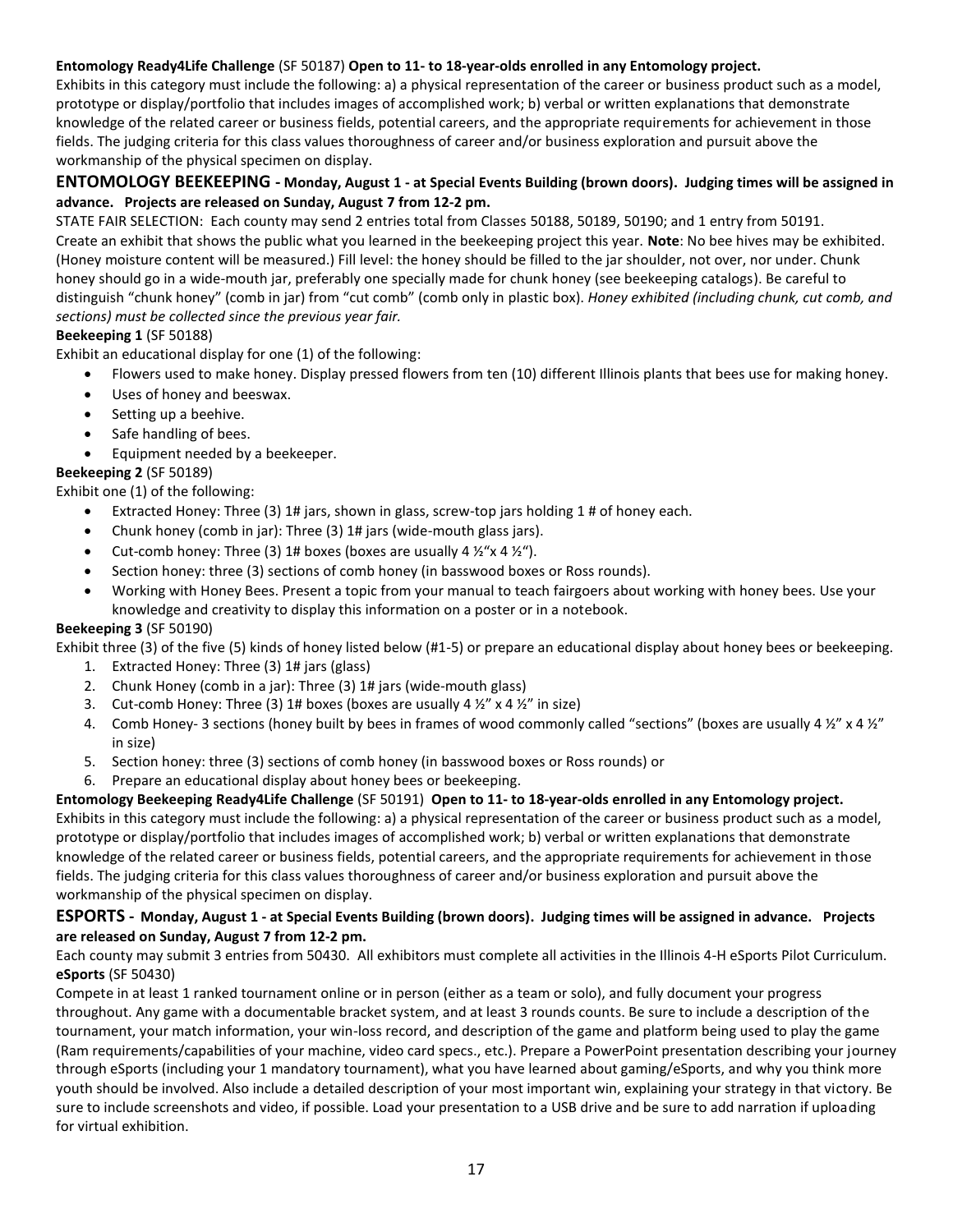#### **EXPLORATORY** - **Monday, August 1 - at Special Events Building (brown doors). Judging times will be assigned in advance. Projects are released on Sunday, August 7 from 12-2 pm.**

**EXPLORATORY** (*Welcome to 4-H*) (not eligible for state fair)

Youth ages 8 – 10 may exhibit a display on one of the following topics from the project book.

- windowsill gardening;
- 4-H animals;
- 4-H family; **OR**
- coat of arms

### **COLLECTIBLES (not eligible for state fair)**

Exhibit maximum of six items from your collection, as well as a picture of your complete collection which demonstrate your understanding of a technique, skill or knowledge you learned from your Collectibles "My Favorite Things" project manual. Photo of your complete project will be left for exhibit and items in your collection will be taken home after judging.

### **FAMILY HERITAGE - Saturday, July 30 -at the Special Events Building (brown door). Judging times will be assigned in advance. Projects are released on Sunday, August 7, from 12-2 pm.**

STATE FAIR SELECTION: Each county may submit 1 entry from 50197; and 1 entry from 50199.

### **Family Heritage** (SF 50197)

Prepare an exhibit of items, pictures, maps, charts, slides/tapes, drawings, illustrations, writings or displays that depict the heritage of the member's family or community or 4-H history. Please note: Exhibits are entered at 4-H'ers own risk. 4-H is not responsible for loss or damage to family heirloom items or any items in this division. Displays should not be larger than 22" x 28" wide. If the size needs to be a different size because the historical item is larger than 22'x28" please contact the superintendents for approval.

#### **Family Heritage Ready4Life Challenge** (SF 50199) **Open to 11- to 18-year-olds enrolled in any Family Heritage project.**

Exhibits in this category must include the following: a) a physical representation of the career or business product such as a model, prototype or display/portfolio that includes images of accomplished work; b) verbal or written explanations that demonstrate knowledge of the related career or business fields, potential careers, and the appropriate requirements for achievement in those fields. The judging criteria for this class values thoroughness of career and/or business exploration and pursuit above the workmanship of the physical specimen on display.

### **FOODS & NUTRITION - Saturday, July 30 at Logan Extension Office. Judging times will be assigned in advance. Projects will be moved to Logan County Fair Exhibit building (yellow doors) and released on Sunday, August 7, from 12-2 pm.**

STATE FAIR SELECTION: Each county may submit 7 total entries from ANY of these food classes: 50200, 50201, 50202, 50203, 50204, 50206, 50208, 50211, and 1 entry from 50210

#### **4-H Cooking 101** (SF 50200A, 50200B, 50200C)

*Using the recipes included in the project manual,* prepare an exhibit for one or more of the classes below. No icing should be on any products. If you make changes to the recipe, bring a copy of the recipe with your changes. Bars, coffeecake, or cookies should be displayed on a disposable plate placed in a zip-sealing plastic bag. *In addition to your food exhibit*, complete the *What's on Your Plate? Activity* on pages 10-11 in the 4-H Cooking 101 project manual. Bring a document with printed pictures of your 3 or more plates and the answers to questions 1-7 to remain on display with your project. The words on the plates must be legible and clearly visible in the picture. Pictures, graphics or photos are acceptable.

- **Cereal Bars** (SF 50200A) 3 cereal marshmallow bars
- **Coffeecake** (SF 50200B) ¼ of 8" square or round coffeecake
- **Cookies** (SF 50200C) 3 cookies

### **4-H Cooking 201** (SF 50201A, 50201B, 50201C)

*Using the recipes included in the project manual,* prepare an exhibit for one of the classes below. If you make changes to the recipe, bring a copy of the recipe with your changes. Bread, muffins, or scones should be displayed on a disposable plate placed in a zipsealing plastic bag. *In addition to your food exhibit*, complete *Experiment with Meal Planning Activity* on page 91 in the 4-H Cooking 201 project manual. Bring either page 91 with your completed answers or a document with the answers to remain on display with your project along with a picture of the meal you prepared. You do **not** need to complete the Challenge Yourself section on page 91.

- **Muffins** (SF 50201A) 3 cheese muffins
- **Scones** (SF 50201B) 3 scones
- **Nut Bread** (SF 50201C) ½ loaf (9" x 5") of basic nut bread

### **4-H Cooking 301** (SF 50202A, 50202B, 50202C, 50202D, 50202E)

*Using the recipes included in the project manual,* prepare an exhibit for **one** or more of the classes below. If icing is used on the tea ring or sweet rolls, the recipe for the icing must also come from the book. The yeast bread/roll dough may be prepared in a bread making machine; however prepared mixes are not permitted. If you make changes to the recipe, bring a copy of the recipe with your changes. Display exhibit on a disposable plate or pie tin and place in a zip-sealing plastic bag. *In addition to your food exhibit*, complete one of the six experiments: *Experiment with Flour* p. 33-34, *Experiment with Kneading* p. 35-36, *Experiment with Yeast* p.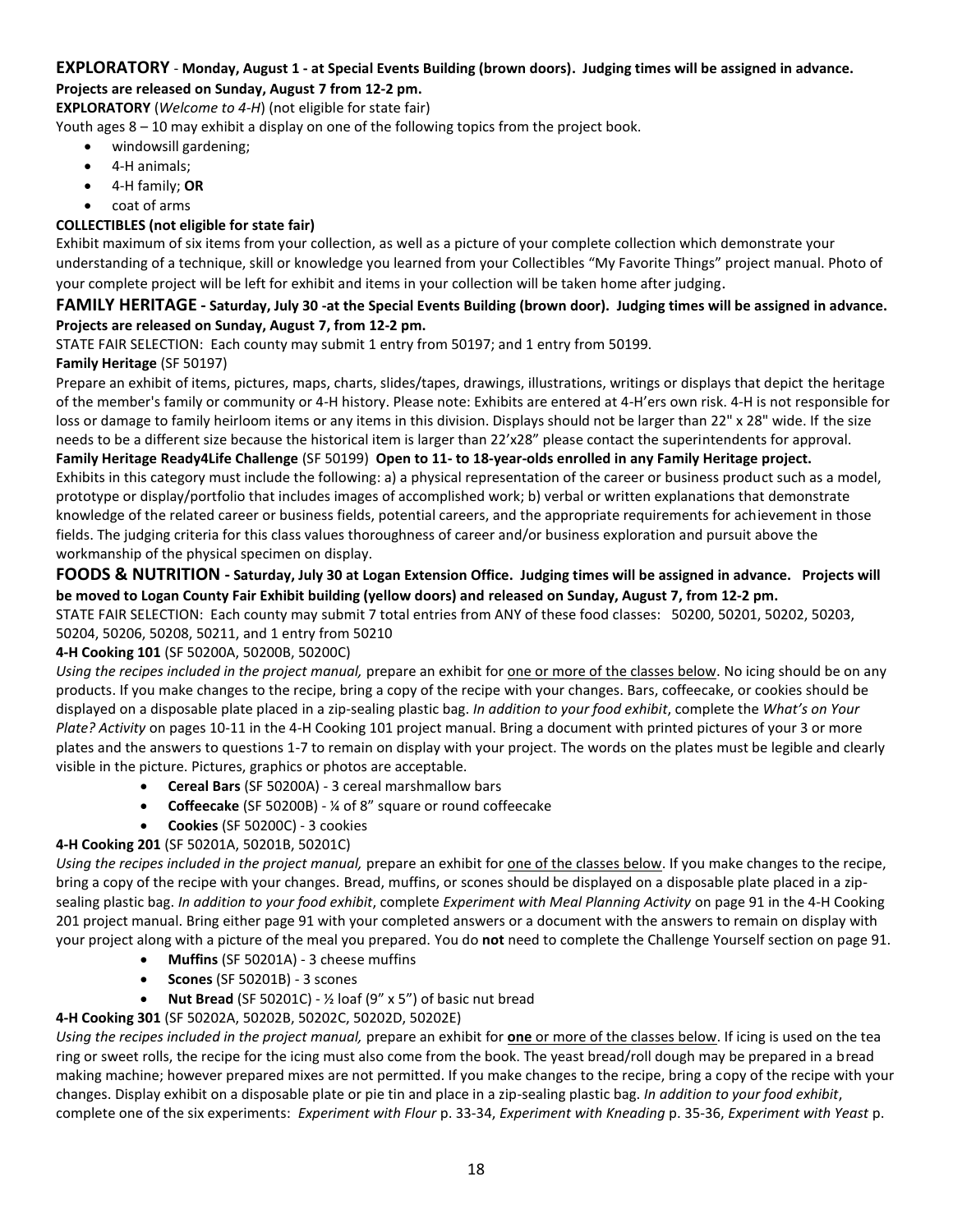37-38 or 39, *Experiment with Butter* p. 62-63 or *Experiment with Cheese* p. 104-105. Bring a document with a printed picture of your experiment and the answers to the experiment questions to remain on display with your project.

- **Dinner Rolls** (SF 50202A) 3 dinner rolls
- **Yeast Bread** (SF 50202B) loaf of yeast bread
- **Tea Ring** (SF 50202C) 1 tea ring
- **Sweet Rolls** (SF 50202D) 3 sweet rolls
- **Cake** (SF 50202E) one layer of a rich white cake or rich chocolate cake, top side up (*without frosting*)

### **4-H Cooking 401** (SF 50203A, 50203B, 50203C, 50203D)

*Using the recipes included in the project manual,* prepare an exhibit for one or more of the classes below. If you make changes to the recipe, bring a copy of the recipe with your changes. Display exhibit on a disposable plate and place in a zip-sealing plastic bag. *In addition to your food exhibit*, pick one of the recipes from Cooking 401 that is not a choice for exhibit. Make the recipe and take a picture of the results. Bring a document with a printed picture of the food you made from the recipe and the answers to the following two questions: 1.) If you made this recipe again, what would you do differently? 2.) What did you learn that can help you in other ways besides preparing food?

- **Focaccia Bread** (SF 50203A) ¼ of a 15" x 10" loaf of focaccia bread (do not include dipping oil)
- **Pie Shell** (SF 50203B) one baked pie shell traditional, oil, or whole wheat (no graham cracker)
- **Sponge Cake** (SF 50203C) ¼ golden sponge cake, top side up, without frosting
- **French Bread** (SF 50203D) ½ loaf French bread

### **Food Science 1-4** (SF 50204)

Prepare a display, digital presentation, or poster on one of the food science experiments from the manual that you completed. Share 1) the food science question you investigated; 2) process used to conduct the experiment; 3) results and observations; 4) what you learned; and 5) how you have applied this information. You must furnish any equipment you need for the exhibit. Internet service is not provided. All exhibits must include something visual, such as a printed copy of a digital presentation. Electronic equipment will only be used during your judging time and will not remain on display during the exhibit period.

#### **Sports Nutrition** (SF 50206)

Prepare a display, digital presentation, or poster on one of the activity chapters in the manual that you completed. The activity chapters are listed by page number in the table of contents. Your exhibit should include, at minimum, information on one physical fitness component and one food/recipe component from the activity chapter. The exhibit should include the project manual with the pages of the activity completed. You may also include live demonstration of physical activities. Do not bring food made using the recipes, but consider adding pictures of the completed recipes to your exhibit. You must furnish any equipment you need for the exhibit. Internet service is not provided. All exhibits must include something visual, such as a printed copy of a digital presentation. Electronic equipment will only be used during your judging time and will not remain on display during the exhibit period.

#### **Examples for Activity 1**

Example A: Make a video of yourself practicing flexibility, strength and endurance physical fitness activities and making pasta salad with different vegetable, pasta and dressing ideas. Bring a screen shot and brief description of your video to leave on display.

Example B: Make a poster of pictures of flexibility, strength and endurance physical fitness activities and information on the results of making the spinach and mandarin orange salad. Include answers to the questions in the book.

#### **Food Preservation** (SF 50208a, 50208b, 50208c, 50208d, 50208e, 50208f)

Prepare an exhibit using **ONE** of the following food preservation methods: canning; freezing; drying; pickles/relishes; jams, jellies and preserves **OR** a combination of these (see Preservation Combination option below), excluding Freezing. **No freezer jam exhibits will be allowed for Freezing; Jams, Jellies, and Preserves; or for the Preservation Combination options.**

**Canning** (SF50208a) – The exhibit should include two different canned foods in appropriate jars for the products. Food may be fruit, vegetable, or tomato product (i.e. salsa, juice, etc.).

**Freezing** (SF50208b) – Prepare a nutrition display that illustrates a freezing principle. There is NOT a food exhibit option for this preservation method.

**Drying** (SF50208c) – Exhibit two (2) different dried foods packed in plastic food storage bags. Choose from fruit, vegetable, fruit leather or meat jerky.

**Pickles and Relishes** (SF50208d) – Exhibit two (2) pint jars of different recipes of pickles and/or relishes.

**Jams, Jellies, and Preserves** (SF50208e) – Exhibit two (2) half-pint jars of two different jams, jellies, and/or preserves. **Preservation Combination** (SF50208f) – Exhibit two (2) different preserved food products, excluding Freezing, in appropriate jars/packaging (Drying). For example, exhibit 1 jar of tomatoes (Canning) and 1 half-pint of jelly (Jams, Jellies, and Preserves).

All preserved products should be prepared and processed according to the current USDA/Extension information. USDA information on preserving food, including recipes, can be found at[: www.homefoodpreservation.com](http://www.homefoodpreservation.com/) or [web.extension.illinois.edu/foodpreservation/.](https://web.extension.illinois.edu/foodpreservation/) Recipes must be processed in a water-bath or pressure canner.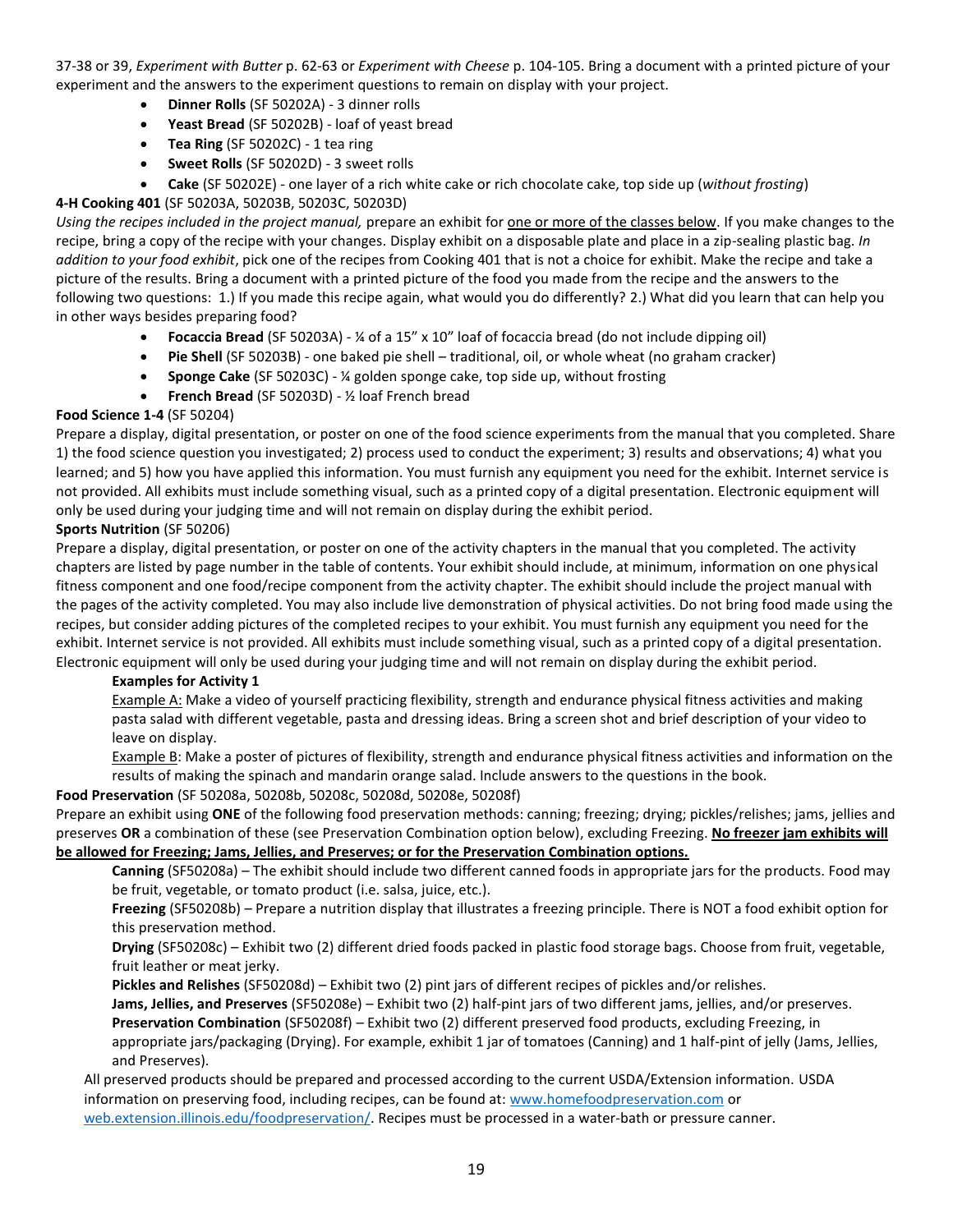**All food preservation exhibits must be labeled with** 1) The name of the food; 2) The date preserved; 3) Appropriate method(s) of food preservation (For canned projects: boiling water bath or pressure canner; For drying projects: Specify equipment used (food dehydrator, oven, etc.)).

### **Examples:**

- Strawberry jam, boiling water bath. July 13, 2021.
- Green beans, pressure canner. July 13, 2021.
- Beef jerky, food dehydrator and oven. July 13, 2021.

**All food preservation exhibits must be accompanied with the recipe(s**) – typed or written, with the source of the recipe(s) listed. **Required recipes and sources for food preservation exhibits** – all food preservation recipes must be from an approved source. Those sources are:

- *PUT IT UP! Food Preservation for Youth* manuals
- U.S. Department of Agriculture (USDA)
- National Center for Home Food Preservation
- Ball/Kerr Canning (recipes after 1985)
- Mrs. Wages

DO NOT BRING RECIPES FROM: Magazine or newspaper clippings, Pinterest (unless it is from a source listed above), grandmas or a recipe from a family member or friend without a source, cookbooks (excluding the Ball, Kerr and Put It Up! book). **Canning Equipment Requirements**: All canned products must be canned in clear, standard jars in good condition (no chips or cracks). Jars must be sealed using two-piece canning lids (flat lid and band). Must use a new, unused flat lid. Bands must not be rusty or severely worn.

### **Foods Innovation Class** (SF 50211) - **Open to youth enrolled in any Foods project.**

Demonstrate the skills and knowledge you have gained through the project. The exhibit may include, but isn't limited to, original recipes, results of experiments not in the foods project books, variations on recipes or experimenting with unique cooking or baking methods. Your work can be displayed by a food product, demonstrations, digital presentations, performances, or posters which you have made. Choose whatever method best shows what you've learned. Your exhibit should not fit in the other exhibit options for this project. You must furnish any equipment you need for your exhibit. Internet service will not be provided for the exhibit. All exhibits must include something visual, such as a printed copy of a digital presentation, which will remain on display during the exhibition. Electronic equipment will only be used during your personal judging time and will not remain on display during the entire exhibit period. If you bring a food product, the food will NOT be tasted.

#### **Foods Nutrition Ready4Life Challenge** (SF 50210) **Open to 11- to 18-year-olds enrolled in any Foods project**

Exhibits in this category must include the following: a) a physical representation of the career or business product such as a model, prototype or display/portfolio that includes images of accomplished work; b) verbal or written explanations that demonstrate knowledge of the related career or business fields, potential careers, and the appropriate requirements for achievement in those fields. The judging criteria for this class values thoroughness of career and/or business exploration and pursuit above the workmanship of the physical specimen on display.

### **FORESTRY - Monday, August 1 - at Special Events Building (brown doors). Judging times will be assigned in advance. Projects are released on Sunday, August 7 from 12-2 pm.**

STATE FAIR SELECTION: Each county may submit 1 entry total from 50212, 50213, 50214; and 1 entry from 50216.

#### **Forests of Fun 1** (SF 50212) **/ Forests of Fun 2 (SF 50213) / Forests of Fun 3 (SF 50214)**

Exhibit any product or display illustrating an activity from the book. The exhibit may include, but isn't limited to, original works, objects, demonstrations, digital presentations, programs, websites, games, apps, performances, or posters which you have made. Choose whatever method best shows what you've learned. You must furnish any equipment you need for your exhibit. Internet service will not be provided for the exhibit. All exhibits must include something visual, such as a printed copy of a digital presentation, which will remain on display during the exhibition. Electronic equipment will only be used during your personal judging time and will not remain on display during the entire exhibit period.

#### **Forestry Ready4Life Challenge** (SF 50216) **- Open to 11- to 18-year-olds enrolled in any Forestry project.**

Exhibits in this category must include the following: a) a physical representation of the career or business product such as a model, prototype or display/portfolio that includes images of accomplished work; b) verbal or written explanations that demonstrate knowledge of the related career or business fields, potential careers, and the appropriate requirements for achievement in those fields. The judging criteria for this class values thoroughness of career and/or business exploration and pursuit above the workmanship of the physical specimen on display.

### **GEOLOGY - Monday, August 1 - at Special Events Building (brown doors). Judging times will be assigned in advance. Projects are released on Sunday, August 7 from 12-2 pm.**

STATE FAIR SELECTION: Each county may submit 3 entries total from 50218, 50219, 50220, 50221, 50222; and 1 entry from 50224. **Size and number of exhibit cases should relate appropriately to the number of specimens being displayed for a specified class.**  Specimens are not limited to Illinois locations. All levels of Geology use the same manual, Geology-Introduction to the Study of the Earth.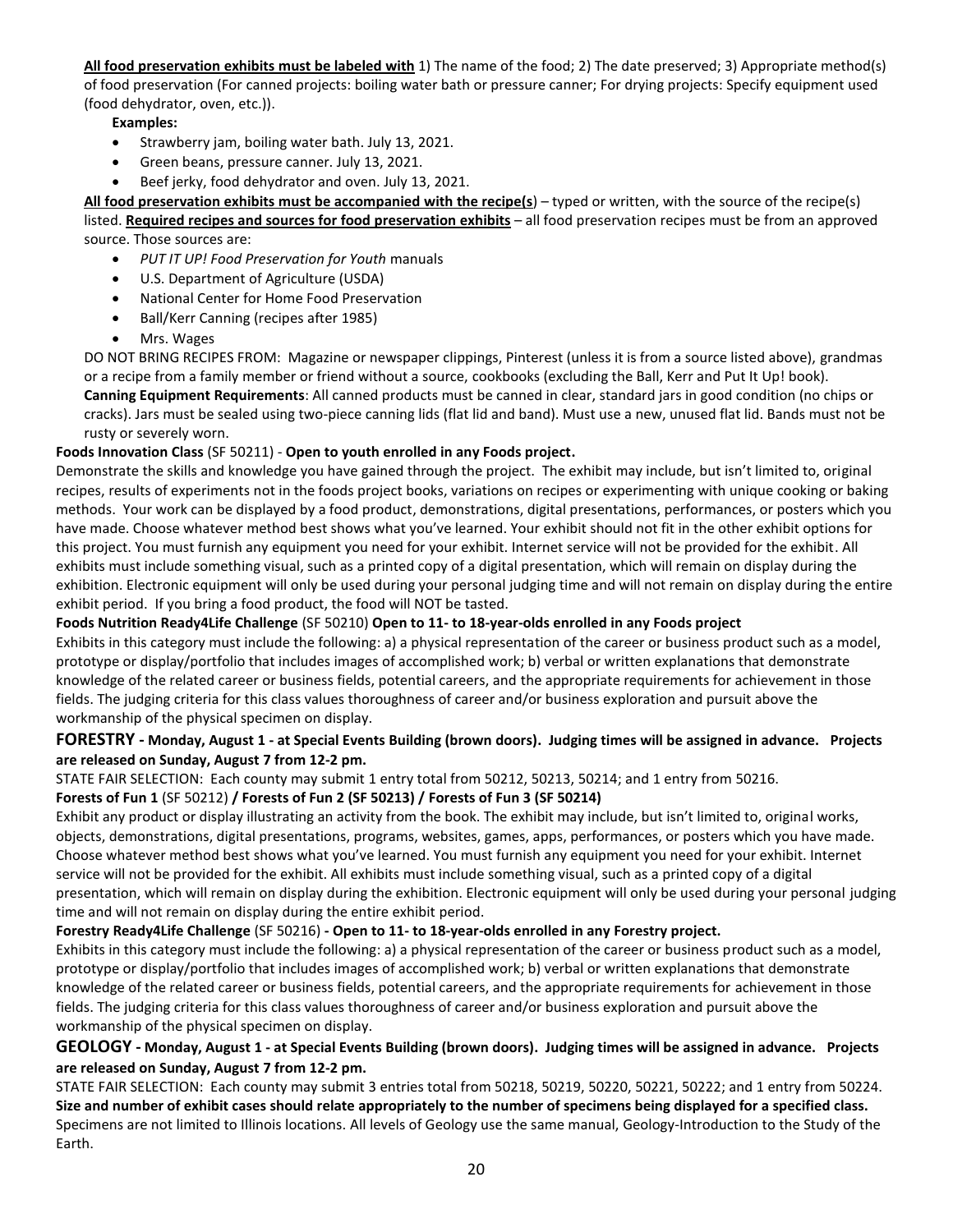#### **Pebble Pups 1** (SF 50218)

Display 8 to 19 rocks and mineral specimens with three minerals in the collections. Collection may include duplications that show variations. Label collection and note where found.

#### **Pebble Pups 2** (SF 50219)

Display at least 20, but no more than 29, rocks and mineral specimens with seven minerals in the collections. Collection may include duplications that show variations. Label collection and note where found.

#### **Rock Hounds 1** (SF 50220)

Display at least 30, but no more than 40, rocks and mineral specimens with ten minerals in the collection. Rocks should include at least three igneous, two metamorphic, and three sedimentary groups. Label collection and note where found. **Rock Hounds 2** (SF 50221)

Display no more than 50 specimens that have been selected to illustrate a specific theme of the exhibitor's choosing. Be creative. Sample categories could include (but are not limited to): industrial minerals and their uses; a specific rock group and the variety that occurs in that group, including some minerals that occur in that environment; select fossils traced through the geologic ages; minerals and their crystal habits; rocks and minerals used in the lapidary arts.

#### **Geology Innovation Class** (SF 50222) **- Open to youth enrolled in Geology.**

Demonstrate the skills and knowledge you have gained through the Geology project. Exhibit may be the result of knowledge gained from project manuals; independent study about Illinois rock(s) and mineral(s), interaction with geology professionals; and/or individual exploration in the area of geology. The exhibit may include, but isn't limited to, original works, objects, demonstrations, digital presentations, programs, websites, games, apps, performances, or posters which you have made. Choose whatever method best shows what you've learned. Your exhibit should not fit in the other exhibit options for this project. You must furnish any equipment you need for your exhibit. Internet service will not be provided for the exhibit. All exhibits must include something visual, such as a printed copy of a digital presentation, which will remain on display during the exhibition. Electronic equipment will only be used during your personal judging time and will not remain on display during the entire exhibit period.

#### **Geology Ready4Life Challenge** (50224)**- Open to 11- to 18-year-olds enrolled in the Geology project.**

Exhibits in this category must include the following: a) a physical representation of the career or business product such as a model, prototype or display/portfolio that includes images of accomplished work; b) verbal or written explanations that demonstrate knowledge of the related career or business fields, potential careers, and the appropriate requirements for achievement in those fields. The judging criteria for this class values thoroughness of career and/or business exploration and pursuit above the workmanship of the physical specimen on display.

#### **GOATS**

### **For youth enrolled in Dairy Goats, Meat Goats - Wednesday, August 3 – 2:00 p.m. – LIVESTOCK SHOW PAVILION (Goats MUST be on fairgrounds by 1 pm on Wednesday, August 3)**

#### **Meat Goat Wether Weigh In – 1:00 p.m.**

Superintendent: Bruce Davis, Easton

Assistant Superintendent: Lane Davis, Mt. Pulaski

- 1. Read General Rules & Regulations for 4-H Livestock listed after 4-H Showbook Schedule.
- 2. Entries must be on the grounds by 1 pm, Wednesday, August 3, and ready for judging at 2:00 p.m.
- 3. **ALL GOATS MUST HAVE HEALTH PAPERS**. Health Paper check is at 1:30 pm of show day or prior to Goat Show @ Livestock Show Pavilion. Health requirements are found online here:

<https://www2.illinois.gov/sites/agr/Animals/AnimalHealth/Pages/fair-exhibition-requirements.aspx>

- 4. Meat Goat Wethers will be weighed in at 1 pm and then split into classes by superintendent based on weight after weigh-in is completed.
- 5. Exhibitor must have owned and cared for animal since June 1, 2022.
- 6. All dairy goats and all meat goat wethers must be debudded (no horns). Meat goats shown in breeding classes are allowed to have horns.
- 7. If wether is to be shown at IL State Fair, it must be tattooed before May 15 with official tattoo.
- 8. Show Order: Dairy Goats, Meat Goats, Prior Year Scramble Goat class
- 9. Meat Goat Wethers are eligible to sell at Youth Livestock Auction.
- 10. A goat may only be shown in one class except mother/offspring, and last year's scramble goat.

#### 11. **NO FERTILE MALE GOATS ALLOWED**

### **Dairy Goats**

**Doe Kids born after Jan. 1, 2021 Yearling dry doe 1 year of age Yearling milker, 1 year of age in milk Doe two years and older in milk Mother and offspring – any mother of any age with any one offspring Meat Goats**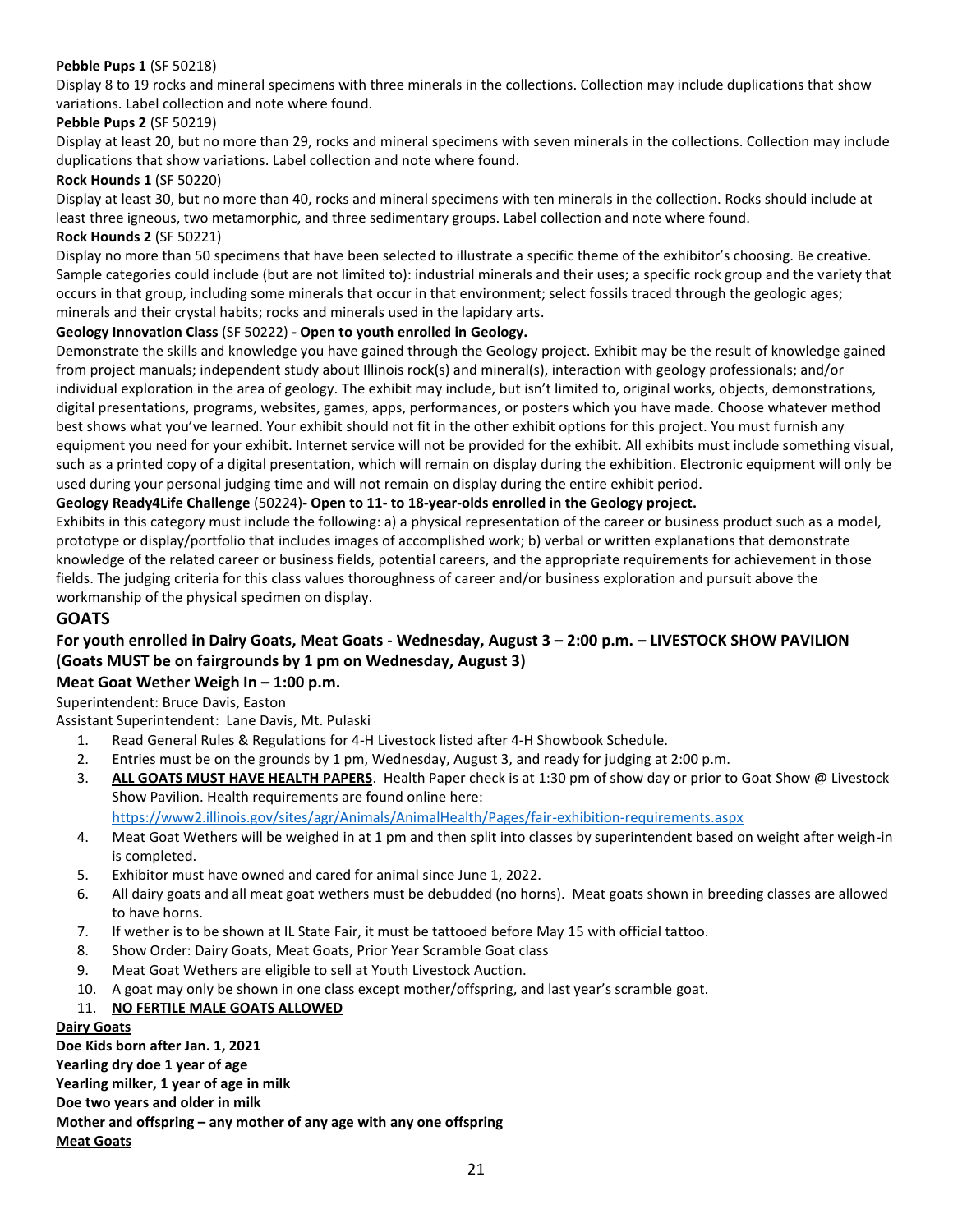**0-3 month old Meat Goat Kid Doe born 5/2/22 – 8/1/22 3-6 month old Meat Goat Kid Doe born 1/2/22 – 5/1/22 6-9 month old Meat Goat Doe born 10/2/21 – 1/1/21 9-12 month old Meat goat doe born 7/2/21 – 10/1/21 12-16 month old Meat goat doe born 3/2/21 – 7/1/21 16-20 month old Meat goat doe born 11/2/20 – 3/1/21 20-24 month old Meat goat doe born 7/2/20 – 11/1/20 24 months and older Meat goat doe 7/1/20 and older Meat Goat Wether born after Oct. 1, 2021 Mother and offspring – any mother of any age with any one offspring** 

### **4-H Only Class Below**

#### **Prior Year Scramble Goat from 2021 Goat Scramble**

**Goat Showmanship***-*Exhibitors must REGISTER during online Fair Entry process for showmanship classes. If 4-H member wins Jr. Showmanship, they must move up a showmanship level and upon reaching Sr. Showmanship may stay in that class for remainder of 4-H exhibit years. You are eligible to enter showmanship classes EVERY year of your 4-H career.

- Junior-8 to 12 years of age
- Senior-13 to 18 years of age

**Goat Animal Science 1:** (SF 50135A) For Youth enrolled in this project 1-2 years **Exhibited with General Projects on, 8/1 Goat Animal Science 2:** (SF 50135B) For Youth enrolled in this project 3 or more years.

Prepare a display focusing on any activity related to the goat project. Demonstrate the skills and knowledge you have gained through the animal project you studied. The exhibit may include, but isn't limited to, original works, objects, demonstrations, digital presentations, programs, websites, games, apps, performances, or posters which you have made. Choose whatever method best shows what you've learned. You must furnish any equipment you need for your exhibit. Internet service will not be provided for the exhibit. All exhibits must include something visual, such as a printed copy of a digital presentation, which will remain on display during the exhibition. Electronic equipment will only be used during your personal judging time and will not remain on display during the entire exhibit period. Live animals are not permitted as exhibits in this area. For safety reasons, exhibits cannot include glass, syringes with needles or any other sharp objects.

### **Animal Science Goats Ready4Life Challenge:** (SF 50137) **Exhibited with General Projects on Monday, 8/2 (Open to 11- to 18-year-olds enrolled in any Goat project)**

Exhibits in this category must include the following: a) a physical representation of the career or business product such as a model, prototype or display/portfolio that includes images of accomplished work; b) verbal or written explanations that demonstrate knowledge of the related career or business fields, potential careers, and the appropriate requirements for achievement in those fields. The judging criteria for this class values thoroughness of career and/or business exploration and pursuit above the workmanship of the physical specimen on display.

### **HEALTH - Saturday, July 30 at Logan Extension Office. Judging times will be assigned in advance. Projects will be moved to Logan County Fair Exhibit building and released on Sunday, August 7, from 12-2 pm.**

STATE FAIR SELECTION: Each county may submit 3 entries total from 50226, 50227, 50228, 50229; and 1 entry from 50231. **Health 1** (SF 50226)

Select four First Aid Skills and complete the activities for that section. Bring the project book and be prepared to discuss the completed sections. Exhibit a family first aid kit and be prepared to explain what each items is used for.

#### **Health 2** (SF 50227)

Select four Staying Healthy skills and complete the activities for that section. Bring the project book and be prepared to discuss the completed sections. Exhibit a "smarts" project as explained in the project manual.

**Health 3** (SF 50228)

Select four Keeping Fit Skills and complete the activities for that section. Bring the project book and be prepared to discuss the completed sections. Exhibit a poster or display on one of the Keeping Fit Skills.

### **Health Innovation Class** (SF 50229) **- Open to youth enrolled in Health 1, 2 or 3.**

Demonstrate the skills and knowledge you have gained through the Health project. The exhibit may include, but isn't limited to, original works, objects, demonstrations, digital presentations, programs, websites, games, apps, performances, or posters which you have made. Choose whatever method best shows what you've learned. Your exhibit should not fit in the other exhibit options for this project. You must furnish any equipment you need for your exhibit. Internet service will not be provided for the exhibit. All exhibits must include something visual, such as a printed copy of a digital presentation, which will remain on display during the exhibition. Electronic equipment will only be used during your personal judging time and will not remain on display during the entire exhibit period.

#### **Health Ready4Life Challenge** (SF 50231)**- Open to 11- to 18-year-olds enrolled in any Health project.**

Exhibits in this category must include the following: a) a physical representation of the career or business product such as a model, prototype or display/portfolio that includes images of accomplished work; b) verbal or written explanations that demonstrate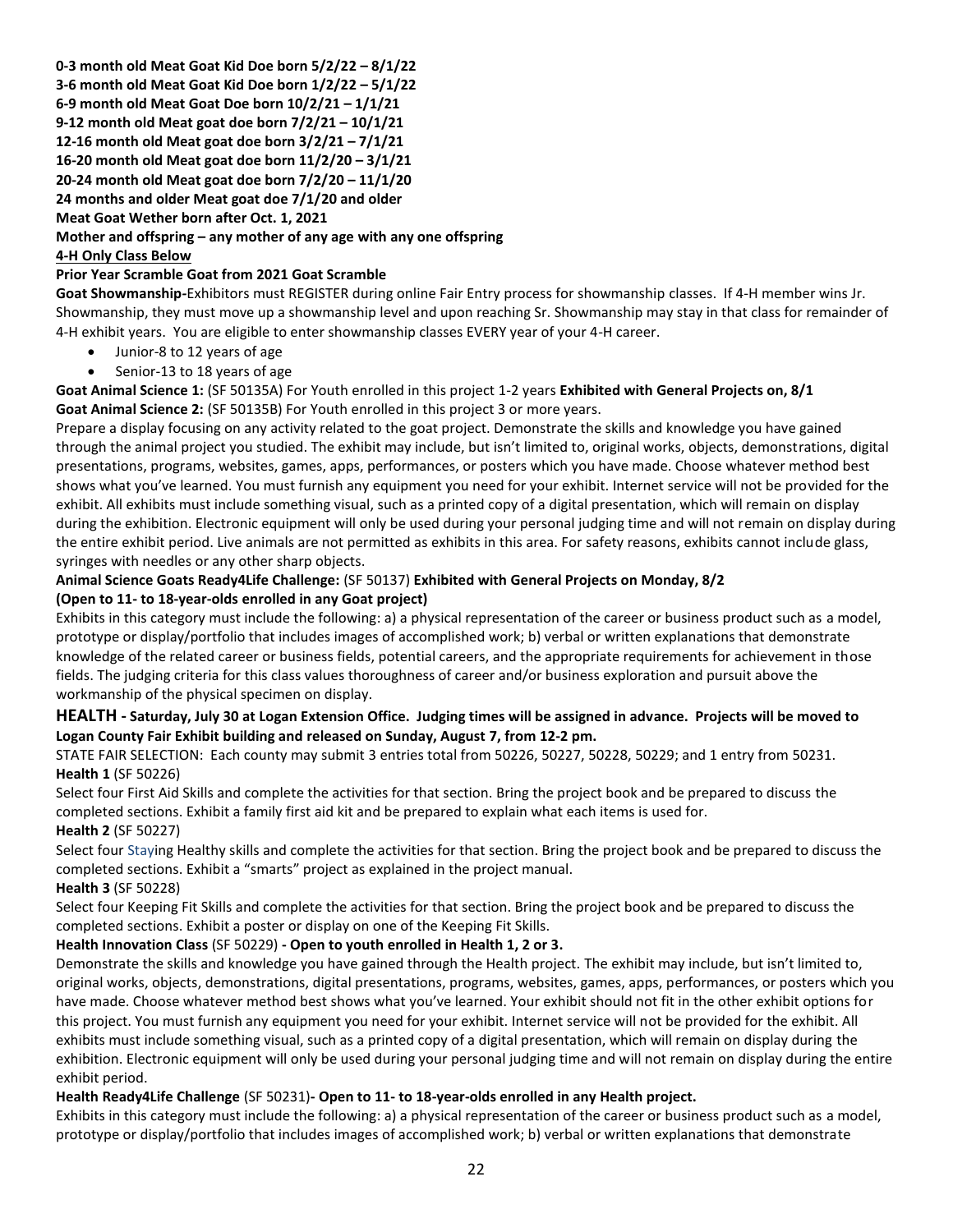knowledge of the related career or business fields, potential careers, and the appropriate requirements for achievement in those fields. The judging criteria for this class values thoroughness of career and/or business exploration and pursuit above the workmanship of the physical specimen on display.

### **HORSE**

**Horse Animal Science:** (SF 50135A) For Youth enrolled in this project 1-2 years **Exhibited with General Projects on, 8/1 Horse Animal Science:** (SF 50135B) For Youth enrolled in this project 3 or more years.

Prepare a display focusing on any activity related to the horse project. Demonstrate the skills and knowledge you have gained through the animal project you studied. The exhibit may include, but isn't limited to, original works, objects, demonstrations, digital presentations, programs, websites, games, apps, performances, or posters which you have made. Choose whatever method best shows what you've learned. You must furnish any equipment you need for your exhibit. Internet service will not be provided for the exhibit. All exhibits must include something visual, such as a printed copy of a digital presentation, which will remain on display during the exhibition. Electronic equipment will only be used during your personal judging time and will not remain on display during the entire exhibit period. Live animals are not permitted as exhibits in this area. For safety reasons, exhibits cannot include glass, syringes with needles or any other sharp objects.

### **Animal Science Horse Ready4Life Challenge:** (SF 50137) **Exhibited with General Projects on Monday, 8/1 (Open to 11- to 18-year-olds enrolled in any Horse project)**

Exhibits in this category must include the following: a) a physical representation of the career or business product such as a model, prototype or display/portfolio that includes images of accomplished work; b) verbal or written explanations that demonstrate knowledge of the related career or business fields, potential careers, and the appropriate requirements for achievement in those fields. The judging criteria for this class values thoroughness of career and/or business exploration and pursuit above the workmanship of the physical specimen on display.

### **HORTICULTURE: FLORICULTURE - Monday, August 1 - at Special Events Building (brown doors). Judging times will be assigned in advance. Projects are released on Sunday, August 7 from 12-2 pm.**

- STATE FAIR SELECTION: Each county may submit 3 entries total from 50192, 50193, 50194, 50195, 50196; and 1 entry from 50198.
- **Flowers-**Each exhibitor will be limited to one entry in each class; flower entries are limited to three total entries**.**
- Scale of points:
	- o Cultural perfection (color, form, substance, size, foliage, stem)…………………….……………85
	- o Distinction of species or variety……………………………………………………………………………….……5
	- o Condition…………………………………………………………………………………………………………………….10
		- **Annual Flower/Flower Gardening-**exhibit in one container, 3 individual stems each with uniform bloom or blooms-each with attached foliage (foliage that would be inside the container must be removed). All three blooms or stems need to be the same variety, color, shape, and size. Must have been grown from seed, young seedling plant, bulbs, or rhizomes by the exhibitor.
		- **Perennial Flowers-**one kind, 3 stems, uniform in size.
		- **EXEDMINIGHT Annual Flowers-collection of mixed annuals, at least 2 different kinds, 6 stems**
		- **Perennial Flowers-Collection of mixed perennials, at least 2 different kinds, 6 stems**
		- **Flowering Shrubbery**-one kind, 6 stems
		- **EXED Ahlia-** or any other bulb other than gladioli, 3 stems, alike, same variety, and color
		- **Gladiola-**3 stems alike, same variety and color
		- **One Single Rose**
		- **Florabunda or Grandiflora-**one stem
		- **House Plant - (houseplant alone is NOT state fair eligible)** exhibit one house plant (foliage or flowering) in container OR a garden dish. Plant must be started from a seed, cutting or tuber and grown by the exhibitor in the current 4-H year.

#### **Floriculture A** (SF 50192)

Exhibit one of the following options:

- Create a flower arrangement; either a round arrangement or a bud vase. No silk flowers are permitted; **OR**
- Create a photo collage or a collection of pictures of flowers that you have raised. Label your flowers by name and tell if you started with a seed, cutting or transplants. Mount pictures on a poster board; **OR**
- Exhibit in one container, 3 stems of blooms each with attached foliage. Foliage that would go inside the container may be removed. All three blooms or stems should be the same variety, color, shape and size and must have been grown from seed, young seedling plants, bulbs or rhizomes by the exhibitor. (NOTE: Exhibitors choosing lilies should include no more than 2/3 of foliage for their exhibit.)

#### **Floriculture B** (SF 50193)

Exhibit one of the following options:

• Display a mixed planter that may include herbs with foliage plants and/or flowering plants. The planter should include three or more kinds of plants. The container exhibit space must not exceed 18"x18".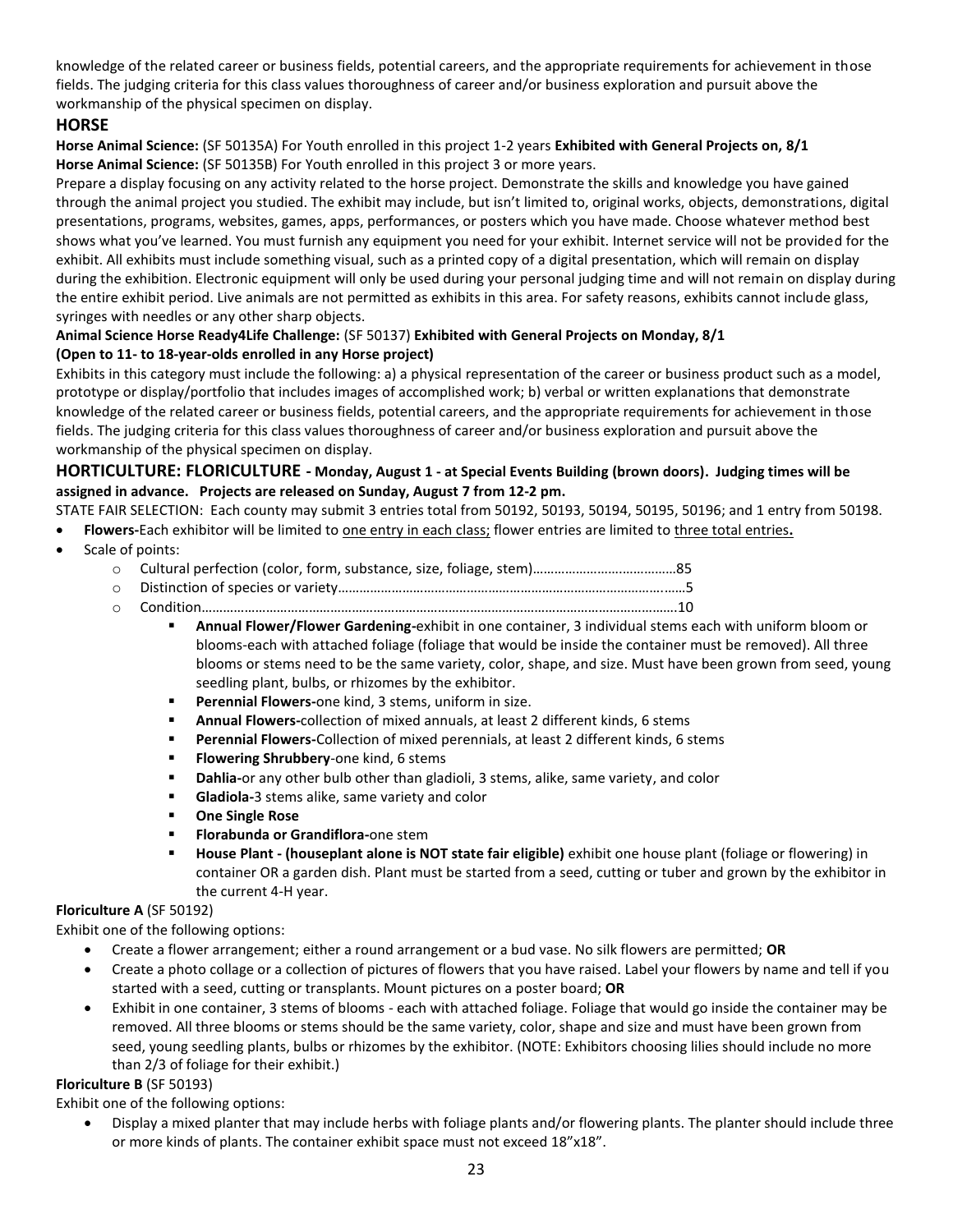- Create an artistic display of dried flowers explaining how each was dried; **OR**
- Create a photo collage or collection of pictures of plants from your theme garden. Label your plants by name and explain how the plants were chosen to fit the theme.
- Create an artistic fairy garden of plants, flowers and/or herbs. Explain the process you utilized to prepare your fairy garden. Label your plants by name and explain how the plants were chosen to fit the theme.

### **Floriculture C** (SF 50194)

Exhibit one of the following options:

- Create a terrarium. Selected plants should be started by the exhibitor from cuttings or seeds or as purchased plugs. The terrarium must be cared for by the exhibitor for at least 5 months. Exhibitor should be able to explain the different plant, soil, and environmental needs and watering requirements of a closed system; **OR**
- Exhibit a plant that you propagated from cuttings, layering or division or started from seed. Create a photo board showing the progression of growth. Tips for vegetative propagation of houseplants can be found in the University of Illinois Extension Gardener's Corner ([go.illinois.edu/gardenerscorner\)](http://go.illinois.edu/gardenerscorner).

### **Floriculture D** (SF 50195)

Exhibit one of the following options:

- Create a centerpiece around a theme such as a wedding, holiday, birthday, etc. No silk flowers are permitted; **OR**
- Create an exhibit of forced bulbs in a pot.

### **Floriculture Display** (SF 50196) **- (Open to youth enrolled in Floriculture A, Floriculture B, Floriculture C, Floriculture D)**

Present an exhibit of the member's choice that focuses on some aspect of floriculture which does not fit in the categories above. The exhibit may include, but isn't limited to, dish gardens, original works, objects, demonstrations, digital presentations, programs, websites, games, apps, performances, or posters which you have made. Choose whatever method best shows what you've learned. You must furnish any equipment you need for your exhibit. Internet service will not be provided for the exhibit. All exhibits must include something visual, such as a printed copy of a digital presentation, which will remain on display during the exhibition. Electronic equipment will only be used during your personal judging time and will not remain on display during the entire exhibit period.

#### **Floriculture Ready4Life Challenge** (SF 50198) **- Open to 11- to 18-year-olds enrolled in any Floriculture project.**

Exhibits in this category must include the following: a) a physical representation of the career or business product such as a model, prototype or display/portfolio that includes images of accomplished work; b) verbal or written explanations that demonstrate knowledge of the related career or business fields, potential careers, and the appropriate requirements for achievement in those fields. The judging criteria for this class values thoroughness of career and/or business exploration and pursuit above the workmanship of the physical specimen on display.

### **HORTICULTURE: VEGETABLE, HERBS & FRUITS - Monday, August 1 - at Special Events Building (brown doors). Judging times will be assigned in advance. Projects are released on Sunday, August 7 from 12-2 pm.**

STATE FAIR SELECTION: Each county may submit 3 entries total for 50313, 50314, 50315, 50316, 50317; and 1 entry for 50318 All vegetables exhibited must have been grown by the exhibitor as part of their current gardening 4-H project. Exhibitors should be knowledgeable about various aspects of the vegetables, including but not limited to different varieties, soil testing, fertilizers used, etc. Vegetable exhibits should be prepared according to the Illinois Vegetable Garden Guide website:

*[http://web.extension.illinois.edu/vegguide/.](http://web.extension.illinois.edu/vegguide/)* Waxes and oils may not be used on vegetables or fruits. Any plant infested with insects will be removed from the exhibit area and will not be eligible for a Superior exhibit.

- 1 to 1 ½ inch of top should be left on all beets, carrots, and onions. Husks should be left on and not broken on sweet corn. No waxes or oils may be used on vegetables.
- The two plates used for vegetable/fruit exhibitors will be placed on the table for judging then moved to proper classes by superintendents. The 4-H member's vegetable plates will be displayed together. For State Fair consideration, you must exhibit TWO plates at the Logan County Fair and TWO plates at State Fair.

All exhibits must have been grown by the exhibitor as part of their current gardening 4-H project. Exhibitors should be knowledgeable about various aspects of the produce, including but not limited to different varieties, soil testing, fertilizers used, etc. Exhibits should be prepared according to the Illinois Vegetable Garden Guide website: *[http://web.extension.illinois.edu/vegguide/.](http://web.extension.illinois.edu/vegguide/)*  Waxes and oils may not be used on vegetables or fruits. Any plant infested with insects will be removed from the exhibit area and will not be eligible for champion awards.

#### **Herb Display** (SF 50313)

#### **Open to youth in Vegetable Gardening A, Vegetable Gardening B, Vegetable Gardening C, and Vegetable Gardening D**

Herbs should be grown in pots (8" maximum diameter). Categories: Mint, Oregano, Rosemary, Sage, Thyme, and all other herbs. Herbs should be labeled with common and Latin names. Herbs should be in your care for a minimum of three months for state fair exhibits. Remove dead leaves from plants and check that the soil is clear of debris such as dead leaves. When exhibiting herb plants, be sure to grow the plants in the container to be displayed to avoid transplant shock. Exhibits will be evaluated based on cleanliness,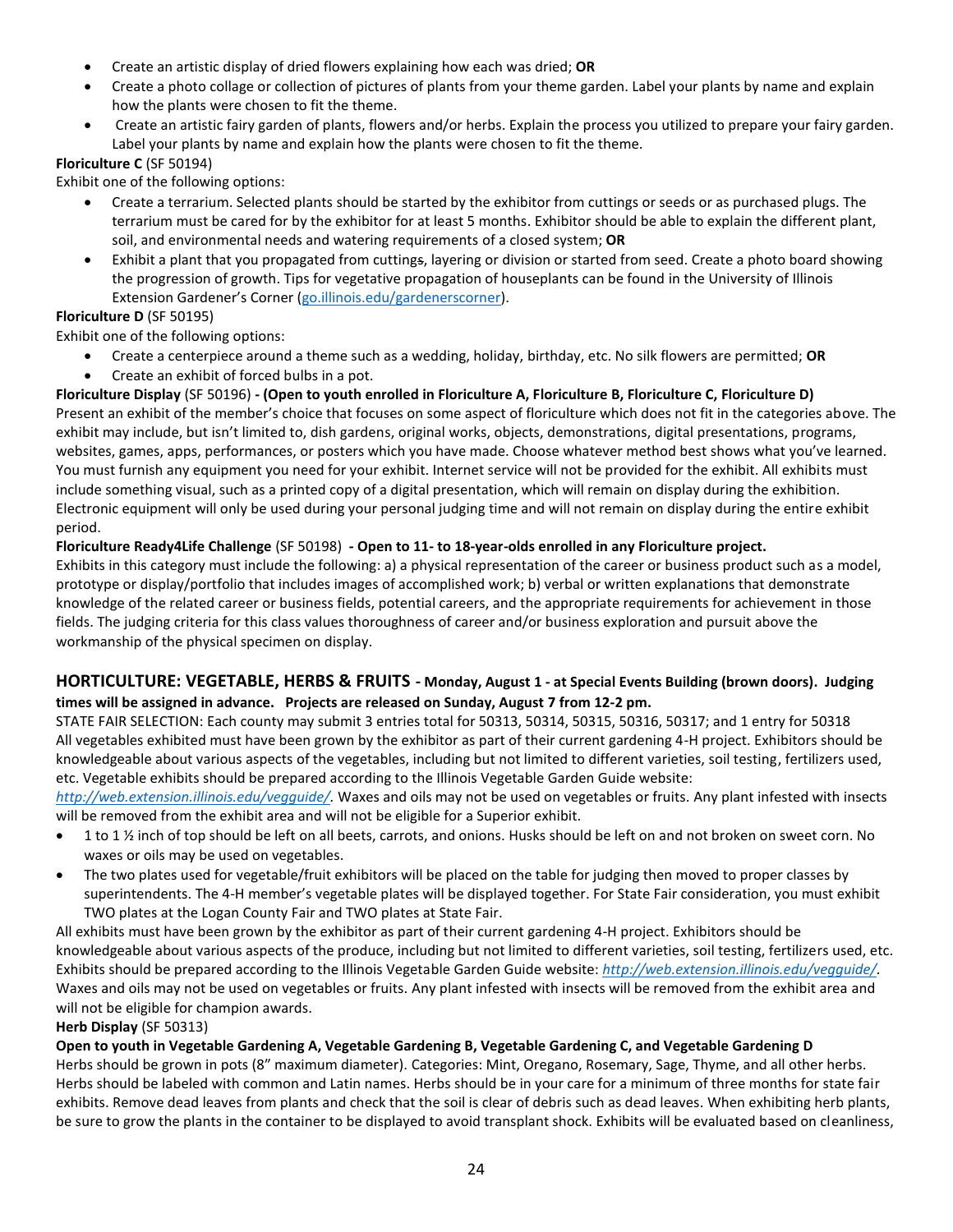uniformity, condition, quality, and trueness to variety. Additional herb resources are located on the project resources section of the Illinois 4-H website.

- 1. Display must include 4 or more different kinds of herbs. There may not be more than 2 different varieties of any herb. For example, peppermint and chocolate mint would be classified as two different herb varieties.
- 2. In instances where containers display more than one variety of her, special care should be taken that each distinct variety is accessible and clearly visible to the judges to ensure full points for cleanliness.

**Vegetable/Fruit Display** (SF 50314) A single display container should hold majority of vegetables or fruits.

### **(Open to youth in Vegetable Gardening A, Vegetable Gardening B, Vegetable Gardening C, and Vegetable Gardening D)**

- 1. This class is allowed a 2'6" x 2'6" space for display.
- 2. Display must include 6 or more different kinds of vegetables or fruits. There may not be more than 2 different varieties of any vegetable/fruit. For example, red and white potatoes would be classified as two different varieties. Acorn squash and zucchini would be classified as two different vegetables.
- *3.* The number and type of vegetables/fruits used must conform to the Vegetable/Fruit Plate/Display List. *Fruit Plate list is below vegetable plate list.*
- 4. Exhibitors must provide the name and variety of all vegetables/fruits used. (i.e. Cabbage Golden Acre; Cucumber, slicing Straight Eight; Tomatoes, slicing – Rocky Top; Snap Beans – Contender, etc.).

## **Vegetable Plate (SF 50315) – plates to be furnished by 4-H member – (sturdy paper plate NO styrofoam plates)**

### **(Open to youth in Vegetable Gardening A, Vegetable Gardening B, Vegetable Gardening C, and Vegetable Gardening D)**

- 1. Exhibit must include 2 single vegetable plates. (Exhibitor will furnish the disposable plates.)
- 2. Number of vegetables on plates must conform to plate list below.
- 3. Only one variety on each plate.
- 4. An exhibitor cannot show two plates of the same type vegetable. (i.e.: Cannot exhibit red *and* white potatoes or zucchini *and* straight neck summer squash.)

### **VEGETABLE PLATE/DISPLAY LIST**

When selecting vegetables for exhibition, keep in mind that the judge will evaluate them on the basis of cleanliness, uniformity, condition, quality, and trueness to variety*. (Lists are provided by UI Extension horticulturists; items are listed according to the correct definition of vegetables).*

- Kohlrabi (5)
- Asparagus (5 spears) Lettuce (1 head or plant) Potatoes (any variety) (5) Beans, Lima (12 pods) **Muskmelon incl. cantaloupe (1)** Pumpkin (1) Beets (5) **Beets** (5) **Rights** Colora (12) **Rhubarb, trimmed stalks (3) Rhubarb, trimmed stalks (3)** Broccoli (1 head) **Broccoli** (1 head) **Coniciliate Control** Conions, large, dry (5) **Rutabaga (6)** Rutabaga (5) Brussels sprouts (12 sprouts) Chions, green or set (12) Salsify (5) Cabbage (1 head) **Parsnips (5)** Parsnips (5) Squash, summer (any variety (3) Cauliflower (1 head) Peas (12 pods) Sweet Corn, in husks (5) Carrots (5) Peppers, large fruited Tomatoes, slicing (5) Cucumber, pickling or slicing (5) (bell/banana) (5) Tomatoes, small fruited (12) Eggplant (1) Peppers, small fruited (chili/cherry) (12) Turnip (5) Garlic (5) **Carlic (5)** Popcorn (5) **Carlic (5)** Watermelon (1)
	-

Squash, winter (Acorn, butternut, buttercup, spaghetti, Hubbard, Turk's Turban) (1) Beans, Snap, Green Pod, or Golden Wax (12 pods)

Greens (collard, endive, escarole, kale, mustard, spinach, Swiss chard) (1 plant) Horseradish Root (1 marketable root specimen harvested this year

#### **Vegetable Gardening Display** (SF 50316)

**(Open to youth in Vegetable Gardening A, Vegetable Gardening B, Vegetable Gardening C, Vegetable Gardening D)** Present an exhibit of the member's choice that focuses on some aspect of vegetable gardening which does not fit in the categories above. The exhibit may include, but isn't limited to, original works, objects, demonstrations, digital presentations, programs, websites, games, apps, performances, or posters which you have made. Choose whatever method best shows what you've learned. You must furnish any equipment you need for your exhibit. Internet service will not be provided for the exhibit. All exhibits must include something visual, such as a printed copy of a digital presentation, which will remain on display during the exhibition. Electronic equipment will only be used during your personal judging time and will not remain on display during the entire exhibit period. **Fruit Plate** (SF 50317)

### **(Open to youth in Vegetable Gardening A, Vegetable Gardening B, Vegetable Gardening C, and Vegetable Gardening D)**

- 1. Exhibit must include 2 single fruit plates. (Exhibitor will furnish the disposable plates.)
- 2. Number of fruits on plates must conform to plate list below.
- 3. Only one variety on each plate.
- 4. An exhibitor cannot show two plates of the same type fruit. (i.e.: Cannot exhibit Gala & Jonathan Apples, Mazzard & Gisela Cherries, etc.)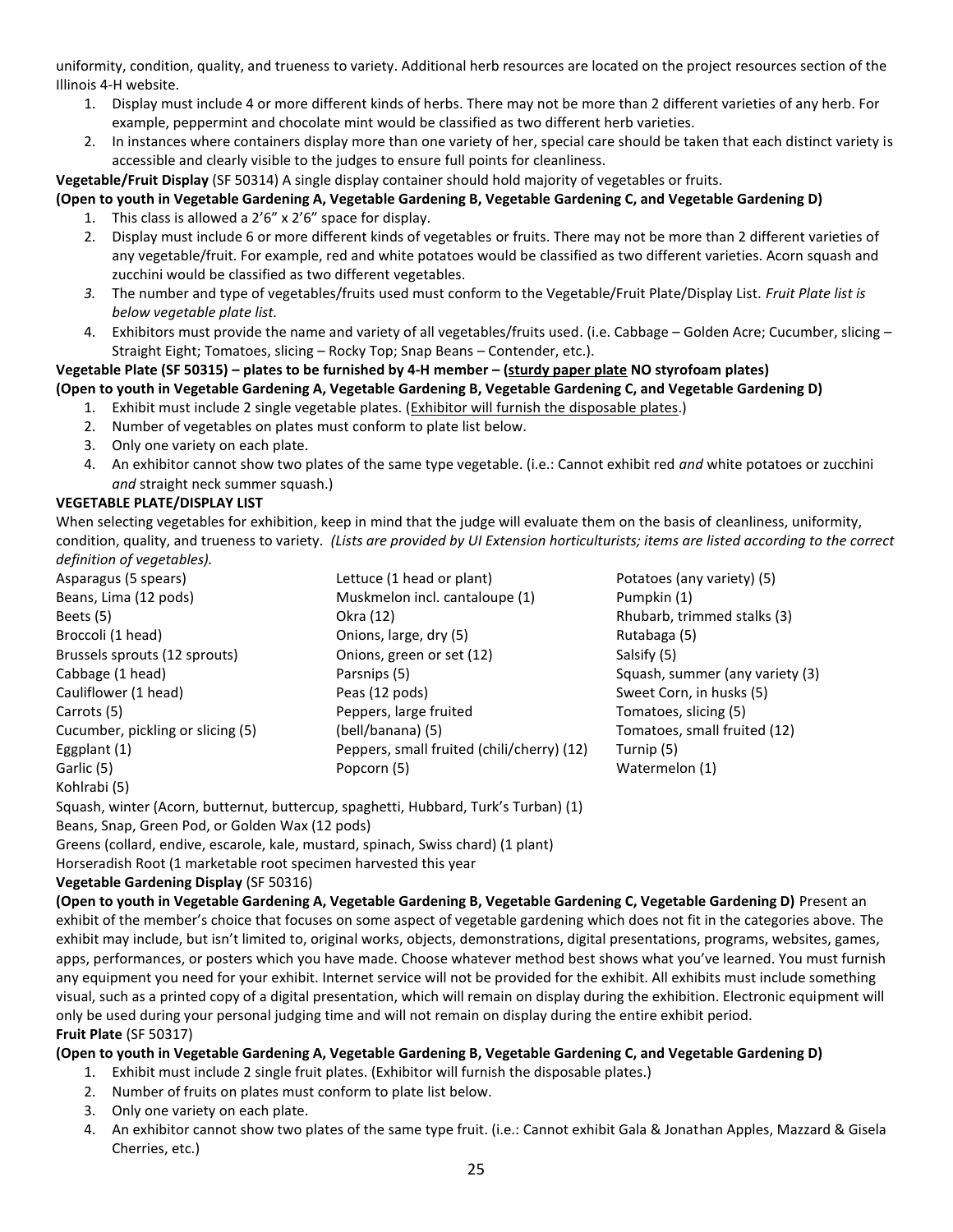#### **Fruit Plate List**

Fruit will be judged using the same general criteria used for vegetables. Fruit will be judged for the stage of maturity normal for that season and growing location. Emphasis will be placed on how well fruit approaches market quality. When selecting fruits for exhibition, keep in mind that the judge will evaluate them on the basis of cleanliness, uniformity, condition, quality, and trueness to variety. *(Lists are provided by UI Extension Horticulturists; Items are listed according to the correct definition of fruit varieties at https://web.extension.illinois.edu/fruit/)*

Strawberries (Everbearers) – 1 pint Grapes – 2 bunches Apples – 5 Pears – 5 Wild Plums – 1 pint

Other Small Fruit or Berries (Do not duplicate entries from the above fruits) – 1 pint

Other Fruits or Nuts (Do not duplicate entries from the above fruits) – 5

**Vegetable Gardening Ready4Life Challenge** (SF 50318) - **Open to 11- to 18-year-olds enrolled in Veg. Gardening project.** Exhibits in this category must include the following: a) a physical representation of the career or business product such as a model, prototype or display/portfolio that includes images of accomplished work; b) verbal or written explanations that demonstrate knowledge of the related career or business fields, potential careers, and the appropriate requirements for achievement in those fields. The judging criteria for this class values thoroughness of career and/or business exploration and pursuit above the workmanship of the physical specimen on display.

#### **INTERCULTURAL - Monday, August 1 -at Special Events Building (brown doors). Judging times will be assigned in advance. Projects are released on Sunday, August 7 from 12-2 pm.**

STATE FAIR SELECTION: Each county may submit 1 individual entry from 50233; 1 individual entry from 50234; 1 individual entry from 50236; 1 club entry from 50235. **Due to space restrictions, exhibits are limited to 2' 6" wide and 15" deep. Passport to the World, Individual** (SF 50233)

Prepare a display illustrating what you have learned about a country's or U.S. region's geography, economy, agriculture, people, language, housing, culture, music, crafts, clothing, holidays or other aspect. Exhibit should be educational in nature and should not promote one's beliefs over another person's beliefs. The exhibit may include, but isn't limited to, original works, objects, demonstrations, digital presentations, programs, websites, games, apps, performances, or posters which you have made. Choose whatever method best shows what you've learned. You must furnish any equipment you need for your exhibit. Internet service will not be provided for the exhibit. All exhibits must include something visual, such as a printed copy of a digital presentation, which will remain on display during the exhibition. Electronic equipment will only be used during your personal judging time and will not remain on display during the entire exhibit period. Include the project manual with completed sections that pertain to the exhibit information. Due to space restrictions, exhibits are limited to 2' 6" wide and 15" deep.

#### **Diversity & Cultural Awareness** (SF 50234)

Create a display or binder portfolio that illustrates the results of a minimum of three (3) completed activities from the project book. Due to space restrictions, exhibits are limited to 2' 6" wide and 15" deep.

#### **Intercultural Ready4Life Challenge** (SF 50236)**- Open to 11- to 18-year-olds enrolled in any Intercultural project.**

Exhibits in this category must include the following: a) a physical representation of the career or business product such as a model, prototype or display/portfolio that includes images of accomplished work; b) verbal or written explanations that demonstrate knowledge of the related career or business fields, potential careers, and the appropriate requirements for achievement in those fields. The judging criteria for this class values thoroughness of career and/or business exploration and pursuit above the workmanship of the physical specimen on display.

**Intercultural, Club, Includes** *Passport to the World***,** *Diversity & Cultural Awareness,* **and** *Latino Cultural Arts* **Projects** (SF 50235) Exhibit a display illustrating the steps that the club has completed on the project selected for the year. Include a written outline or report of accomplishments and future goals. The exhibit may include, but isn't limited to, original works, objects, demonstrations, digital presentations, programs, websites, games, apps, performances, or posters which you have made. Choose whatever method best shows what the club members have learned. You must furnish any equipment you need for your exhibit. Internet service will not be provided for the exhibit. All exhibits must include something visual, such as a printed copy of a digital presentation, which will remain on display during the exhibition. Electronic equipment will only be used during your personal judging time and will not remain on display during the entire exhibit period. The display must be accompanied by 3 or more club exhibitors at the time of the judge's critique. Club members should make a 5- to 10-minute presentation to the judge**.** All club members present for the judge's critique should be able to discuss the project and answer questions. Only club members present for judging who participate in the actual critique and presentation are eligible for ribbons and premiums. Due to space restrictions, exhibits are limited to 2' 6" wide and 15" deep.

### **INTERIOR DESIGN - Saturday, July 30 - at the Special Events Building (brown door). Judging times will be assigned in advance. Projects are released on Sunday, August 7, from 12-2 pm.**

STATE FAIR SELECTION: Each county may submit 2 entries total from 50242, 50243, 50244, 50245; and 1 entry from 50247.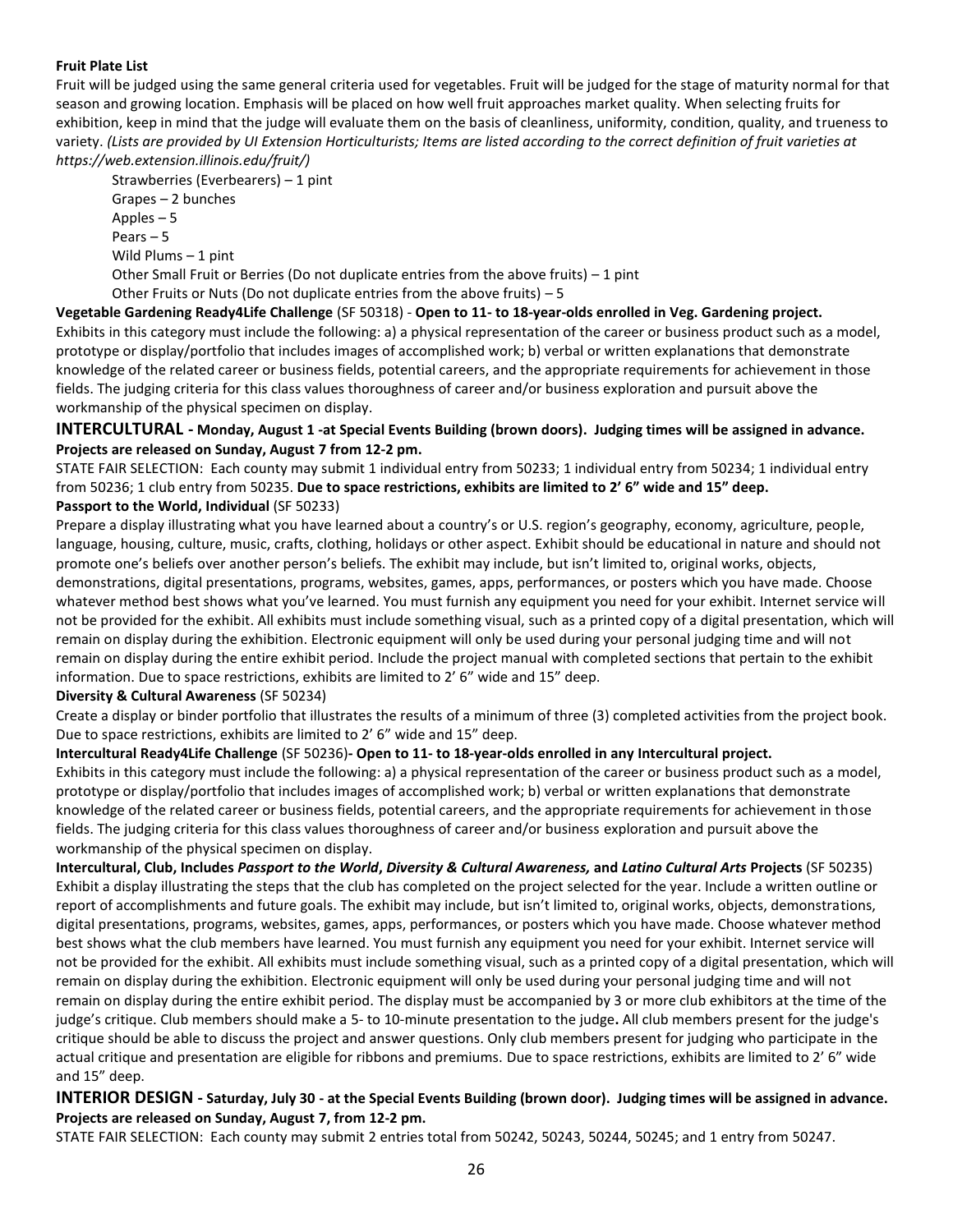#### **Design Decisions, Beginning** (SF 50242)

Any exhibit must have been created or redesigned by the exhibitor as part of their current Interior Design 4-H project. Exhibitors should be knowledgeable about various aspects of the project. Exhibits could include items such as, but not limited to, comparison studies of different products or techniques; made accessories, wall-hangings, window coverings, or furniture items; refinished or redesigned furniture; or a plan to solve some type of interior design problem. Exhibit should be appropriate to the exhibitor's age, skills and ability in this project.

#### **Design Decisions, Intermediate** (SF 50243)

Any exhibit must have been created or redesigned by the exhibitor as part of their current Interior Design 4-H project. Exhibitors should be knowledgeable about various aspects of the project. Exhibits could include items such as, but not limited to, comparison studies of different products or techniques; made accessories, wall-hangings, window coverings, or furniture items; refinished or redesigned furniture; or a plan to solve some type of interior design problem. Exhibit should be appropriate to the exhibitor's age, skills and ability in this project.

#### **Design Decisions, Advanced** (SF 50244)

Any exhibit must have been created or redesigned by the exhibitor as part of their current Interior Design 4-H project. Exhibitors should be knowledgeable about various aspects of the project. Exhibits could include items such as, but not limited to, comparison studies of different products or techniques; made accessories, wall-hangings, window coverings, or furniture items; refinished or redesigned furniture; or a plan to solve some type of interior design problem. Exhibit should be appropriate to the exhibitor's age, skills and ability in this project.

#### **Interior Design Innovation Class** (SF 50245) **- Open to enrolled in Interior Design.**

Demonstrate the skills and knowledge you have gained through the Interior Design project. The exhibit may include, but isn't limited to, original works, objects, demonstrations, digital presentations, programs, websites, games, apps, performances, or posters which you have made. Choose whatever method best shows what you've learned. Your exhibit should not fit in the other exhibit options for this project. You must furnish any equipment you need for your exhibit. Internet service will not be provided for the exhibit. All exhibits must include something visual, such as a printed copy of a digital presentation, which will remain on display during the exhibition. Electronic equipment will only be used during your personal judging time and will not remain on display during the entire exhibit period.

#### **Interior Design Ready4Life Challenge** (SF 50247)**- Open to 11- to 18-year-olds enrolled in the Interior Design project.**

Exhibits in this category must include the following: a) a physical representation of the career or business product such as a model, prototype or display/portfolio that includes images of accomplished work; b) verbal or written explanations that demonstrate knowledge of the related career or business fields, potential careers, and the appropriate requirements for achievement in those fields. The judging criteria for this class values thoroughness of career and/or business exploration and pursuit above the workmanship of the physical specimen on display.

### **LEADERSHIP- Monday, August 1 - at Special Events Building (brown doors). Judging times will be assigned in advance. Projects are released on Sunday, August 7 from 12-2 pm.**

STATE FAIR SELECTION: Each county may submit 3 entries total from 50249, 50250, 50251, 50252; 2 entries from 50254; 1 entry from 50255.

#### **Leadership 1** (SF 50249)

Create a binder portfolio with a minimum of four (4) completed activities each year from the areas noted below. Build upon your previous year's work. Photocopies or original pages of the completed activities from the book should be included in the portfolio.

- **First Year** One activity from each of the following sections: Understanding Self; Communication; and Getting Along with Others, plus one of exhibitor's choice from the manual.
- **Second Year** One activity from each of the following sections: Getting Along with Others; Learning to Learn; and Making Decisions, plus one of exhibitor's choice from the manual.
- **Third Year** One activity from each of the following sections: Making Decisions; Managing; and Working with Groups, plus one of exhibitor's choice from the manual.

#### **Leadership 2** (SF 50250)

Building upon your previous work, continue adding to your binder portfolio with a minimum of four (4) completed activities each year from the areas noted below. Photocopies or original pages of the completed activities from the book should be included in the portfolio.

- **First Year** One activity from each of the following sections: Understanding Self; Communication; and Getting Along with Others, plus one of exhibitor's choice from the manual.
- **Second Year** One activity from each of the following sections: Getting Along with Others; Learning to Learn; and Making Decisions, plus one of exhibitor's choice from the manual.
- **Third Year** One activity from each of the following sections: Making Decisions; Managing; and Working with Groups, plus one of exhibitor's choice from the manual.

**Leadership 3** (SF 50251)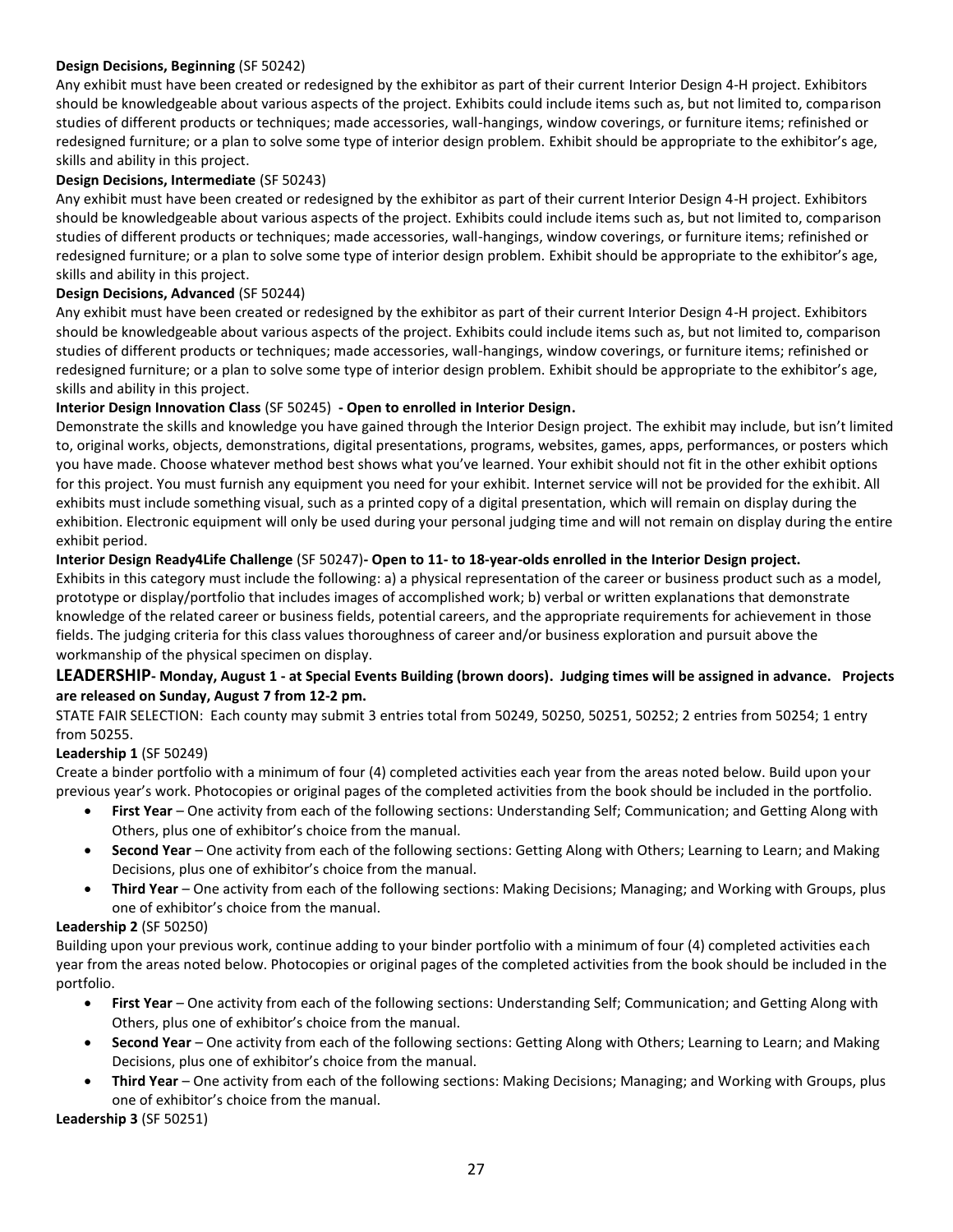Building upon your previous work, continue adding to your binder portfolio with a minimum of four (4) completed activities each year from the areas noted below. Photocopies or original pages of the completed activities from the book should be included in the portfolio.

- **First Year** One activity from each of the following sections: Understanding Self; Communication; and Getting Along with Others, plus one of exhibitor's choice from the manual.
- **Second Year** One activity from each of the following sections: Getting Along with Others; Learning to Learn; and Making Decisions, plus one of exhibitor's choice from the manual.
- **Third Year** One activity from each of the following sections: Making Decisions; Managing; and Working with Groups, plus one of exhibitor's choice from the manual.

### **Leadership Innovation Class** (SF 50252) **- Open to youth enrolled in Leadership 1, 2, or 3.**

Demonstrate the skills and knowledge you have gained through the Leadership project. **Your exhibit should not fit in the other exhibit options for this project.** The exhibit may include, but isn't limited to, original works, objects, demonstrations, digital presentations, programs, websites, games, apps, performances, or posters which you have made. Choose whatever method best shows what you've learned. You must furnish any equipment you need for your exhibit. Internet service will not be provided for the exhibit. All exhibits must include something visual, such as a printed copy of a digital presentation, which will remain on display during the exhibition. Electronic equipment will only be used during your personal judging time and will not remain on display during the entire exhibit period.

#### **Leadership Ready4Life Challenge** (SF 50255) **- Open to 11- to 18-year-olds enrolled in any Leadership project.**

Exhibits in this category must include the following: a) a physical representation of the career or business product such as a model, prototype or display/portfolio that includes images of accomplished work; b) verbal or written explanations that demonstrate knowledge of the related career or business fields, potential careers, and the appropriate requirements for achievement in those fields. The judging criteria for this class values thoroughness of career and/or business exploration and pursuit above the workmanship of the physical specimen on display.

#### **MAKER - Monday, August 1 - at Special Events Building (brown doors). Judging times will be assigned in advance. Projects are released on Sunday, August 7 from 12-2 pm** STATE FAIR SELECTION: Each county may submit 3 entries total from 50400. Exhibits in this category are designed to be multi-disciplinary in nature, innovative, and must not fit into any other exhibit category. To qualify for this category, your project MUST abide by the following guidelines:

- Exhibitors must complete the DIY Make & Build Curriculum, and answer all the questions at the end of each lesson. You must display (or upload if virtual) your answers to these questions, as well as your Maker Log from the DIY Make and Build curriculum.
- Exhibits must be an object or device that has an intended purpose and uses technology in either a mechanical way, digital (computer) way, or combination of the two. Your device or object **cannot** be one of the included activities in the DIY Make and Build Curriculum.
- The device must be something that can be used in everyday life by multiple people (a target audience), and MUST be manufactured/built by the exhibitor (If not fully manufactured by the exhibitor, the device MUST be modified structurally or be reprogramed to perform a different function other than what it was designed to do).
- Exhibits MUST be able to interact with the outside world. (e.g. an on off switch, input sensors, feedback, etc.)
- Exhibits MUST include a detailed build log with instructions on how to make or build the exhibit, AND contain either a 3D rendering or detailed and labeled sketches of the device/product.
- All parts and software used in the design/build MUST be listed in a detailed Bill of Materials including cost per item and total cost. Total time spent on the build must be documented in your build log.

In addition, exhibitors are HIGHLY encouraged to use tools such as 3-D printers, laser cutters, routers and/or other hand/power tools to help in the manufacturing process **(NOTE: Simply 3-D printing or laser cutting an object without the other specifications does not qualify as a Maker Project)**. It is also HIGHLY encouraged that exhibits use Open Source software and/or hardware in the build. **NATURE: NATURAL RESOURCES AND OUTDOOR ADVENTURES - Monday, August 1 - at Special Events Building (brown** 

#### **doors). Judging times will be assigned in advance. Projects are released on Sunday, August 7 from 12-2 pm.**

STATE FAIR SELECTION: Each county may submit 3 entries from 50256, 50257, 50258, 50259; 1 entry from 50267.

Electricity and water are NOT available for these displays. **NO live animals or reptiles are permitted in these exhibits.**

#### **Natural Resources 1** (SF 50256)

Exhibit any item developed from the project book, *Step Into Nature.*

**Natural Resources 2** (SF 50257)

Exhibit any item developed from the project book, *Explore the Natural World*.

**Natural Resources 3** (SF 50258)

Exhibit any item developed from the project book, *Blaze the Trail.* 

**Outdoor Adventures 1 -3**: (SF 50259)

Exhibit a display illustrating an activity completed from the project manual.

**Natural Resources Ready4Life Challenge** (SF 50267)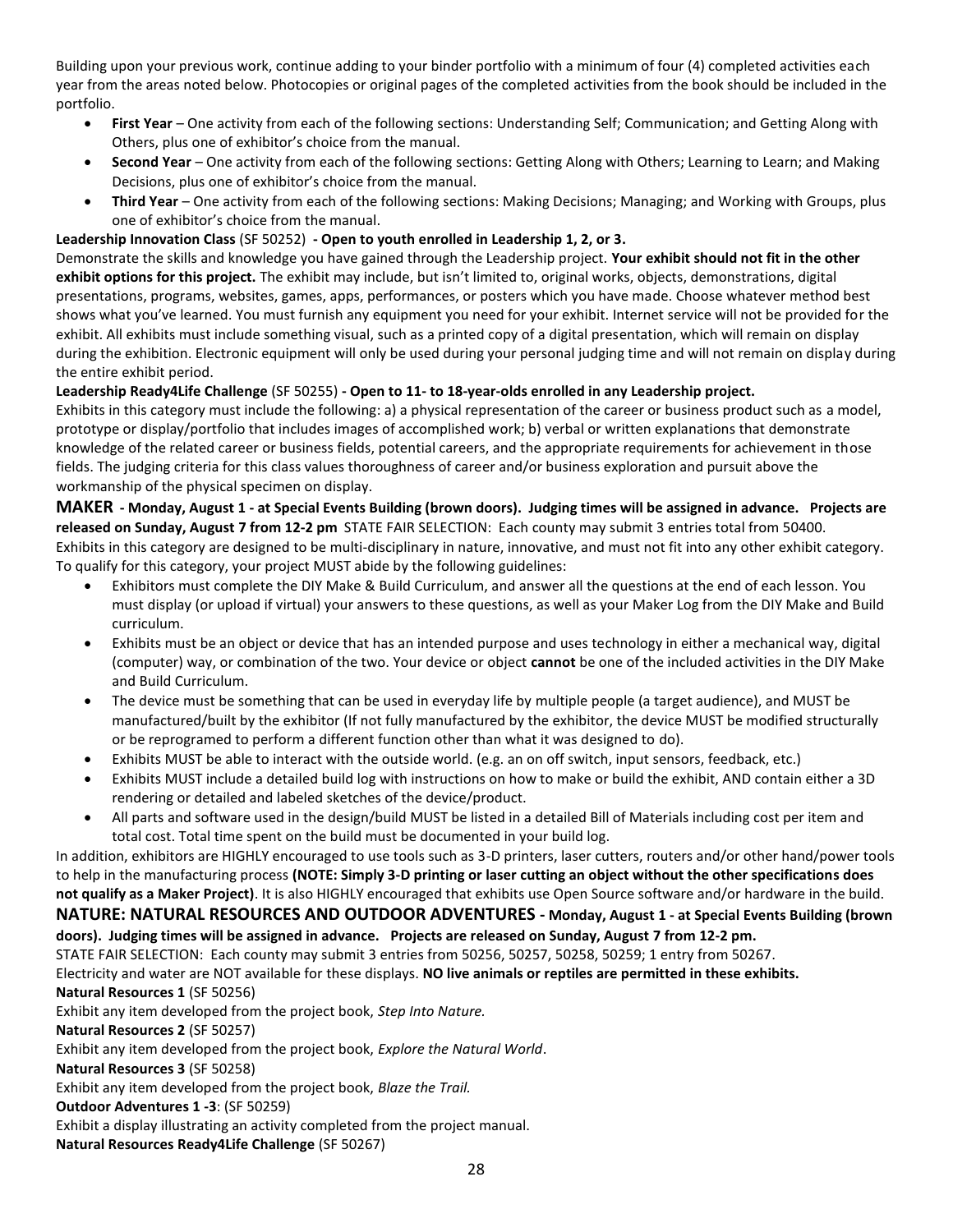#### **Open to 11- to 18-year-olds enrolled in any Natural Resources and Outdoor Adventures project.**

Exhibits in this category must include the following: a) a physical representation of the career or business product such as a model, prototype or display/portfolio that includes images of accomplished work; b) verbal or written explanations that demonstrate knowledge of the related career or business fields, potential careers, and the appropriate requirements for achievement in those fields. The judging criteria for this class values thoroughness of career and/or business exploration and pursuit above the workmanship of the physical specimen on display.

### **NATURE: FISHING AND WILDLIFE**

STATE FAIR SELECTION: Each county may submit 3 entries total from 50234, 50260, 50261, 50262, 50266, 50263, 50265; and 1 entry from 50291.

#### **Sportsfishing 1** (SF 50260)

Exhibit a product or display made to complete an activity in the *Take the Bait* project manual. This could include, but is not limited to, displays on: different types of fishing tackle, identifying different baits and their uses (no actual bait, please) or identifying the anatomy of a fish. For safety reasons, lures must be placed in a plastic case.

#### **Sportsfishing 2** (SF 50261)

Exhibit a product or display made to complete an activity in the *Reel in the Fun* project manual. This could include, but is not limited to, displays on: different types of knots or rigs and their use; a collection of fishing lures, labeled with their use; or information on preparing and cooking fish (not recipes). For safety reasons, lures must be placed in a plastic case.

#### **Sportsfishing 3** (SF 50262)

Exhibit a product or display made to complete an activity in the *Cast into the Future* project manual. This could include, but is not limited to, displays on: making artificial flies and lures; researching effects of water temperature; sportfishing careers; or identifying insects that fish eat. For safety reasons, lures must be placed in a plastic case.

#### **Wildlife 1** (SF 50266)

Exhibit any activity developed from the project manual. Be able to explain the importance of and concept behind the exhibit. **Wildlife 2** (SF 50263)

Exhibit any activity developed from the project manual. (Ex. Create a display of the life history of an animal.) Within the exhibit, explain the importance of and concept behind the exhibit.

#### **Wildlife 3** (SF 50265)

Exhibit any activity developed from the project manual. Be able to explain the importance of and concept behind the exhibit. **Fish and Wildlife Innovation Class** (SF 50264)

#### **Open to youth enrolled in any Sportfishing or Wildlife project.**

Demonstrate the skills and knowledge you have gained through your Sportsfishing or Wildlife project. Exhibit may be the result of knowledge gained from project manuals; independent study, interaction with natural resource or conservation professionals. The exhibit may include, but isn't limited to, original works, objects, demonstrations, digital presentations, programs, websites, games, apps, performances, or posters which you have made. Choose whatever method best shows what you've learned. Your exhibit should not fit in the other exhibit options for this project. You must furnish any equipment you need for your exhibit. Internet service will not be provided for the exhibit. All exhibits must include something visual, such as a printed copy of a digital presentation, which will remain on display during the exhibition. Electronic equipment will only be used during your personal judging time and will not remain on display during the entire exhibit period.

#### **Fishing & Wildlife Ready4Life Challenge** (SF 50291) **- Open to 11- to 18-year-olds enrolled in any Fishing or Wildlife project.**

Exhibits in this category must include the following: a) a physical representation of the career or business product such as a model, prototype or display/portfolio that includes images of accomplished work; b) verbal or written explanations that demonstrate knowledge of the related career or business fields, potential careers, and the appropriate requirements for achievement in those fields. The judging criteria for this class values thoroughness of career and/or business exploration and pursuit above the workmanship of the physical specimen on display.

#### **Exploring Your Environment 1** (not eligible for state fair)

Prepare a display or poster that illustrates an activity from the project manual. The display should demonstrate an understanding of natural and/or manmade environments, how humans affect the environment, or how the environment affects our lives. Include your project manual that documents activity recordkeeping, your answers to activity questions, and details the exhibitor's thoughts and ideas.

#### **Exploring Your Environment 2** (not eligible for state fair)

Prepare a display or poster that illustrates an activity from the project manual. The display should demonstrate an understanding of one of the following: stewardship of natural resources, investigating greenhouse effects on living organisms, methods of reducing or managing waste in your home or community, or calculating your ecological footprint. Include your project manual that documents activity recordkeeping, your answers to activity questions, and details the exhibitor's thoughts and ideas.

### **PHOTOGRAPHY**- **Monday, August 1 - at Special Events Building (brown doors). Judging times will be assigned in advance. Projects are released on Sunday, August 7 from 12-2 pm.**

STATE FAIR SELECTION Each county may submit 3 entries total from 50268, 50269, 50270, 50271, 50272; and 1 entry from 50274.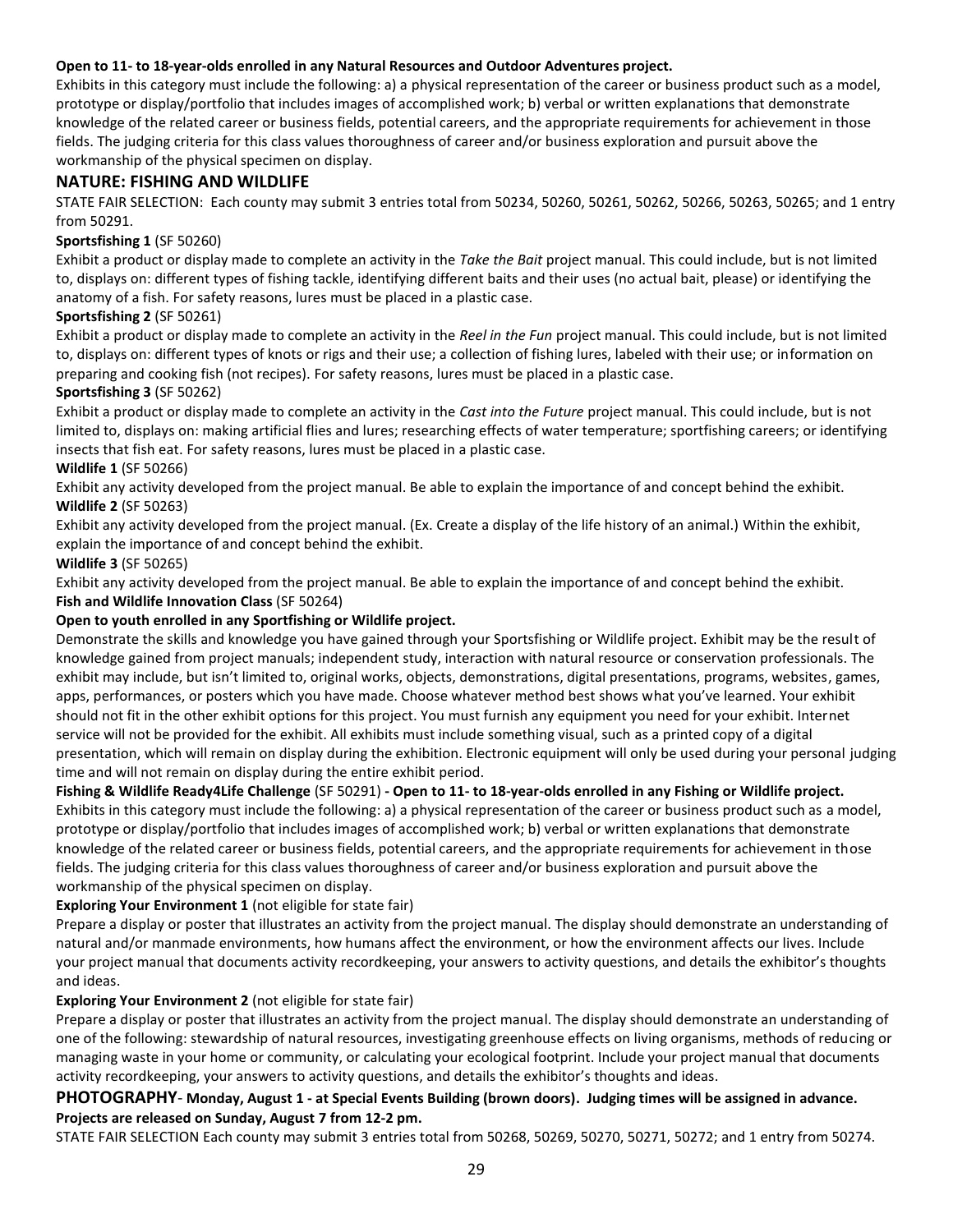Note: Members may choose to exhibit in more than one class but only one entry per class (i.e. A member enrolled in Photography 3 could exhibit in both classes 50269 Photography 3 and Photo Editing 50271)

ALL photos in exhibits must have been taken by the exhibitor. Photo/Model releases from individuals pictured in the exhibitor's photographs are required unless the photograph is of a group in a public place where identification would not be an issue. The release can be obtained at: *<https://4h.extension.illinois.edu/members/projects/photography> .* Photos may be taken with a camera, an electronic tablet (i.e. iPad), or a cell phone.

ALL photos must be accompanied by details of the camera settings that include:

- Camera/device used
- Aperture (F-stop)
- Exposure time (shutter speed)
- ISO (film/sensor sensitivity)
- Lighting used (flash, artificial, sunlight, other)
- Lens Filters (Ultra-Violet, Polarizing, etc.) if used.

Additional details required for Photo Editing ONLY:

- Photo editing software/application used (required for ALL edits and retouches except for cropping)
- Filters used (lens filters or digital/software filters)

Members are allowed to shoot on a camera's automatic setting, but should be able to find the metadata information on the photo to discuss the information above.

The exhibition size requirements for all photographs will be:

- Minimum image size: 5X7
- Maximum image size: 8X10
- Maximum exhibit size (including frame): 18X20

All exhibitors must include unframed (taped to the back of the framed exhibit or attached to the project booklet) **original or unedited** versions of either the same subject or the examples of the same technique that the framed image represents. This will assist the judge in understanding the choices made by the photographer to build the exhibited composition.

**NOTE:** Images taken with devices that apply an automatic filter will not be eligible for award.

### **Photography 1** (SF 50268)

Exhibit one framed photo which demonstrates your understanding of a technique you learned from your Photography 1 project manual. No photo editing is allowed in this class except cropping and red eye removal. Be prepared to show the page in the manual of the technique you are demonstrating.

### **Photography 2** (SF 50269)

Exhibit one of the options listed below:

- Exhibit one framed 8x10 close-up photograph using the skills learned on page 58-61 (section: Bits and Pieces) of the project manual titled "*Level 2 Next Level Photography*." No photo editing is allowed in this class except cropping and red eye removal; **OR**
- Exhibit one framed 8"x10" photo which demonstrate your understanding of a technique you learned from your Photography 2 project manual. No photo editing is allowed in this class except cropping and red eye removal. Be prepared to show the page in the manual of the technique you are demonstrating.

### **Photography 3** (SF 50270)

Exhibit one of the options listed below:

- Exhibit one framed 8" x 10" still-life photo that demonstrates good composition, including color, form, texture, lighting and depth of field. No photo editing is allowed in this class except cropping and red eye removal; **OR**
- Exhibit one framed 8"x10" photo which demonstrate your understanding of a technique you learned from your Photography 3 project manual. No photo editing is allowed in this class except cropping and red eye removal. Be prepared to show the page in the manual of the technique you are demonstrating.

### **Photo Editing** (SF 50271) **- Open to members in Photography 1, Photography 2, and Photography 3.**

Exhibit one framed 8" x 10" photo that has been altered using digital photo-editing techniques (beyond cropping and red-eye reduction). Include a print of the original photo(s), taped to the back of the photo frame. Photos in which an automatic filter was applied at the time the photograph was taken will not be eligible for award.

### **Photography Innovation Class**: (SF 50272) **- Open to youth enrolled in Photography 1, 2, and 3.**

Demonstrate the skills and knowledge you have gained through the Photography project. **Your exhibit should not fit in the other exhibit options for this project.** The exhibit may include, but isn't limited to, original works, objects, demonstrations, digital presentations, programs, websites, games, apps, performances, or posters which you have made. Choose whatever method best shows what you've learned. Your exhibit should not fit in the other exhibit options for this project. You must furnish any equipment you need for your exhibit. Internet service will not be provided for the exhibit. Electronic equipment will only be used during your personal judging time and will not remain on display during the entire exhibit period. All exhibits must include one framed photo illustrative of the work you are presenting.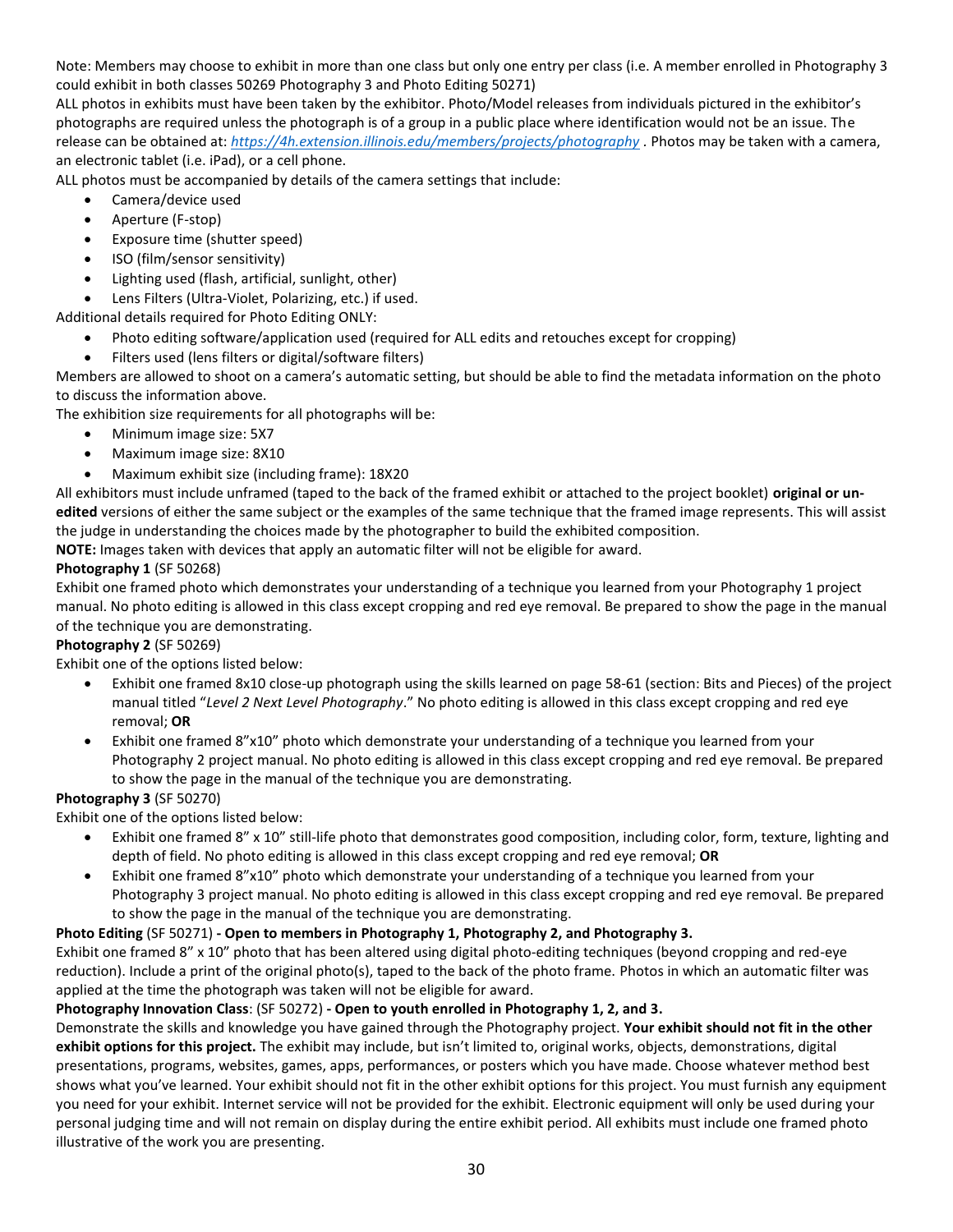#### **Photography Ready4Life Challenge** (SF 50274)- **Open to 11- to 18-year-olds enrolled in any Photography project**

Exhibits in this category must include the following: a) a physical representation of the career or business product such as a model, prototype or display/portfolio that includes images of accomplished work; b) verbal or written explanations that demonstrate knowledge of the related career or business fields, potential careers, and the appropriate requirements for achievement in those fields. The judging criteria for this class values thoroughness of career and/or business exploration and pursuit above the workmanship of the physical specimen on display.

### **PLANTS & SOILS** - **Monday, August 1 - at Special Events Building (brown doors). Judging times will be assigned in advance. Projects are released on Sunday, August 7 from 12-2 pm.**

Each county may submit 3 entries total from 50280.

#### **Cover Crops** (SF 50280)

Exhibit an experimental or educational activity related to one experience from your project; **OR** prepare a display focusing on any activity related to the cover crops project. This could be related, but not limited, to plant growth & development, cover crop benefits, land management, sustainability, or other topics of interest to the member related to cover crops. A cover crop might include any plant that is sown in between primary production crops for the benefit of overall farm health rather than crop yield (examples: pennycress, clover, radish, annual ryegrass, etc.). The exhibit may include, but isn't limited to, original works, objects, demonstrations, digital presentations, programs, websites, games, apps, performances, or posters which you have made. Choose whatever method best shows what you've learned. You must furnish any equipment you need for your exhibit. Internet service will not be provided for the exhibit. All exhibits must include something visual, such as a printed copy of a digital presentation, which will remain on display during the exhibition. Electronic equipment will only be used during your personal judging time and will not remain on display during the entire exhibit period

### **Plants & Soils 1** (not eligible for state fair)

Prepare a display or poster that illustrates an activity from the project manual. The display should demonstrate an understanding of environmental and internal factors that affect plant growth and the function and characteristics of soil. Include your project journal that documents activity recordkeeping requirements, answers activity questions, and details personal thoughts and ideas.

### **Plants & Soils 2** (not eligible for state fair)

Prepare a display or poster that illustrates an activity from the project manual. The display should demonstrate an understanding of the composition of plants, the functions of individual plant parts, plant life cycles, and the many ways plants reproduce. Include your project journal that documents activity recordkeeping, answers activity questions, and details personal thoughts and ideas. **Plants & Soils 3** (not eligible for state fair)

Prepare a display or poster that illustrates an activity from the project manual. The display should demonstrate an understanding of the relationship between soil and other cycles found in nature. Displays should also provide an example of a leadership or servicelearning experience focused on environmental stewardship. Include your project journal that documents activity recordkeeping requirements, answers activity questions, and details personal thoughts and ideas.

**Plants & Soils Ready4Life Challenge** (not eligible for state fair) - **Open to 11- to 18-year-olds enrolled in Plants/Soils project.** Exhibits in this category must include the following: a) a physical representation of the career or business product such as a model, prototype or display/portfolio that includes images of accomplished work; b) verbal or written explanations that demonstrate knowledge of the related career or business fields, potential careers, and the appropriate requirements for achievement in those fields. The judging criteria for this class values thoroughness of career and/or business exploration and pursuit above the workmanship of the physical specimen on display.

### **POULTRY – Tuesday, August 2**

### **Meat Pen Weigh-In – 7:45 a.m.**

#### **Tuesday, August 3 – 8:00 a.m.**

#### Superintendent: Don Wibben

Assistant Superintendent: Brooke Furman

- 1. All birds must be hatched after September 1, 2021. At Judge's discretion older aged birds will be disqualified.
- 2. The American Standard of Perfection will be the guide for judging the breed type classes with utility also being emphasized.
- 3. All breed groupings shall consist of one cockerel and two pullets. They may also be shown as singles.
- 4. Broiler-fryer and Roaster market pens shall consist of three cockerels or three pullets. Broiler-fryers will need to weigh under 4 lbs. Roasters will need to weigh over 4 lbs.
- 5. All meat pens will be weighed before the start of show. Scales will be provided.

#### **CHICKENS**

Breeds shown in poultry are Mediterranean, American, Asiatic, English, Hybrids/X-Breds, Bantam (Feather Legged), Bantam (Clean Legged), and any "other breeds" not listed above.

#### **Single Pullet**

**Single Cockerel**

### **Young Breeding Pen of 3 (1 cockerel, 2 pullets)**

**MARKET PEN**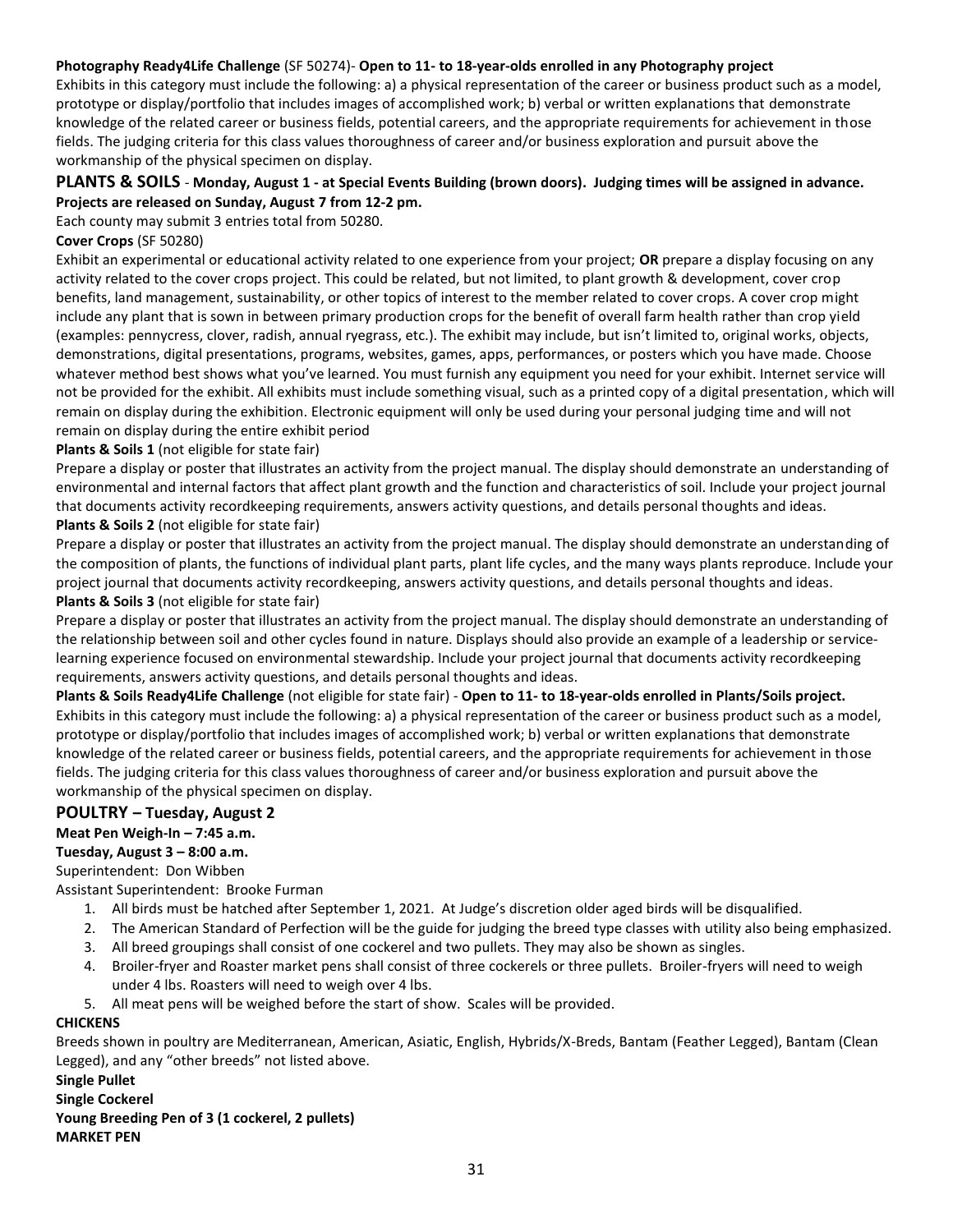**Broiler-Fryer, all breeds, crosses, and hybrids** (judged on conformation, fleshing finish, feathering, and uniformity) **Roaster, all breeds, crosses, and hybrids** (judged on conformation, fleshing, finish, feathering, and uniformity) **TURKEYS, GEESE & DUCKS**

### **Tuesday, August 2, 8:00 am**

- 1. Members may exhibit turkey, ducks and geese
- 2. All birds must have been hatched after September 1, 2021. At judged discretion older aged birds will be disqualified.
- 3. Birds must be owned by June 1, 2022.

| <b>Single Tom Turkey</b>    | <b>Single Goose</b>        | <b>Single Duck</b>         |
|-----------------------------|----------------------------|----------------------------|
| Single Turkey Hen           | <b>Single Gander</b>       | <b>Single Drake</b>        |
| <b>Breeding Pair Turkey</b> | <b>Breeding Pair Geese</b> | <b>Breeding Pair Ducks</b> |

**Poultry Showmanship***-*Exhibitors must REGISTER during online Fair Entry process for showmanship classes. You are eligible to enter showmanship classes EVERY year of your 4-H career.

- Junior-8 to 12 years of age
- Senior-13 to 18 years of age

**Poultry Animal Science 1** (SF 50135A) For Youth enrolled in this project 1-2 years **Exhibited with General Projects on, 8/1 Poultry Animal Science 2** (SF 50135B**)** For Youth enrolled in this project 3 or more years.

Prepare a display focusing on any activity related to the poultry project. Demonstrate the skills and knowledge you have gained through the animal project you studied. The exhibit may include, but isn't limited to, original works, objects, demonstrations, digital presentations, programs, websites, games, apps, performances, or posters which you have made. Choose whatever method best shows what you've learned. You must furnish any equipment you need for your exhibit. Internet service will not be provided for the exhibit. All exhibits must include something visual, such as a printed copy of a digital presentation, which will remain on display during the exhibition. Electronic equipment will only be used during your personal judging time and will not remain on display during the entire exhibit period. Live animals are not permitted as exhibits in this area. For safety reasons, exhibits cannot include glass, syringes with needles or any other sharp objects.

### **Animal Science Poultry Ready4Life Challenge** (SF 50137) **- Open to 11- to 18-year-olds enrolled in any Poultry project**. **Exhibited with General Projects on Monday, 8/2**

Exhibits in this category must include the following: a) a physical representation of the career or business product such as a model, prototype or display/portfolio that includes images of accomplished work; b) verbal or written explanations that demonstrate knowledge of the related career or business fields, potential careers, and the appropriate requirements for achievement in those fields. The judging criteria for this class values thoroughness of career and/or business exploration and pursuit above the workmanship of the physical specimen on display.

### **RABBITS**

### **Tuesday, August 2 – 7:30 a.m.**

Superintendent: Nathan Sasse, Beason

Assistant Superintendent: Joe Stambaugh, Beason

- 1. All rabbits need to have a tattoo in the left ear in order to be shown. If you need rabbits tattooed, contact superintendent Nathan Sasse 217-737-8219 by July 15<sup>th</sup>. Also consult the 4-H Rabbit Superintendent if you do not know your breed of rabbit.
- 2. The 4-H Rabbit Show is NOT a sanctioned American Rabbit Breeders Association Show. The ARB Rules will be abided at the judge's discretion.
- 3. If the 6 Class or 4 Class would win the Champion Rabbit Trophy, then the Reserve Champion of that Class would be eligible to show for Reserve Champion Rabbit Trophy.
- 4. If the same Exhibitor wins both Champion and Reserve Champion Meat Pens, a third place meat pen must be selected to sell in the Youth Livestock Auction in place of the Reserve Meat Pen. Other Auction rules apply.

**Pen of 3 Meat Rabbits** - (above 2 lbs., not over 5 lbs. within ¼ lb. of each other, should be as evenly matched as possible. Pen may be of one breed or cross) not to be over 70 days old

**Single Fryer** – Rabbits to be above 2 lbs and not over 5 lbs. Not to be over 70 days old. Can be one of the rabbits from your meat pen.

**All 6 Class** (Including following breeds: American, Beveren, California, Champagne D'Argent, American Checkered Giant, American Chinchilla, Giant Chinchilla, Cinnamon, Crème D'Argent, Flemish Giant, Hotot, English Lop, French Lop, New Zealand, Palimino, Satin, Sliver Fox, Giant Angora, and all other 6 class breeds)

- Sr. Buck over 8 months of age D. Int. Doe 6-8 month of age
	-
	-
- 
- $Sr. Doe over 8 months of age$  E. Jr. Buck  $2 6$  months of age
- Int. Buck  $6 8$  months of age  $\begin{array}{ccc} \text{F. Jr.} & \text{Doe } 2 6 \text{ months of age} \end{array}$

**All 4 Class** (Including following breeds: English Angora, French Angora, Florida White, Belgian Hare, Britannia Petite, Standard Chinchilla, Dutch, Dwarf Hotot, English Spot, Harlequin Havana, Himalayan, Lilac, Holland Lop, Mini Lop, Netherland Dwarf, Polish,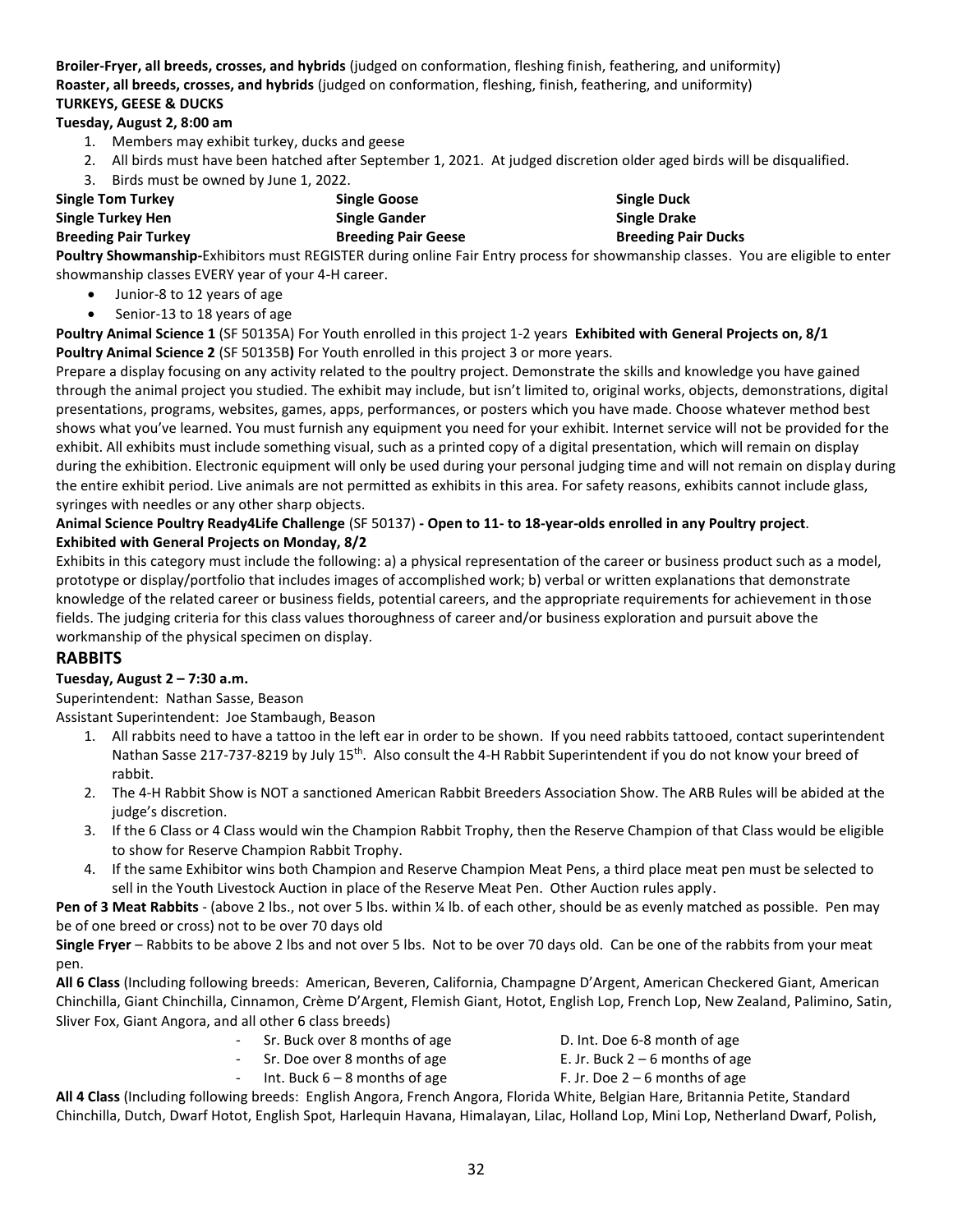Mini Rex, Rhinelander, Silver, Silvermarten, Tan, Satin Angora, Jersey Wooly, American Sable, Rex, American Fuzzy Lop, and all other 4 class breeds – small & fancy) May enter meat pen and fryer class with another breed or cross.

- A. Sr. Buck over 6 months of age
- B. Sr. Doe over 6 months of age
- C. Jr. Buck 2 -6 months of age
- D. Jr. Doe 2- 6 months of age

**Rabbit Showmanship** – Exhibitors must REGISTER during online Fair Entry process for showmanship classes. You are eligible to enter showmanship classes EVERY year of your 4-H career.

- Junior  $-8$  to 12 years of age
- Senior  $-13$  to 18 years of age

**Rabbit Animal Science 1** (SF 50135A) For Youth enrolled in this project 1-2 years **Exhibited with General Projects on, 8/1 Rabbit Animal Science 2** (SF 50135B**)** For Youth enrolled in this project 3 or more years.

Prepare a display focusing on any activity related to the rabbit project. Demonstrate the skills and knowledge you have gained through the animal project you studied. The exhibit may include, but isn't limited to, original works, objects, demonstrations, digital presentations, programs, websites, games, apps, performances, or posters which you have made. Choose whatever method best shows what you've learned. You must furnish any equipment you need for your exhibit. Internet service will not be provided for the exhibit. All exhibits must include something visual, such as a printed copy of a digital presentation, which will remain on display during the exhibition. Electronic equipment will only be used during your personal judging time and will not remain on display during the entire exhibit period. Live animals are not permitted as exhibits in this area. For safety reasons, exhibits cannot include glass, syringes with needles or any other sharp objects.

### **Animal Science Rabbits Ready4Life Challenge** (SF 50137) **- Open to 11- to 18-year-olds enrolled in any Rabbit project. Exhibited with General Projects on Monday, 8/1**

Exhibits in this category must include the following: a) a physical representation of the career or business product such as a model, prototype or display/portfolio that includes images of accomplished work; b) verbal or written explanations that demonstrate knowledge of the related career or business fields, potential careers, and the appropriate requirements for achievement in those fields. The judging criteria for this class values thoroughness of career and/or business exploration and pursuit above the workmanship of the physical specimen on display.

### **ROBOTICS - Monday, August 1 - at Special Events Building (brown doors). Judging times will be assigned in advance. Projects are released on Sunday, August 7 from 12-2 pm.**

STATE FAIR SELECTION: Each county may submit 3 entries total 3 entries from 50285, 50286, 50288, 50289, 50292; and 1 from 50293.

**NOTE:** If applicable for their class and display, exhibitors must bring their own computers for demonstration purposes; computers will not be provided. Internet access will not be available.

- Exhibits in classes Robotics 1 beginning, 50285, and 50286 are designed to be used with LEGO Mindstorms (NXT or EV3).
- Any other programmable robot kit such as Arduino or Raspberry Pi, should be exhibited in Robotics Innovation/Open Source class.

### **Robotics 1: Beginning**: (not eligible for state fair)

Exhibitors should complete Activities 1-6 in the Robotics 1 with EV3 project book. Exhibitors will design, build and program a robot that can autonomously follow a predetermined path that changes direction at least 4 times during a single run. They will bring their project book, their program code (on laptop or on paper), and a single page write up to share what they learned about the engineering design process and programming.

#### **Robotics 1: Intermediate**: (SF 50285)

Exhibitors should complete Activities 7-12 in the Robotics 1 with EV3 project book. Exhibitors will design, build and program a robot that uses at least one sensor to autonomously follow a path, respond to and/or avoid obstacles. Exhibitors in this class must use at least one sensor in their robot design. They will bring their project book, their program code (on laptop or on paper), and a short journal sharing what they learned about the engineering design process and programming throughout their work in the project and specifically while preparing the exhibit.

### **Robotics 2:** (SF 50286)

Exhibitors should complete Activities 1-7 in the Robotics 2 EV3N More project book. Exhibitors will design, build and program a robot that uses sensors and programming to complete one of the challenges selected challenges from the 2022 4-H State Robotics Challenge (Eligible Challenges will be Marked in the Challenge Documents on the Illinois 4-H website). They will bring their project book, their program code (on laptop or on paper), and a short journal sharing changes they made to the robot and/or program along the way, and to describe their experience with completing the challenge.

#### **Robotics Innovation Open Source Class** (SF 50292)

**Open to youth enrolled in Robotics 3, but may also include youth in Robotics 1 or 2 if the exhibits meets the guidelines.**

Exhibit an original robot, either homemade or a kit that does not fall under Robotics 1 or 2 that can complete a task using MULTIPLE sensors. If a robot kit is used, then some parts of the robot must be built using other components such as wood, plastic or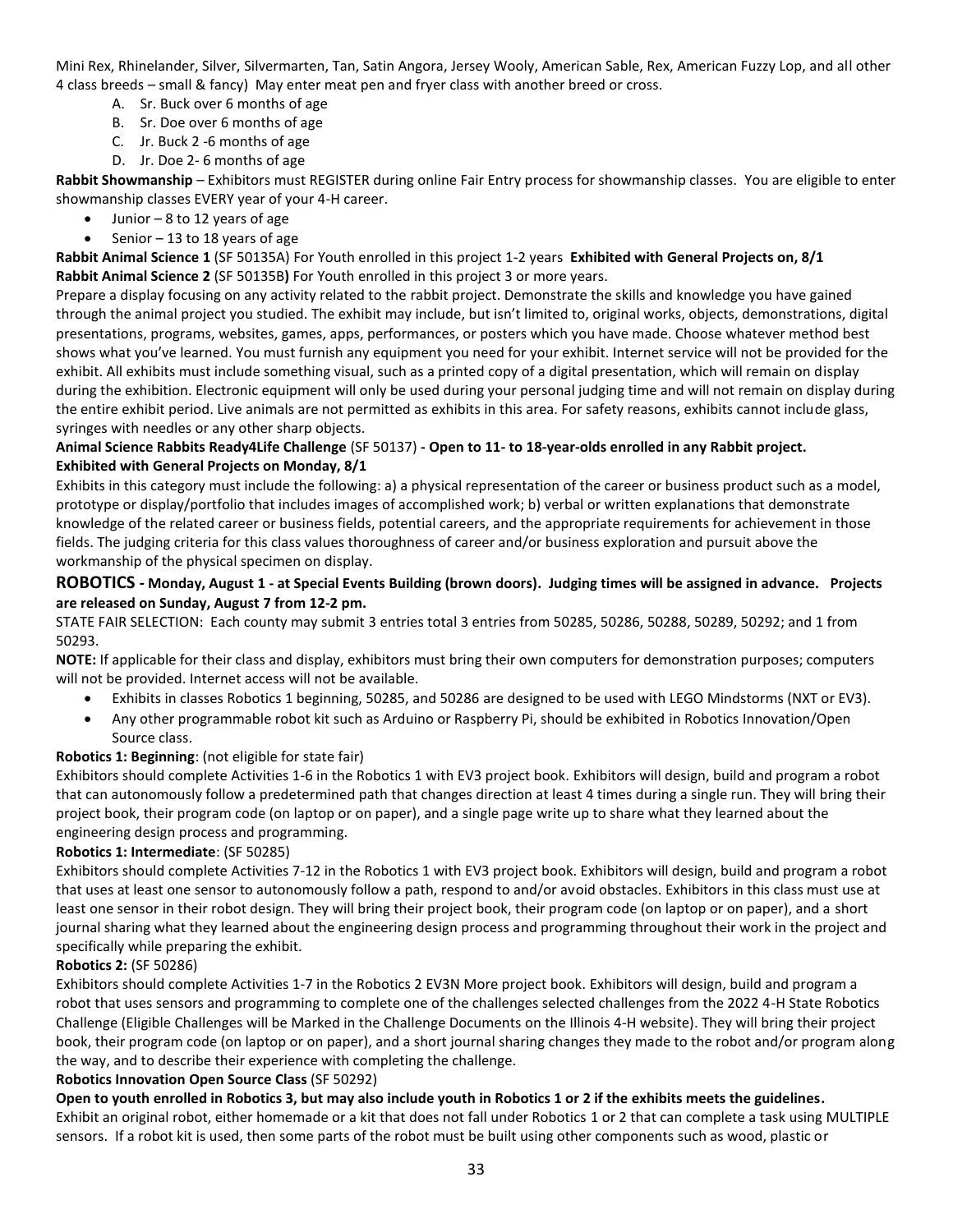metal. The robot can include any types of motors, pneumatics or sensors. The Innovation class can also be used for LEGO Mindstorms or Vex kits where the exhibit does not fall under Robotics 1 or 2 exhibit option. Autonomous control of the robot may also be achieved using an "open source" platform such as Arduino or Raspberry Pi and can be programed using a coding language that is publicly available. Exhibitors in Robotics Innovation/Open Source class must bring a detailed engineering notebook that describes how the exhibitor designed, built and programmed the exhibit.

**Junk Drawer Robotics** All exhibits should be original designs made with everyday objects and materials. Exhibits with purchased kits will not be accepted. Exhibitors are also required to bring their Junk Drawer Robotics Youth Robotics Notebook with the sections completed for the project they are exhibiting, including the sections leading up to the activity they are exhibiting. For example, if a youth is bringing Activity E from Junk Drawer Level 1, they should have robotics notebook sections A-E completed.

#### **Junk Drawer Robotics 1** (not eligible for state fair)

Exhibit any item from the "To Make" activity from the Junk Drawer Robotics Level 1 Book. Be sure all robotics notebook sections within the module being exhibited are filled in.

### **Junk Drawer Robotics 2** (SF 50288)

Exhibit any item from the "To Make" activity from the Junk Drawer Robotics Level 2 Book. Be sure all robotics notebook sections within the module being exhibited are filled in.

### **Junk Drawer Robotics 3** (SF 50289)

Exhibit any item from the "To Make" activity from the Junk Drawer Robotics Level 3 Book. Be sure all robotics notebook sections within the module being exhibited are filled in.

### **Robotics Ready4Life Challenge** (SF 50293**)- Open to 11- to 18-year-olds enrolled in any Robotics project**

Exhibits in this category must include the following: a) a physical representation of the career or business product such as a model, prototype or display/portfolio that includes images of accomplished work; b) verbal or written explanations that demonstrate knowledge of the related career or business fields, potential careers, and the appropriate requirements for achievement in those fields. The judging criteria for this class values thoroughness of career and/or business exploration and pursuit above the workmanship of the physical specimen on display.

### **SHEEP**

### **Thursday, August 4 – 8:00 a.m. (Sheep MUST be in livestock/sheep barn by NOON on Tuesday, August 2)**

Superintendent: John Coers, New Holland

Assistant Supt.: Jim Coers, New Holland, Steve Schreiner, Lincoln, Jared Coers

- 1. Exhibitor must follow all general livestock guidelines listed after 4-H Showbook Schedule.
- 2. All breeds will show in their respective classes regardless of number in the class.
- 3. A Grand Champion and Reserve will be named.
- 4. All entries in the breeding classes must be purebred. Registration papers will be called for during the Fair.
- 5. All lambs must be born after September 1, 2021. Lambs will be mouthed and must show no evidence of permanent teeth.
- 6. Breeding sheep (including ewe and ram lambs) must have been owned by June 25, 2022. Wethers must have been owned by May 15, 2022.
- 7. Health and registration papers will be checked on Tuesday, August 2 in the Show Pavilion from 2-3:30 p.m. All ear tags, tattoos, or horn markings must be visible for ring clerks to read. Health requirements can be found online here: <https://www2.illinois.gov/sites/agr/Animals/AnimalHealth/Pages/fair-exhibition-requirements.aspx>
- 8. Artificial coloring will not be allowed. Any animal being artificially colored will be disqualified.
- 9. Market wethers will be weighed on Tuesday, August 2 from 1:15 -1:30 p.m. in hog barn.
- 10. Pens will be assigned by Superintendent. No pens may be moved without approval.

### 11. **ANY SHEEP WITHOUT CORRECT REGISTRATION PAPERS WILL BE SHOWN IN COMMERCIAL CLASS!**

**Breeding Sheep-**Breeds of sheep to be shown are: Southdown/Dorper, Dorset/Oxford, Hampshire, Corriedale, Natural Color, Montadale, Tunis, All Other Breeds Wool, All Other Breeds Meat, Commercial Ewe Class.

#### **Ewe Lamb**

#### **Ram Lamb (except commercial class)**

**Pair of Lambs**

### **Ewe one year and older**

**Market Wethers-**Market wethers will be weighed and broken into Light, Medium & Heavyweight classes by the superintendent. **Market Wether**

#### **Pair of Market Wethers**

**Sheep Showmanship***-*Exhibitors must REGISTER during online Fair Entry process for showmanship classes. If 4-H member wins Jr. Showmanship, they must move up a showmanship level and upon reaching Sr. Showmanship may stay in that class for remainder of 4-H exhibit years. You are eligible to enter showmanship classes EVERY year of your 4-H career.

- Junior-8 to 12 years of age
- Senior-13 to 18 years of age

**Sheep Animal Science 1** (SF 50135A) For Youth enrolled in this project 1-2 years **Exhibited with General Projects on, 8/1**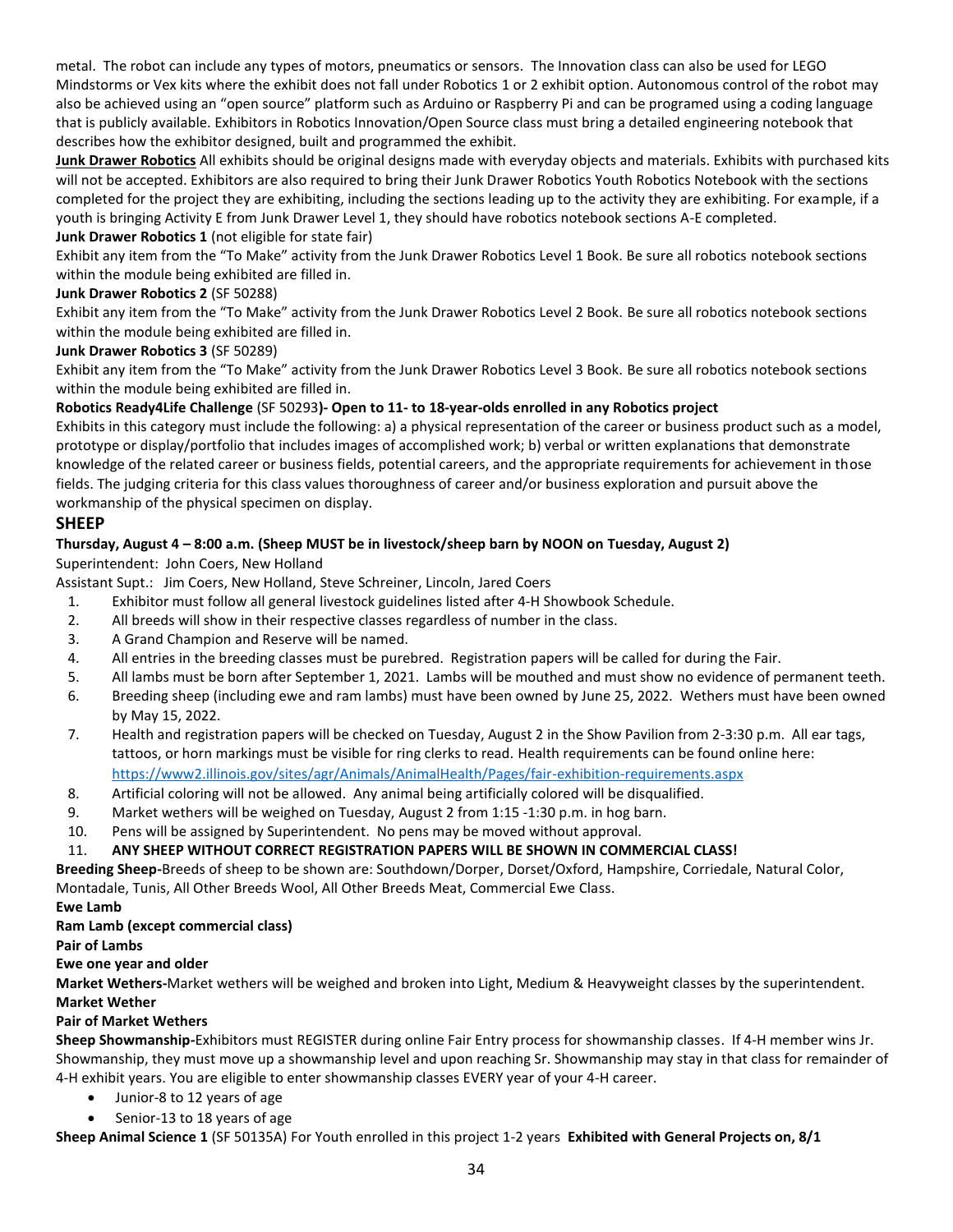#### **Sheep Animal Science 2** (SF 50135B**)** For Youth enrolled in this project 3 or more years.

Prepare a display focusing on any activity related to the sheep project. Demonstrate the skills and knowledge you have gained through the animal project you studied. The exhibit may include, but isn't limited to, original works, objects, demonstrations, digital presentations, programs, websites, games, apps, performances, or posters which you have made. Choose whatever method best shows what you've learned. You must furnish any equipment you need for your exhibit. Internet service will not be provided for the exhibit. All exhibits must include something visual, such as a printed copy of a digital presentation, which will remain on display during the exhibition. Electronic equipment will only be used during your personal judging time and will not remain on display during the entire exhibit period. Live animals are not permitted as exhibits in this area. For safety reasons, exhibits cannot include glass, syringes with needles or any other sharp objects.

### **Animal Science Sheep Ready4Life Challenge** (SF 50137) **- Open to 11- to 18-year-olds enrolled in any Sheep project Exhibited with General Projects on Monday, 8/1**

Exhibits in this category must include the following: a) a physical representation of the career or business product such as a model, prototype or display/portfolio that includes images of accomplished work; b) verbal or written explanations that demonstrate knowledge of the related career or business fields, potential careers, and the appropriate requirements for achievement in those fields. The judging criteria for this class values thoroughness of career and/or business exploration and pursuit above the workmanship of the physical specimen on display.

### **SHOOTING SPORTS - Monday, August 1 - at Special Events Building (brown doors). Judging times will be assigned in advance. Projects are released on Sunday, August 7 from 12-2 pm.**

STATE FAIR SELECTION: Each county may submit 2 entries total from 50380, 50381, 50382, 50383, 50384; and 1 from 50385. Members must be a member of an approved 4-H Shooting Sports Club to exhibit. All exhibits should be posters or stand-alone items suitable for display to the general public. Stand-alone items have the intent to enhance the discipline such as a quiver, gun case, gun sling, locking cabinet, gun or target stand, sporting clays equipment wagon, etc. Exhibits deemed to be inappropriate by a superintendent will not be displayed.

NOTE: Shooting Sports Displays are prohibited from displaying the following:

- No live ammunition
- No knives or arrow tips (including field points, hunting broadheads, etc.)
- No functional or non-functional bows, firearms or firearm parts that could be reassembled are allowed.
- No humanoid shaped targets or reference to paintball, laser tag, air-soft, or pointing of any type of firearm or bow toward another person is allowed.
- No display involving primarily tactical design firearms (i.e. AR platform or military type firearms)
- No reference or use of the word "weapon" should be used in a display
- Make sure there are no safety violations in your display. (Example: no earplugs or safety glasses in a picture of a person shooting a firearm.)

### **Shooting Sports: Archery Display** (SF 50380)

Exhibit a poster or stand-alone display depicting safe archery handling, range safety, the parts of the bow, tracking the target, target sighting, or another topic you have learned through the 4-H Shooting Sports program.

### **Shooting Sports: Rifle Display** (SF 50381)

Exhibit a poster or stand-alone display depicting safe firearm handling, range safety, the parts of the rifle, tracking the target, target sighting, or another topic you have learned through the 4-H Shooting Sports program.

### **Shooting Sports: Shotgun Display** (SF 50382)

Exhibit a poster or stand-alone display depicting safe firearm handling, range safety, the parts of the shotgun, tracking the target, target sighting, or another topic you have learned through the 4-H Shooting Sports program.

### **Shooting Sports: Hunting & Outdoor Skills Display** (SF 50383)

Exhibit a poster or stand-alone display related to something you learned in the Hunting & Outdoor Skills project.

### **Shooting Sports: Pistol Display** (SF 50384)

Exhibit a poster or stand-alone display depicting safe firearm handling, range safety, the parts of the pistol, tracking the target, target sighting, or another topic you have learned through the 4-H Shooting Sports program.

### **Shooting Sports Ready4Life Challenge** (SF 50385) **- Open to 11- to 18-year-olds enrolled in Shooting Sports projects.**

Exhibits in this category must include the following: a) a physical representation of the career or business product such as a model, prototype or display/portfolio that includes images of accomplished work; b) verbal or written explanations that demonstrate knowledge of the related career or business fields, potential careers, and the appropriate requirements for achievement in those fields. The judging criteria for this class values thoroughness of career and/or business exploration and pursuit above the workmanship of the physical specimen on display.

### **SMALL ENGINES** - **Monday, August 1 - at Special Events Building (brown doors). Judging times will be assigned in advance. Projects are released on Sunday, August 7 from 12-2 pm.**

STATE FAIR SELECTION: Each county may submit 1 entry total for 50294; and 1 entry for 50297.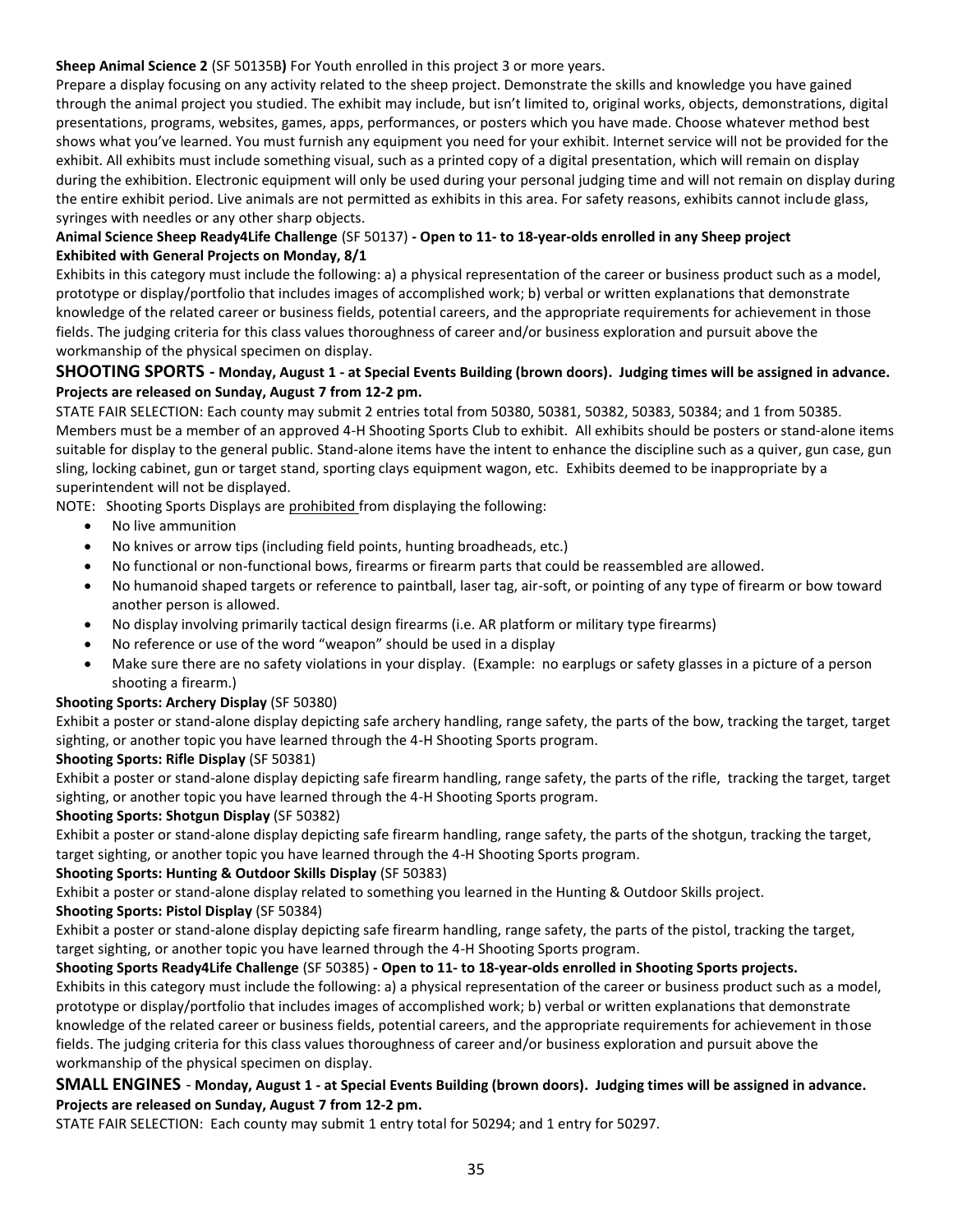Small Engine displays must be no larger than 4' x 4' display board. Exhibits must be portable. No complete engines, lawn tractors, tillers, chainsaws, etc. are permitted for display. No electrical power is available for displays/exhibits. **Small Engines 1-3** (SF 50294)

Exhibit a display, selecting one of the following items:

- **Ignition System**: Identify the parts of the Ignition System and explain how magnetic energy is produced through the ignition system to ignite the spark plug; **OR**
- **Compression System**: Explain how heat energy is produced by an engine and converted into mechanical energy; **OR**
- **Heat Transfer**: Explain how heat is transferred through the cooling and lubrication system of an air cooled or water cooled engine; **OR**
- **Filter Maintenance**: Explain the proper maintenance and cleaning of the air, fuel and oil filters of an engine; **OR**
- **What does a serial number reveal**?: Explain the various information that can be learned from the serial number or identification number stamped on the shroud of a Briggs & Stratton engine; **OR**
- **Tools to do the job**: Identify and explain the function(s) of different specialty tools needed for small engine work; **OR**
- **Experimentation**: Explain through illustration an experiment you conducted from the project manual showing the results of your work.

### **Small Engines Ready4Life Challenge** (SF 50297) **- Open to 11- to 18-year-olds enrolled in any Small Engines project,**

Exhibits in this category must include the following: a) a physical representation of the career or business product such as a model, prototype or display/portfolio that includes images of accomplished work; b) verbal or written explanations that demonstrate knowledge of the related career or business fields, potential careers, and the appropriate requirements for achievement in those fields. The judging criteria for this class values thoroughness of career and/or business exploration and pursuit above the workmanship of the physical specimen on display.

### **SMALL PETS - Monday, August 1 - at Special Events Building (brown doors). Judging times will be assigned in advance. Projects are released on Sunday, August 7 from 12-2 pm.**

### **For youth enrolled in Small Pets or Guinea Pigs**

**Small Pets-Guinea Pig Show-Saturday, July 30 – at conclusion of cat show which begins at 9 am- (Special Events Building/Yellow Door)**

Exhibit **ONE** guinea pig that you have owned and cared for as part of your Small Pets-Guinea Pig project.

- Guinea Pig should be healthy the day of the show.
- 4-H'ers must be able to control their guinea pig at all times.

**Animal Science Guinea Pigs 1** (SF 50135A) For Youth enrolled in this project 1-2 years

**Animal Science Guinea Pig Science 2** (SF 50135B**)** For Youth enrolled in this project 3 or more years.

### **Exhibited with General Projects on, 8/1**

Prepare a display focusing on any activity related to the small pets project. Demonstrate the skills and knowledge you have gained through the animal project you studied. The exhibit may include, but isn't limited to, original works, objects, demonstrations, digital presentations, programs, websites, games, apps, performances, or posters which you have made. Choose whatever method best shows what you've learned. You must furnish any equipment you need for your exhibit. Internet service will not be provided for the exhibit. All exhibits must include something visual, such as a printed copy of a digital presentation, which will remain on display during the exhibition. Electronic equipment will only be used during your personal judging time and will not remain on display during the entire exhibit period. Live animals are not permitted as exhibits in this area. For safety reasons, exhibits cannot include glass, syringes with needles or any other sharp objects.

### **Animal Science Small Pets / Guinea Pig Ready4Life Challenge** (SF 50137)**- Open to 11- to 18-year-olds enrolled in any Small Pets project.**

Exhibits in this category must include the following: a) a physical representation of the career or business product such as a model, prototype or display/portfolio that includes images of accomplished work; b) verbal or written explanations that demonstrate knowledge of the related career or business fields, potential careers, and the appropriate requirements for achievement in those fields. The judging criteria for this class values thoroughness of career and/or business exploration and pursuit above the workmanship of the physical specimen on display.

### **SWINE**

## **Wednesday, August 3 – 9:00 a.m. (Swine MUST be in livestock/swine barns by NOON on Tuesday, August 2)**

Superintendent: Jim Bobell, Elkhart

Assistant Superintendents: Michael Coers, Hartsburg; Brett Davison, Beason; Blane Olson, Lincoln; Sandy Bobell, Lincoln; Eric Eimer, Lincoln

- 1. Read General Rules and Regulations for 4-H livestock listed after 4-H Showbook Schedule.
- 2. All animals exhibited in the 4-H breeding hog classes will be purebred &/or crossbred, and must have been farrowed on or after January 1, 2022, for breeding swine and for barrows
- 3. Swine must have been owned by June 1, 2022
- 4. All breeds will show in their respective classes regardless of the number in the class.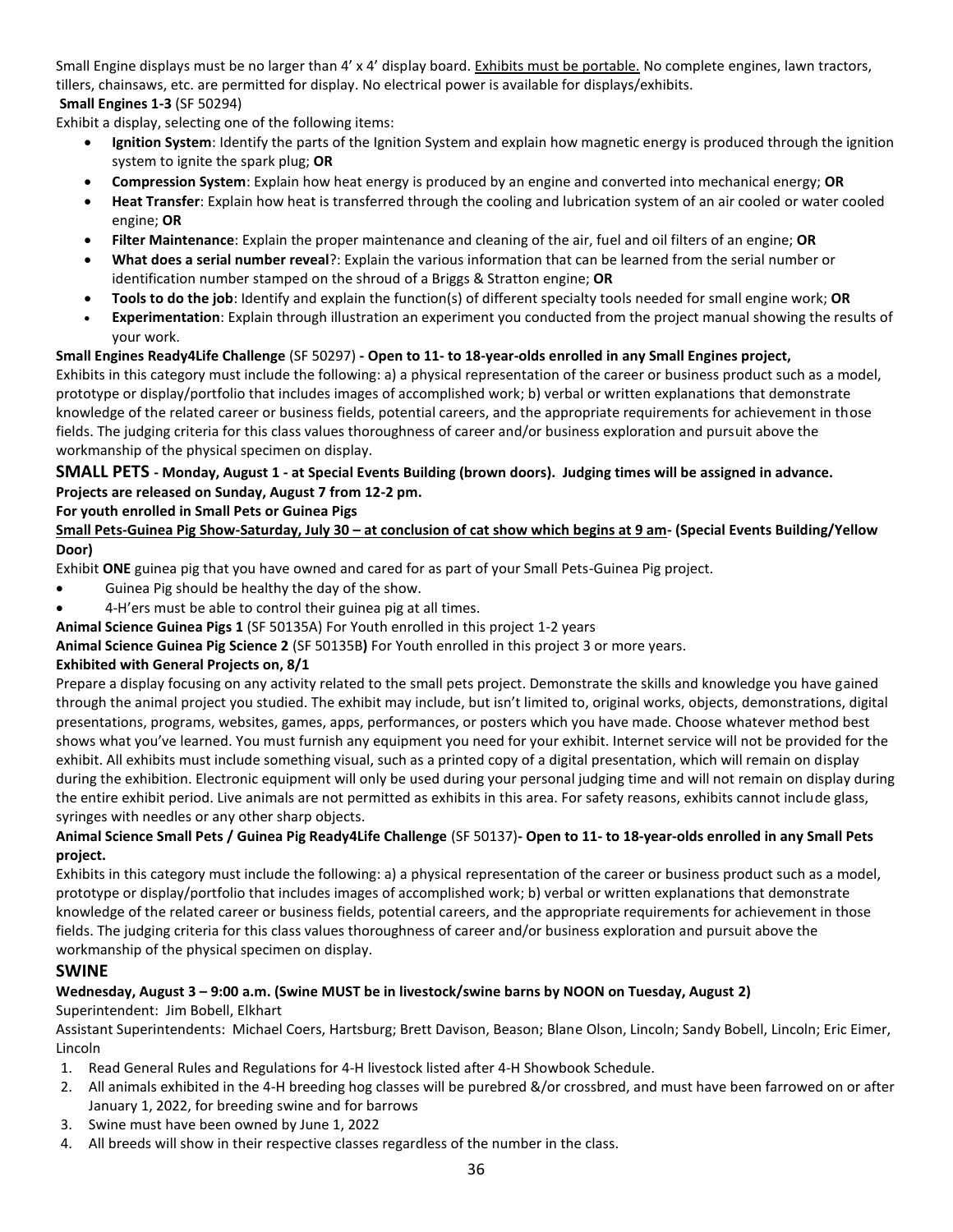- 5. Health and Registration papers will be checked on Tuesday, August 2 from 2-3:30 p.m. in the Show Pavilion. Registration papers required on all purebreds. Health Requirements can be found online here: <https://www2.illinois.gov/sites/agr/Animals/AnimalHealth/Pages/fair-exhibition-requirements.aspx>
- 6. Commercial selection classes will be allowed to drive for Champion Commercial Gilt.
- 7. The commercial gilt selection class entries are subject to all health rules.
- 8. Ear notch sheets are due in the Extension Office by June 24. If the sheets are not received by June 24, the exhibitor will not be eligible to show. **All swine to be exhibited at the 4-H Swine Show will need to be listed on the ear notch sheet regardless of breeding or market classification**. The Ear Notch Sheet can be found online at: <https://go.illinois.edu/loganearnotchsheet> Fresh ear notches will be disqualified. County Fair Veterinarian and the Swine Superintendent will make final decision.
- 9. **Commercial gilts will be placed in classes and will be shown by weight**. The maximum weight limit on commercial gilts is **385 pounds**. Any gilt that weighs out of this limit will show in a super heavy market hog class with any super heavy barrows.
- 10. All **barrows** will be **weighed** Tuesday, August 2 **between 1:30 and 3:00 p.m.** Purebred barrows will be divided into weight classes by superintendent and weighmaster after "weigh-in" is completed. All barrows weighing **over 300 lbs**. will be placed in the Super Heavy barrow class with any crossbred gilt that weighs over 385 lbs.
- 11. Reweigh procedures are as follows:
	- 1. The request to reweigh must be made immediately as the animal leaves the scale.
	- 2. Barrow must not leave the scale area.
	- 3. Barrow must reweigh within 15 minutes of original weigh time.
	- 4. The second weight will be official weight.
- 12. Grand Champion will be chosen from breed winners and Champion Crossbred. Reserve Grand Champion will be selected from remaining class with the reserve in class to the Grand Champion brought in.

#### 13. **ANY ANIMALS WITHOUT CORRECT REGISTRATION PAPERS WILL BE SHOWN IN CROSSBRED CLASS!**

### **FARROWING DATES: #1 Gilt: January 1-20, 2022**

**#2 Gilt: January 21 – February 10, 2022**

### **#3 Gilt: February 11, 2022 & after**

**Breeding Gilts–** Breeds of gilts to be shown are Spot, Yorkshire, Chester White, Hampshire, Duroc, Berkshire, All Other Breeds, and Commercial Selection.

**Market Barrows-**Breeds to be shown are Spot, Yorkshire, Chester White, Hampshire, Duroc, Berkshire, All Other Breeds, and Grade or Crossbred

**Super Heavy-**any barrow weighing over 300 pounds and any Commercial gilt weighing over 385 pounds

**Swine Showmanship***-*Exhibitors must REGISTER during online Fair Entry process for showmanship classes. If 4-H member wins Jr. Showmanship, they must move up a showmanship level and upon reaching Sr. Showmanship may stay in that class for remainder of 4-H exhibit years. You are eligible to enter showmanship classes EVERY year of your 4-H career.

- Junior-8 to 12 years of age
- Senior-13 to 18 years of age

**Swine Animal Science 1** (SF 50135A) For Youth enrolled in this project 1-2 years **Exhibited with General Projects on, 8/1 Swine Animal Science 2** (SF 50135B**)** For Youth enrolled in this project 3 or more years.

Prepare a display focusing on any activity related to the swine project. Demonstrate the skills and knowledge you have gained through the animal project you studied. The exhibit may include, but isn't limited to, original works, objects, demonstrations, digital presentations, programs, websites, games, apps, performances, or posters which you have made. Choose whatever method best shows what you've learned. You must furnish any equipment you need for your exhibit. Internet service will not be provided for the exhibit. All exhibits must include something visual, such as a printed copy of a digital presentation, which will remain on display during the exhibition. Electronic equipment will only be used during your personal judging time and will not remain on display during the entire exhibit period. Live animals are not permitted as exhibits in this area. For safety reasons, exhibits cannot include glass, syringes with needles or any other sharp objects.

### **Animal Science Swine Ready4Life Challenge** (SF 50137) **- Open to 11- to 18-year-olds enrolled in any Swine project. Exhibited with General Projects on Monday, 8/1**

Exhibits in this category must include the following: a) a physical representation of the career or business product such as a model, prototype or display/portfolio that includes images of accomplished work; b) verbal or written explanations that demonstrate knowledge of the related career or business fields, potential careers, and the appropriate requirements for achievement in those fields. The judging criteria for this class values thoroughness of career and/or business exploration and pursuit above the workmanship of the physical specimen on display.

### **THEATRE ARTS - Monday, August 1-at Special Events Building (brown doors). Judging times will be assigned in advance. Projects are released on Sunday, August 7 from 12-2 pm.**

Each county may 3 entries total for 50299, 50301, 50302 and 1 entry for 50304.

#### **Theatre Arts 1** (SF 50299)

Exhibit one of the following items: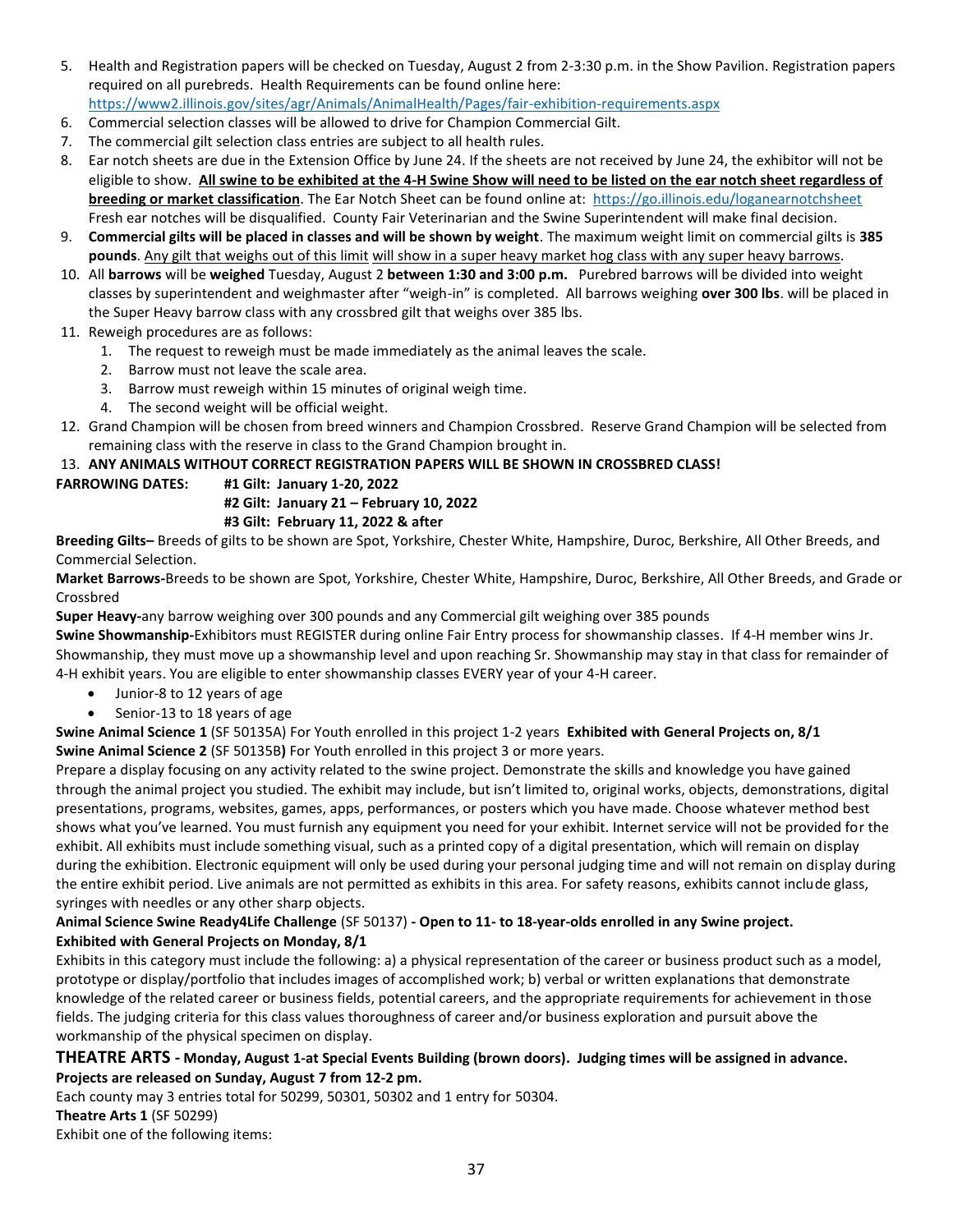- Portfolio of acting activities completed during the current year (A video of performances is not considered a portfolio and will not be accepted for exhibit.); **OR**
- Display illustrating a drawing/photograph of a clown character created by the exhibitor; **OR**
- Display illustrating a picture story developed by the exhibitor.

### **Theatre Arts 3** (SF 50301)

Exhibit one of the following items:

- Portfolio of activities for set design; make-up; or sound, props, or costuming completed during the current year; **OR**
- Display that includes sound, props and costume charts appropriate for a selected scene from a story or play (limited to no more than 8 items); **OR**
- Display a scenic design model to depict a scene from a script; **OR**
- Display illustrating a character with make-up drawn or colored in. Include a photograph of a person wearing the make-up and information on the character's personality or part in the play.

#### **Theatre Arts Innovation Class** (SF 50302) - **Open to youth enrolled in Theatre Arts.**

Demonstrate the skills and knowledge you have gained through Theatre Arts project. The exhibit may include, but isn't limited to, original works, objects, demonstrations, digital presentations, programs, websites, games, apps, performances, or posters which you have made. Choose whatever method best shows what you've learned. Your exhibit should not fit in the other exhibit options for this project. You must furnish any equipment you need for your exhibit. Internet service will not be provided for the exhibit. All exhibits must include something visual, such as a printed copy of a digital presentation, which will remain on display during the exhibition. Electronic equipment will only be used during your personal judging time and will not remain on display during the entire exhibit period.

#### **Theatre Arts Ready4Life Challenge** (SF 50304) **- Open to 11- to 18-year-olds enrolled in any Theatre project**

Exhibits in this category must include the following: a) a physical representation of the career or business product such as a model, prototype or display/portfolio that includes images of accomplished work; b) verbal or written explanations that demonstrate knowledge of the related career or business fields, potential careers, and the appropriate requirements for achievement in those fields. The judging criteria for this class values thoroughness of career and/or business exploration and pursuit above the workmanship of the physical specimen on display.

### **TRACTOR** - **Monday, August 1 - at Special Events Building (brown doors). Judging times will be assigned in advance. Projects are released on Sunday, August 7 from 12-2 pm.**

STATE FAIR SELECTION: Each county may submit 2 entries total for 50306, 50307, 50308, 50309, 50310 and 1 entry for 50312. **Tractor A** (SF 50306)

Exhibit a display or poster that illustrates one of the following topics: tractor safety; care and maintenance; the tractor as a valuable farm machine; or an activity listed in the project manual.

#### **Tractor B** (SF 50307)

Exhibit a display or poster that illustrates one of the following topics: cause and prevention of rollovers, diagram how an air cleaner works, diagram & identify an engine cooling system, regulations for battery & oil disposal, or another activity listed in the 4-H project manual.

#### **Tractor C** (SF 50308)

Exhibit a display or poster that illustrates one of the following topics: wagon and bin hazards, diagram and identify open and closed hydraulic systems, mower types and safety features conveyor types and safety features, or another activity listed in the 4-H project manual.

#### **Tractor D** (SF 50309)

Exhibit a display or poster that illustrates one of the following topics: method of winterizing a tractor, chemical uses and required safety equipment, parts and process of internal combustion engine, procedure for cleaning and flushing tractor radiator, or another activity.

#### **Tractor Innovation Class** (SF 50310)**- Open to youth enrolled in Tractor A, B, C or D.**

Demonstrate the skills and knowledge you have gained through the Tractor project. This could be related to, but not limited to, advancements in technology, enhancements to crop production, or a topic of interest to the member related to tractors or farm machinery. The exhibit may include, but isn't limited to, original works, objects, demonstrations, digital presentations, programs, websites, games, apps, performances, or posters which you have made. Choose whatever method best shows what you've learned. Your exhibit should not fit in the other exhibit options for this project. You must furnish any equipment you need for your exhibit. Internet service will not be provided for the exhibit. All exhibits must include something visual, such as a printed copy of a digital presentation, which will remain on display during the exhibition. Electronic equipment will only be used during your personal judging time and will not remain on display during the entire exhibit period.

#### **Tractor Ready4Life Challenge** (SF 50312) **- Open to 11- to 18-year-olds enrolled in any Tractor project**

Exhibits in this category must include the following: a) a physical representation of the career or business product such as a model, prototype or display/portfolio that includes images of accomplished work; b) verbal or written explanations that demonstrate knowledge of the related career or business fields, potential careers, and the appropriate requirements for achievement in those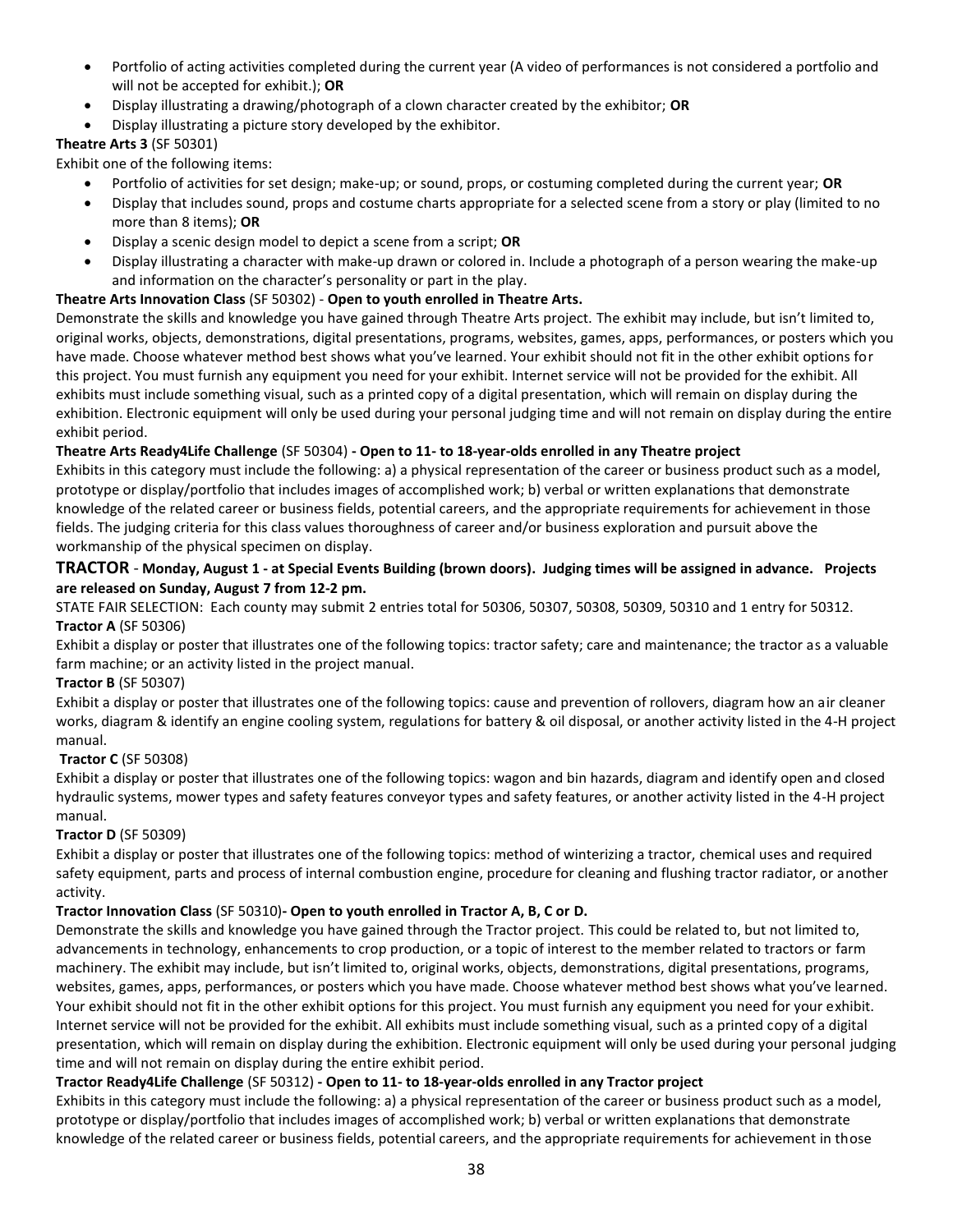fields. The judging criteria for this class values thoroughness of career and/or business exploration and pursuit above the workmanship of the physical specimen on display.

#### **VETERINARY SCIENCE - Monday, August 1 - at Special Events Building (brown doors). Judging times will be assigned in advance. Projects are released on Sunday, August 7 from 12-2 pm.**

STATE FAIR SELECTION: Each county may submit 1 entry total from 50320, and 1 entry from 50322.

#### **Veterinary Science** (SF 50320) **- Open to youth in Vet Science 1, Vet Science 2, Vet Science 3**

Prepare a display focusing on any activity related to the veterinary science project. The exhibit may include, but isn't limited to, original works, objects, demonstrations, digital presentations, programs, websites, games, apps, performances, or posters which you have made. Choose whatever method best shows what you've learned. You must furnish any equipment you need for your exhibit. Internet service will not be provided for the exhibit. All exhibits must include something visual, such as a printed copy of a digital presentation, which will remain on display during the exhibition. Electronic equipment will only be used during your personal judging time and will not remain on display during the entire exhibit period. Live animals are not permitted as exhibits in this area. For safety reasons, exhibits cannot include glass, syringes with needles or any other sharp objects.

### **Veterinary Science Ready4Life Challenge** (SF 50322)**- Open to 11- to 18-year-olds enrolled in any Veterinary Science project** Exhibits in this category must include the following: a) a physical representation of the career or business product such as a model, prototype or display/portfolio that includes images of accomplished work; b) verbal or written explanations that demonstrate knowledge of the related career or business fields, potential careers, and the appropriate requirements for achievement in those fields. The judging criteria for this class values thoroughness of career and/or business exploration and pursuit above the workmanship of the physical specimen on display.

### **VIDEO/FILMMAKING** - **Monday, August 1 - at Special Events Building (brown doors). Judging times will be assigned in advance. Projects are released on Sunday, August 7 from 12-2 pm.**

STATE FAIR SELECTION: Each county may submit 3 entries total from 50324, 50325, 50326, 50327, 50328; and 1 entry from 50330. Enrollment in the Video project is required to exhibit in the classes in this section.

**All Exhibitors must bring their video to be judged on a USB flash drive and saved in .MP4 format.** Exhibitors are encouraged to post their video on YouTube.com in advance of State Fair. Exhibitors may choose whether to make the video "public, unlisted" (someone must have the link to view it), or "private" (only people you choose may view it). This will allow fairgoers to view the exhibits on display. There will be monitors at the exhibit table for viewing videos so exhibitors will NOT need to bring a laptop or device for viewing.

### **Requirements that apply to ALL video classes:**

Video submissions should be no longer than five (5) minutes in length (unless noted differently in class description.). Videos are to be original and a result of the member's current year's work. Criteria for judging shall include: (1) Evidence of story line; (2) Use of camera angles; (3) Use of zooming techniques; and (4) Smoothness of scene changes. Image and sound quality will be considered in relation to equipment available to and used by exhibitor. All videos should comply with copyright regulations and display an image that is appropriate for 4-H audiences. No time or date should be imprinted on the video footage. All videos should include an opening title screen, as well as closing credits which include date of production, name of video exhibitor and research sources if appropriate. **All Video/Filmmaking exhibitors must include a printed copy of materials which will remain on display. Commercial or Promotional Video** (SF 50324)

Prepare a short video (30 seconds to 1 minute in length) that promotes an event, advertises a specific project/product, or is a public service announcement. The video should demonstrate skills in making and editing video.

#### **Animated Video** (SF 50325)

Video in this class should represent creative animation of original artwork created by the exhibitor and may include stop motion techniques. Media might include images created with graphics software or hand-drawn images.

#### **Documentary** (SF 50326)

Video in this class should represent a research-based investigation into a topic of choice. Video credits should list research sources and may include paper or electronically published materials, as well as, and/or interviews with experts or constituents related to the topic of investigation.

#### **Short Story or Short Narrative** (SF 50327)

Prepare a short video that tells a story. The video should demonstrate skills in making and editing video.

#### **Video/Filmmaking Innovation Class** (SF 50328) - **Open to youth enrolled in Video/Filmmaking**

Demonstrate the skills and knowledge you have gained through the Video project. **Your exhibit should not fit in the other exhibit options for this project.** The exhibit may include, but isn't limited to, original works, objects, demonstrations, digital presentations, programs, websites, games, apps, performances, or posters which you have made. Choose whatever method best shows what you've learned. Your exhibit should not fit in the other exhibit options for this project. You must furnish any equipment you need for your exhibit. Internet service will not be provided for the exhibit. All exhibits must include something visual, such as a printed copy of a digital presentation, which will remain on display during the exhibition. Electronic equipment will only be used during your personal judging time and will not remain on display during the entire exhibit period.

**Video/Film Ready4Life Challenge** (SF 50330) **- Open to 11- to 18-year-olds enrolled in any Video/Film project.**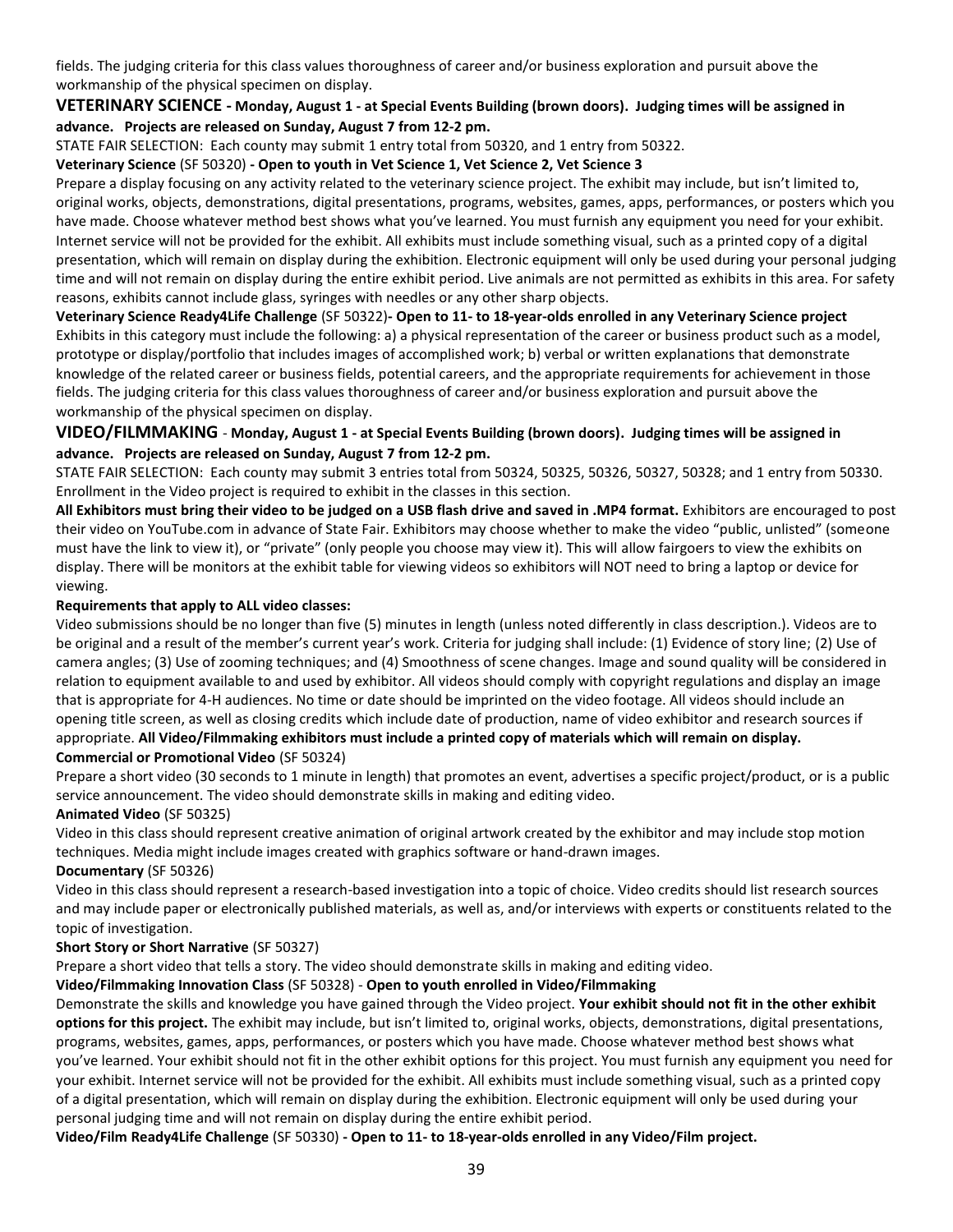Exhibits in this category must include the following: a) a physical representation of the career or business product such as a model, prototype or display/portfolio that includes images of accomplished work; b) verbal or written explanations that demonstrate knowledge of the related career or business fields, potential careers, and the appropriate requirements for achievement in those fields. The judging criteria for this class values thoroughness of career and/or business exploration and pursuit above the workmanship of the physical specimen on display.

### **VISUAL ARTS** - **Monday, August 1 - at Special Events Building (brown doors). Judging times will be assigned in advance. Projects are released on Sunday, August 7 from 12-2 pm.**

**Visual Arts Food/Cake Decorating (ALL LEVELS) – Saturday, July 30 - check at Logan Extension Office. Judging times will be assigned in advance. Projects will be moved to Logan County Fair Exhibit building (yellow doors) and released on Sunday, August 7, from 12-2 pm.**

(1 State Fair entry in each class of the following classes: Paper, Fiber, Fiber Arts Non-Original for 8-10-year-olds, Clay, Wood, Glass/Plastic, Leather, Metal, Nature, Computer-Generated Art, Three-Dimensional Design/Mixed Media, Heritage Arts, Food/Cake Decorating, and Chalk/Carbon/Pigment created on wood, metal, or textiles, quilting (you can quilt), quilting (quilting the best better); 2 entries in Chalk/Carbon/Pigment created on canvas, paper, or glass; 2 entries in Scrapbooking. Each county may also submit one entry in the Visual Arts Ready4Life Challenge Class.)

May exhibit maximum of SIX projects with no more than ONE per class. Judging will take place at assigned times.

**Exhibitors must be enrolled in the Visual Arts project category in which they are exhibiting (Visual Arts/Clay, Visual Arts/Wood, Visual Arts/Nature, etc)**. Exhibitors are encouraged to date the project when it is made. All visual arts exhibits are evaluated using a visual arts rubric which takes into account correct use of design elements; craftsmanship; and creativity.

Articles exhibited must be an original design created by the exhibitor (except in heritage arts which may follow a pattern AND Fiber-Non Original Ages 8-10 ONLY). Copyrighted or trademarked designs are not acceptable; this includes Team or School logos. Kits and preformed molds are not considered original and are not acceptable in any Visual Arts Class. Combining parts of different patterns (pictures, photographs, images from the internet or a magazine) with the member's own ideas can result in an original design, but simply changing the color, pattern and/or size of a pattern does NOT make the design original. This also applies for ideas found on a site such as Pinterest. If you see something on Pinterest that you like, use the concept and create something different using the concept; however if it MUST NOT look exactly like something the judge can search for and find on Pinterest. The exhibit must combine parts of different patterns and/or ideas with the concepts of the member, however changing the color or changing the size of the item or pattern used does NOT make it original. If you create a replica of what you see somewhere else, it is not your original design. If a photo, sketch, or other idea source was used, submit it with your entry, firmly attached to your exhibit. Be prepared to explain how and where you got the idea for this project.

Members wishing to exhibit quilts made from a pattern may enter it in Heritage Arts. Quilts exhibited in the Visual Arts – Heritage Arts area will be evaluated using a visual arts rubric which takes into account correct use of design elements; craftsmanship; and creativity. Quilts entries in Visual Arts should ONLY be entered in either Level 1 You Can Quilt (SF 50331A) OR Level 2 Quilting the Best Better (SF 50133B). All work on the quilt MUST be completed by the 4-H member. You cannot exhibit a quilt that was quilted by someone else.

# **Visual Arts Food/Cake Decorating Beginning** (SF 50332)

**Exhibit one of the following**:

- Exhibit four decorated cookies, using a minimum of four different techniques. Exhibit may use cookies OR cookie forms.
- Exhibit four decorated cupcakes, using a minimum of four different techniques. Exhibit may use cupcakes OR cupcake forms.
- Exhibit a single layer decorated cake, using a minimum of four different techniques. Exhibit may use cake OR cake form.

## **Visual Arts Food/Cake Decorating Intermediate** (SF 50333)

### **Exhibit one of the following**:

- Exhibit four decorated cookies, using a minimum of five Level 2 techniques. Exhibit may use cookies OR cookie forms.
- Exhibit four decorated cupcakes, using a minimum of five Level 2 techniques. Exhibit may use cupcakes OR cupcake forms.
- Exhibit a single layer or two-layer cakes, using a minimum of five Level 2 techniques. Exhibit may use cake OR cake forms.

#### **Visual Arts Food/Cake Decorating Advanced** (SF 50334)

• Exhibit a decorated, stacked or multi-layer cake; or a tiered cake, using a minimum of four Level 3 techniques. Exhibit may use cake OR cake forms.

#### **Visual Arts Food/Cake Decorating Master** (SF 50335)

Exhibit to include a one-page written description of your project, including goals, plans, accomplishments, and evaluation of results. Include up to four pictures of your accomplishments **AND** exhibit an original design decorated cake using more than five techniques. Exhibit may use cake OR cake forms.

### **Visual Arts Chalk/Carbon/Pigment: Division A & B**

Enter the division based on the type of material on which the art was created. **Division A: Canvas, Paper, Glass** (SF 50336)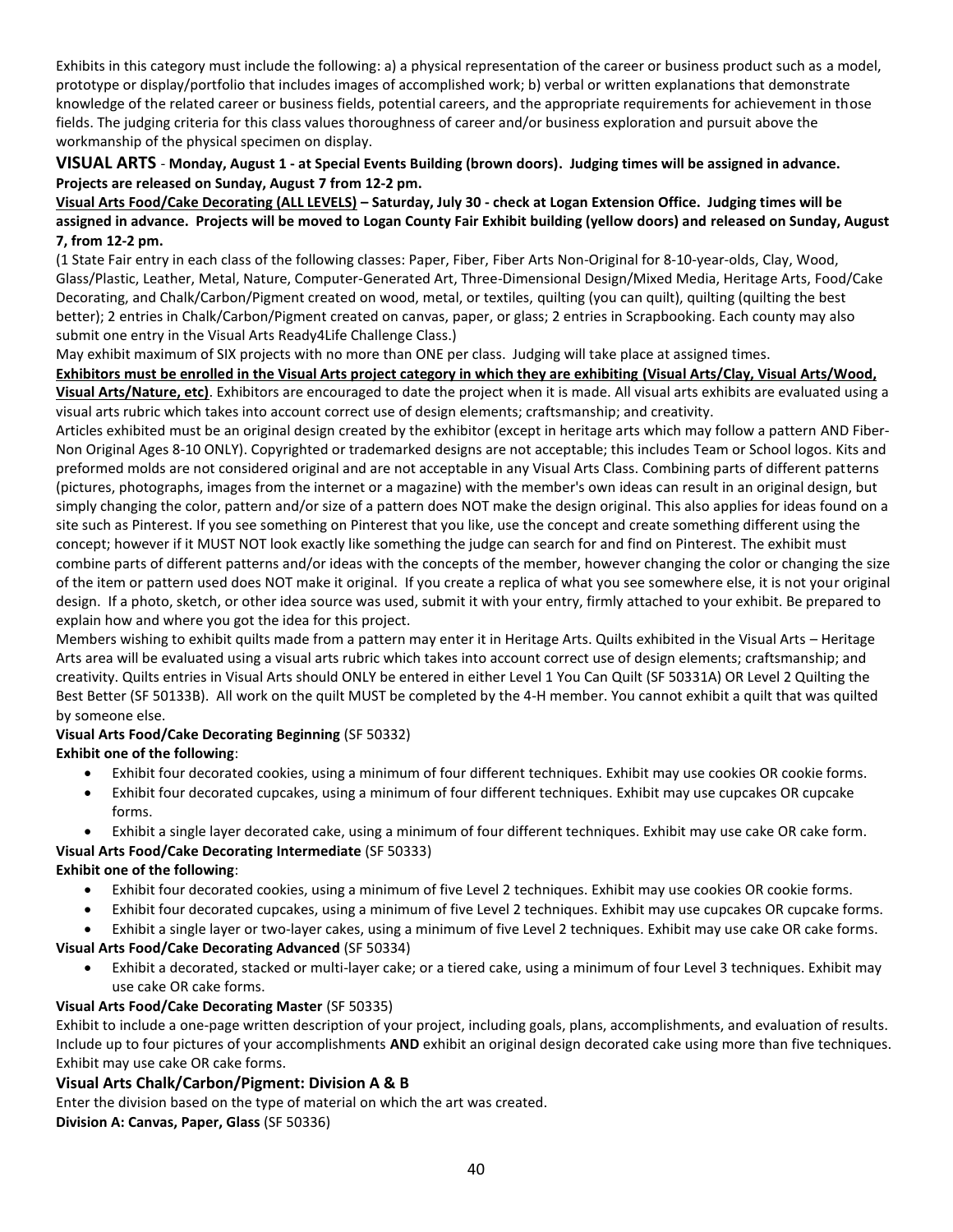Any original artwork done with pencils, chalk, pens, ink, paint, charcoal, dyes, etc. on canvas, paper, or glass. This would include all painting, sketching, drawing, cartooning, original non-computer generated graphics, printing, etc. Painted and/or glazed pre-formed ceramics and painted porcelain dolls are not eligible for State Fair exhibit. Drawings and paintings should be matted or framed under glass. (Exceptions: Oil and acrylic paintings do not require glass and are not required to be matted.) Watercolor, chalk, pen & ink, computer-generated art, etc. do require some protective covering. Gallery frames are acceptable. Canvas paintings that continue "over the edges" are acceptable without frames; however, the piece must still be prepared for hanging. Matted pieces without frames are acceptable, however the piece must be prepared for hanging OR it must include a photo of the artwork being displayed in a non-hanging manner. There is no specific requirement for the type of mat used.

### **Division B: Wood, Metal, Textiles** (SF 50352)

Any original artwork done with pencils, chalk, pens, ink, paint, charcoal, dyes, etc., on wood, metal, or textiles. Painted and/or glazed pre-formed ceramics and painted porcelain dolls are not eligible for State Fair exhibit. Any exhibits created as a piece of wall art must be prepared for hanging.

### **Visual Arts Clay** (SF 50337)

Any original item made of clay; may be fired or unfired, hand formed or thrown on a wheel. Self-hardening clays are fine. Fire/ovencured and cornstarch clay could be accepted. Items can include, but are not limited to, clay statues, bowls, jewelry, etc. Pre-formed ceramics are not eligible for State Fair exhibit.

### **Visual Arts Computer-Generated Art** (SF 50338)

Any original art created in any software package. Exhibit may not include scanned work, clip art, downloaded images from the internet, any imported image, or photographs. All pixels must be original. Photo mosaics are NOT allowed. Exhibitors in this class (like all other classes in this sub-section) must be enrolled in Visual Arts; Computer project enrollment is not required. NOTE: Wood and metal exhibits created through the use of laser cutting programs/devices should be entered in this class. Plastic exhibits with an artistic focus created using a 3-D printer should be entered in this class. If the art created is designed to hang, then the entry should have some protective covering, such as a glass frame, and prepared for hanging. If the art is something that has been created with a laser cutting program/device and is NOT designed to hang, it does not require protective covering nor does it need to be prepared to hang.

#### **Visual Arts Fiber** (SF 50339)

Any original item made of fiber. Examples are quilts, fabric collage, soft sculpture, stitchery, weaving, embroidery, cross-stitch, wearable art, hooking, braiding, duct tape artistry, string art, and baskets. **Original** cross-stitched, knitted, crocheted or quilted items belong in this Fiber class. **Non-original** cross-stitched, knitted, crocheted or quilted items should be entered in Heritage Arts. Machine knitted items are not appropriate for this class.

#### **Visual Arts Fiber Non-Original AGES 8-10 ONLY** (SF 50350)

Any non-original item made of fiber. Examples are fabric collage, soft sculpture, stitchery, weaving, embroidery, cross-stitch, crocheting, knitting, weaving, hooking, and felting. Exhibitors may use a pattern and/or an idea generated from another source. **Visual Arts Glass/Plastic** (SF 50340)

Any original item made of glass or plastic. Possible items to exhibit include stained glass, etched glass (original design), mosaics made of glass, glass beading, plastic jewelry (friendly plastic). Interlocking building block creations (i.e. LEGOS) are not suitable for State Fair entry. Stepping stones or wall hangings that include cement decorated with glass or plastic items are not suitable for this class.

#### **Visual Arts Heritage Arts** (SF 50341)

Exhibit an item of *traditional* art learned from another person or **from a pattern** (NO KITS may be entered in this class). Non-original cross-stitched, knitted and crocheted items by pattern fit in this class. ALL ORIGINAL cross-stitched, knitted and crocheted items should be exhibited in Fiber Arts; (machine knitted items ARE NOT acceptable for this class.) Other possibilities include: needlepoint, counted cross-stitch, crewel, embroidery, cut work, hardanger embroidery (embroidery openwork), macramé, baskets, candles, pysanki (decorated eggs), leather, quilts, baskets (made using a traditional pattern), traditional handmade dolls with handmade costumes, soaps made using nature dyes also can be made using hand-made molds or broken into chunks for display or candles. Exhibitors must also bring 1) the pattern or a copy of the pattern they used to create their traditional art; and 2) a description of the traditional origins of their art choice.

#### **Visual Arts Leather** (SF 50321)

Exhibit one of the following options using leather:

- Leather Stamping: Exhibit should utilize one or more stamping techniques exhibit examples include items such as belt; coasters; bookmark; key chain; wrist bracelet.
- Leather Carving or Tooling: Exhibit should use simple swivel knife tooling techniques or may incorporate several swivel knife-tooling designs or patterns – exhibit examples include items such as belt; pictorial carving; key case.
- Leather Lacing: Exhibit to include stamping and/or carving techniques incorporated with lacing techniques exhibit examples include items such as wallets; purses; etc.
- Leather Stitching: Exhibit may include stamping; carving and/or lacing techniques and should be a leather item or article of apparel, which incorporates hand-sewing and/or machine stitching techniques. Hand-sewing and/or machine stitching must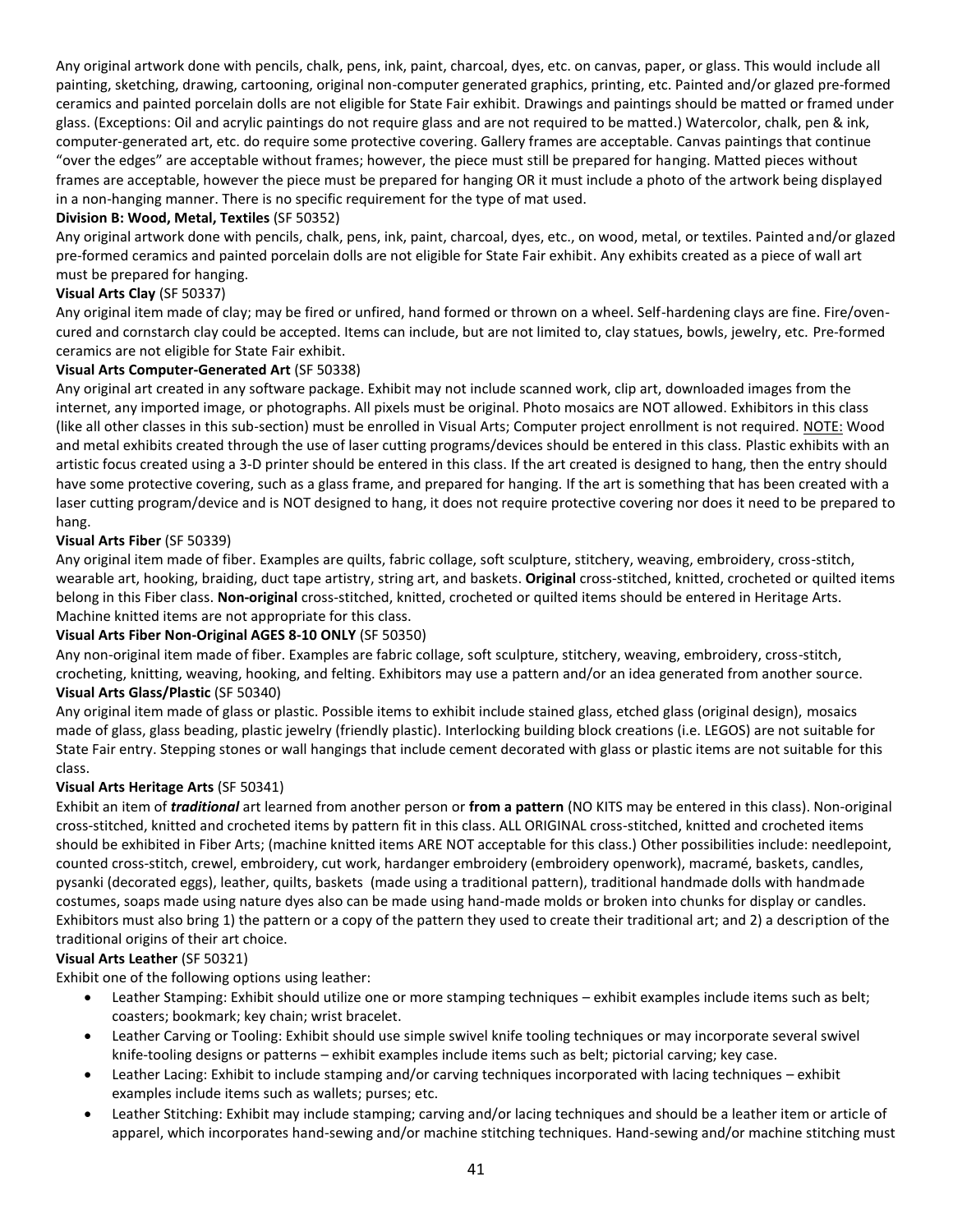#### be the work of the exhibitor.

## **Visual Arts Metal** (SF 50342)

Any original item made of metal such as sculpture, tin punch, engraved metal, and jewelry. Items intended for industrial use (as tools and/or shop items) are not considered part of this Visual Arts project and are not eligible for entry. Metal items that have been partially or totally created through the use of laser cutting programs/devices should be entered in Computer-Generated Art. **Visual Arts Nature** (SF 50343)

### Any original item made of natural material such as wreaths, cornhusk dolls, etc. Items should be made of natural materials (which may be purchased) but securing elements such as glue and wire may be used in the inner construction as long as they do not detract from the overall "natural" appearance. Articles such as dried pressed flowers may be displayed under glass since it is necessary for protection/preservation of the natural materials. Candles are not suitable as entries. All baskets should be entered in Heritage Arts. **Visual Arts Paper** (SF 50344)

Any original item made of paper. Examples could include origami; greeting cards; paper-cut designs, paper mache, hand-made paper, paper collage, paper models of architecture, quilling, etc. Paper twist articles, made from directions in craft books and stores ARE NOT original and are not appropriate for this class. Scrapbooks should be exhibited in Visual Arts Scrapbooking.

### **Visual Arts Quilting – You Can Quilt** (SF 50331A)

Exhibit one of the following quilting options. All exhibits should include a card identifying whether the quilt design was from a pattern or is an original design created by the exhibitor. Item may be quilted using any method – tie, hand, or machine quilted. All work must be completed by the 4-H member. Exhibit one of the following:

- A Mini Quilt for a doll; OR a Quilt sized for an infant *(maximum size of 48"x48")*; OR
- A Quilted Table Runner (*width ranging from 15-18"; length ranging from 24-48"*)

### **Visual Arts Quilting – Quilting the Best Better** (SF 50331B)

Exhibit one of the following quilting options. All exhibits should include a card identifying whether the quilt design was from a pattern or is an original design created by the exhibitor. Item may be quilted using any method – tie, hand, or machine quilted. All work must be completed by the 4-H member. Exhibit one of the following:

- Lap Quilt (*width ranging from 48-60"; length ranging from 60-72"*); OR
- Large Quilted Wall Hanging (*may be rectangular or square, sized larger than 48" x 48"*). Hanging should include tabs or a pocket on the back in order for it to be hung; OR Quilt that fits any size bed (Twin, Double, Queen or King).

### **Visual Arts Scrapbooking, Beginning** (SF 50345)

Exhibit one album or notebook, either 8  $\frac{1}{2}$ " x 11" or 12" x 12", with a front and back cover. The album/notebook must have a minimum of 4 pages (front and back, 8 sides), exhibited in page protectors. "Embellishments" are defined as the decorations or special details and features that add to a page and make it more visually appealing. Embellishments may include, but are not limited to, ribbon, clips, special lettering, etc. Beginners must use a minimum of four embellishments and tell a story with pictures.

### **Visual Arts Scrapbooking, Intermediate** (SF 50346)

Exhibit one album or notebook, either 8  $\frac{y''}{x}$  x 11" or 12" x 12", with a front and back cover. The album/notebook must have a minimum of 4 pages (front and back, 8 sides), exhibited in page protectors. "Embellishments" are defined as the decorations or special details and features that add to a page and make it more visually appealing. Embellishments may include, but are not limited to, ribbon, clips, special lettering, etc. Intermediate level exhibitors must use a minimum of eight embellishments and tell a story with pictures and journaling.

### **Visual Arts Scrapbooking, Advanced** (SF 50347)

Exhibit one album or notebook, either 8  $\frac{1}{2}$ " x 11" or 12" x 12", with a front and back cover. The album/notebook must have a minimum of 4 pages (front and back, 8 sides), exhibited in page protectors. "Embellishments" are defined as the decorations or special details and features that add to a page and make it more visually appealing. Embellishments may include, but are not limited to, ribbon, clips, special lettering, etc. Advance level exhibitors must use a minimum of 12 embellishments and tell a compelling story with pictures, journaling, and other media.

### **Visual Arts Three-Dimensional Design/Mixed Media** (SF 50348)

Art pieces in this class must be comprised of **at least three different media**. No one medium can make up more than 40% of a piece. The piece should **be either freestanding or should be prepared to be hung**. It must be observable on at least three different sides. Originality and design are important concepts. Craft and preformed or assembled projects are not acceptable.

## **Visual Arts Wood** (SF 50349)

Any original item made of wood (wood carving, sculpture, collage, wood burning, etc.). Utilitarian wood items made from patterns or kits (e.g. outdoor or indoor furniture, shelves) should be entered in woodworking, not in visual arts. Popsicle stick crafts are not acceptable for State Fair entry. Wood items that have been partially or totally created through the use of laser cutting programs/devices should be entered in Computer-Generated Art. All Visual Arts Wood exhibits MUST have an artistic element that the exhibitor can explain. Furniture built by the exhibitor aligns with the Woodworking project area – unless the element to be judged is wood carving or wood burning that is one element of the exhibit. Exhibits will be judged using a Visual Arts Rubric and not a woodworking construction rubric.

### **Visual Arts Ready4Life Challenge** (SF 50351)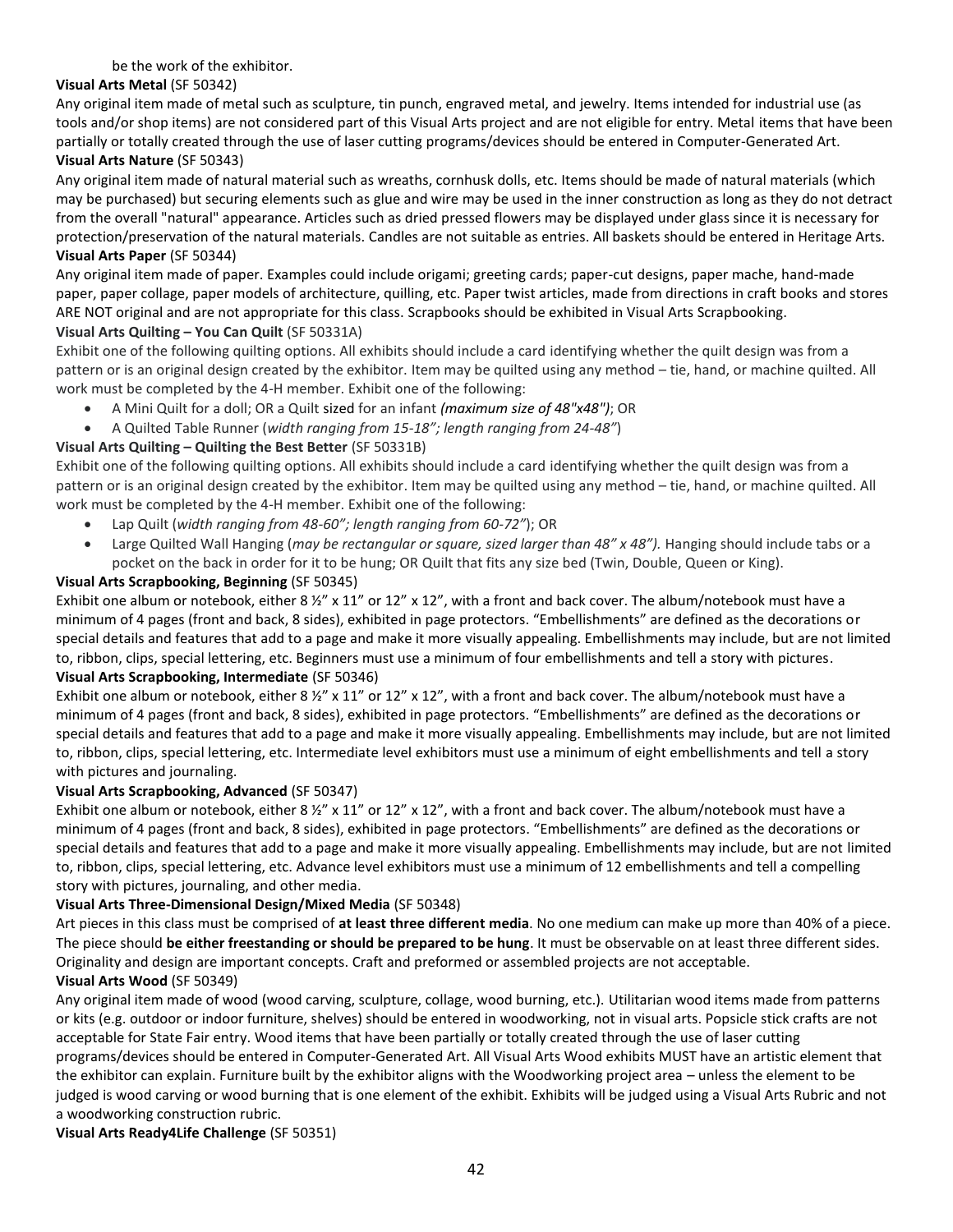#### **Open to 11- to 18-year-olds enrolled in any Visual Arts project.**

Exhibits in this category must include the following: a) a physical representation of the career or business product such as a model, prototype or display/portfolio that includes images of accomplished work; b) verbal or written explanations that demonstrate knowledge of the related career or business fields, potential careers, and the appropriate requirements for achievement in those fields. The judging criteria for this class values thoroughness of career and/or business exploration and pursuit above the workmanship of the physical specimen on display.

**Non-Original Visual Arts Exhibit Classes: (NOT STATE FAIR ELIGIBLE – except Fiber Non-Original SF0350 – one may be selected for State Fair from ages 8-10)** Includes kits, pre-printed designs, pre-molded pieces, etc.

| *Non-Original Paper                    | *Non-Original Glass/Plastic (small LEGO       |
|----------------------------------------|-----------------------------------------------|
| *Non-Original Fiber (** SEE BELOW)     | creation may be entered here)                 |
| *Non-Original Clay (painted pre-formed | *Non-Original Leather                         |
| Ceramics exhibit here)                 | *Non- Original Metal                          |
| *Non-Original Wood                     | *Non-Original Nature                          |
| *Non-Original Chalk/Carbon/Pigment     | *Non-Original Mixed Media-item using 2+ media |

**WEATHER - Monday, August 1 - at Special Events Building (brown doors). Judging times will be assigned in advance. Projects are released on Sunday, August 7 from 12-2 pm.** 

STATE FAIR SELECTION: Each county may submit 1 entry total 50392, 50393, 50394; and 1 entry from 50395.

**Weather and Climate Science I** (SF 50392) / **Weather and Climate Science 2** (SF 50393) / **Weather and Climate Science 3** (SF 50394) Exhibit any product or display illustrating an activity from the book. The exhibit may include, but isn't limited to, original works, objects, demonstrations, digital presentations, programs, websites, games, apps, performances, or posters which you have made. Choose whatever method best shows what you've learned. You must furnish any equipment you need for your exhibit. Internet service will not be provided for the exhibit. All exhibits must include something visual, such as a printed copy of a digital presentation, which will remain on display during the exhibition. Electronic equipment will only be used during your personal judging time and will not remain on display during the entire exhibit period.

#### **Weather Ready4Life Challenge** (SF 50395)**- Open to 11- to 18-year-olds enrolled in any Weather and Climate project.**

Exhibits in this category must include the following: a) a physical representation of the career or business product such as a model, prototype or display/portfolio that includes images of accomplished work; b) verbal or written explanations that demonstrate knowledge of the related career or business fields, potential careers, and the appropriate requirements for achievement in those fields. The judging criteria for this class values thoroughness of career and/or business exploration and pursuit above the workmanship of the physical specimen on display.

#### **WELDING - Monday, August 1 - at Special Events Building (brown doors). Judging times will be assigned in advance. Projects are released on Sunday, August 7 from 12-2 pm.**

STATE FAIR SELECTION: Each county may submit 2 entries total from 50353 and 1 entry from 50355. **Welding** (SF 50353)

This exhibit class is open to members who are in the 7<sup>th</sup> grade and higher. Exhibit one Arc weldment/item demonstrating the skill level of the exhibitor. Members new to the project should consider selecting a weldment from the suggested *Weldment List* found on page 43 of *Arcs and Sparks* (4-H 573 – Shielded Metal Arc Welding). **This class is for industrial welding only.** (Members that wish to use welding to create objects with an artistic appeal should consider enrolling in the 4-H Visual Arts project and consider entering those types of exhibits in the Visual Arts – Metal class.) Exhibits must be portable and cannot be exhibited on a trailer.

#### **Welding Ready4Life Challenge** (SF 50355) **- (Open to 11- to 18-year-olds enrolled in any Welding project)**

Exhibits in this category must include the following: a) a physical representation of the career or business product such as a model, prototype or display/portfolio that includes images of accomplished work; b) verbal or written explanations that demonstrate knowledge of the related career or business fields, potential careers, and the appropriate requirements for achievement in those fields. The judging criteria for this class values thoroughness of career and/or business exploration and pursuit above the workmanship of the physical specimen on display.

#### **WOODWORKING - Monday, August 1-at Special Events Building (brown doors). Judging times will be assigned in advance. Projects are released on Sunday, August 7 from 12-2 pm.**

STATE FAIR SELECTION: Each county may submit 2 entries total from 50357, 50358, 50359, 50360 and 1 entry from 50362. **Woodworking 1** (SF 50357)

Any item made of wood constructed or refinished by the member, appropriate for their age, skills and ability in this project. Pre-cut kits assembled by the member are not acceptable. Exhibits must be portable and cannot be exhibited on a trailer.

#### **Woodworking 2** (SF 50358)

Any item made of wood constructed or refinished by the member, appropriate for their age, skills and ability in this project. Pre-cut kits assembled by the member are not acceptable. Exhibits must be portable, and cannot be exhibited on a trailer. **Woodworking 3** (SF 50359)

Any item made of wood constructed or refinished by the member, appropriate for their age, skills and ability in this project. Pre-cut kits assembled by the member are not acceptable. Exhibits must be portable, and cannot be exhibited on a trailer.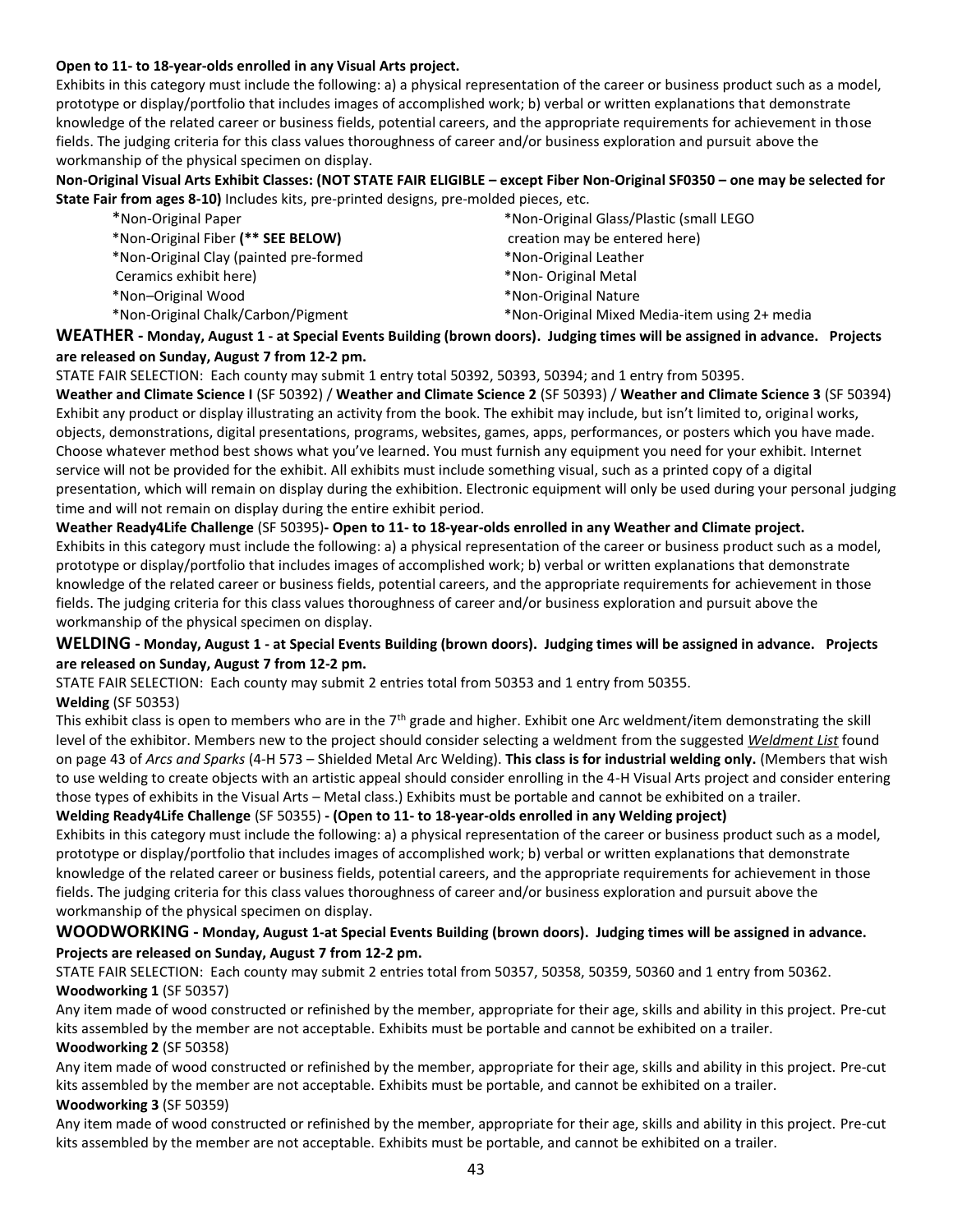#### **Woodworking 4** (SF 50360)

Any item made of wood constructed or refinished by the member, appropriate for their age, skills and ability in this project. Pre-cut kits assembled by the member are not acceptable. Exhibits must be portable, and cannot be exhibited on a trailer.

**Woodworking Ready4Life Challenge** (SF 50362) **- Open to 11- to 18-year-olds enrolled in any Woodworking project** Exhibits in this category must include the following: a) a physical representation of the career or business product such as a model, prototype or display/portfolio that includes images of accomplished work; b) verbal or written explanations that demonstrate knowledge of the related career or business fields, potential careers, and the appropriate requirements for achievement in those fields. The judging criteria for this class values thoroughness of career and/or business exploration and pursuit above the workmanship of the physical specimen on display.

#### **Awards**

| <b>Public</b>                             |                                                           |  |  |
|-------------------------------------------|-----------------------------------------------------------|--|--|
| <b>Top Oral Communications</b>            | Country Financial-Joe Ryan                                |  |  |
| <b>Food/Clothing Awards</b>               |                                                           |  |  |
| Best of Show 4-H Foods                    | In memory of Fran Lessen by the Lessen Family             |  |  |
| Clothing & Textiles STEAM Clothing 1      | Maxine Maxheimer Memorial by her children                 |  |  |
| Clothing & Textiles STEAM Clothing 2      | Sew Personal Embroidery                                   |  |  |
| Clothing & Textiles STEAM Clothing 3      | Maxine Maxheimer Memorial by her children                 |  |  |
| Shopping in Style-Purchased Garment       | Sew Personal Embroidery                                   |  |  |
| <b>Horticulture/Floriculture Awards</b>   |                                                           |  |  |
| <b>Best Floriculture Display</b>          | Logan County Master Gardeners                             |  |  |
| Best Horticulture Display                 | <b>Logan County Master Gardeners</b>                      |  |  |
| Best of Show-Fresh Cut Flowers            | Top Flight Grain Western Division                         |  |  |
| <b>Best House Plant</b>                   | Lincoln Kiwanis                                           |  |  |
| <b>Best Annual</b>                        | Bee's Floral & Landscaping                                |  |  |
| <b>Best Perennial</b>                     | Bee's Floral & Landscaping                                |  |  |
| <b>Top Market Basket</b>                  | Progressive Ag Service-Matt Boudeman                      |  |  |
| <b>Top Vegetable</b>                      | Progressive Ag Service-Matt Boudeman                      |  |  |
| <b>Top Senior Vegetable</b>               | <b>TBD</b>                                                |  |  |
| <b>Top Junior Vegetable</b>               | In memory of Joe Gleason, Sr by Wide-A-Wake 4-H club      |  |  |
| Top Junior Vegetable Exhibitor-Custom Hoe | Robert Rankin                                             |  |  |
| <b>Best Crops Exhibit</b>                 | <b>Atteberry Farms</b>                                    |  |  |
| <b>General Project Awards</b>             |                                                           |  |  |
| First Place Visual Arts                   | <b>Tomlinson Family</b>                                   |  |  |
| Second Place Visual Arts                  | <b>Small Town Creations</b>                               |  |  |
| Top Junior Visual Arts Award              | In memory of Justin Burge by Wide-A-Wake 4-H Club         |  |  |
| <b>Best Non-Original Ceramics</b>         | In memory of Ruth Ellen Wurth by Middletown 4-H'ers       |  |  |
| <b>Top Heritage Arts</b>                  | In memory of Belle Drake by Beason Ag 4-H club            |  |  |
| <b>First Place Miscellaneous</b>          | Four Corner Clovers 4-H club                              |  |  |
| Second Place Miscellaneous                | George Dahmm Memorial by his family                       |  |  |
| Top Photography Project                   | Lincoln Kiwanis #3783                                     |  |  |
| <b>Top Computer Project</b>               | Top Flight Grain Western Division                         |  |  |
| Top Woodworking Project                   | Beason Ag 4-H club                                        |  |  |
| Top Jr Woodworking Project                | Martin Dahmm Memorial                                     |  |  |
| <b>Beef Awards</b>                        |                                                           |  |  |
| <b>Grand Champion Steer</b>               | Randy Westen Memorial-McKown Polled Herefords             |  |  |
| Reserve Grand Champion Steer              | Phil Willson, Atlanta Ag Center                           |  |  |
| <b>Champion Angus Steer</b>               | State Bank of Lincoln, Division of Heartland Bank & Trust |  |  |
| Reserve Champion Angus Steer              | Hollanders 4-H club                                       |  |  |
| Champion Hereford Steer                   | Phil Willson, Atlanta Ag Center                           |  |  |
| Reserve Champion Hereford Steer           | Randy Pech Family                                         |  |  |
| Champion Shorthorn Steer                  | TPS Farm - Troy Powell Memorial                           |  |  |
| Reserve Champion Shorthorn Steer          | Green's Diamond G Farm/Wes & Martha Green                 |  |  |
| Champion AOB/Crossbred Steer              | Phil Willson, Atlanta Ag Center                           |  |  |
| Reserve Champion AOB/Crossbred Steer      | Four Corner Clovers 4-H club                              |  |  |
| <b>Champion Simmental Steer</b>           | Logan County Simmental Association                        |  |  |
| Reserve Champion Simmental Steer          | Logan County Simmental Association                        |  |  |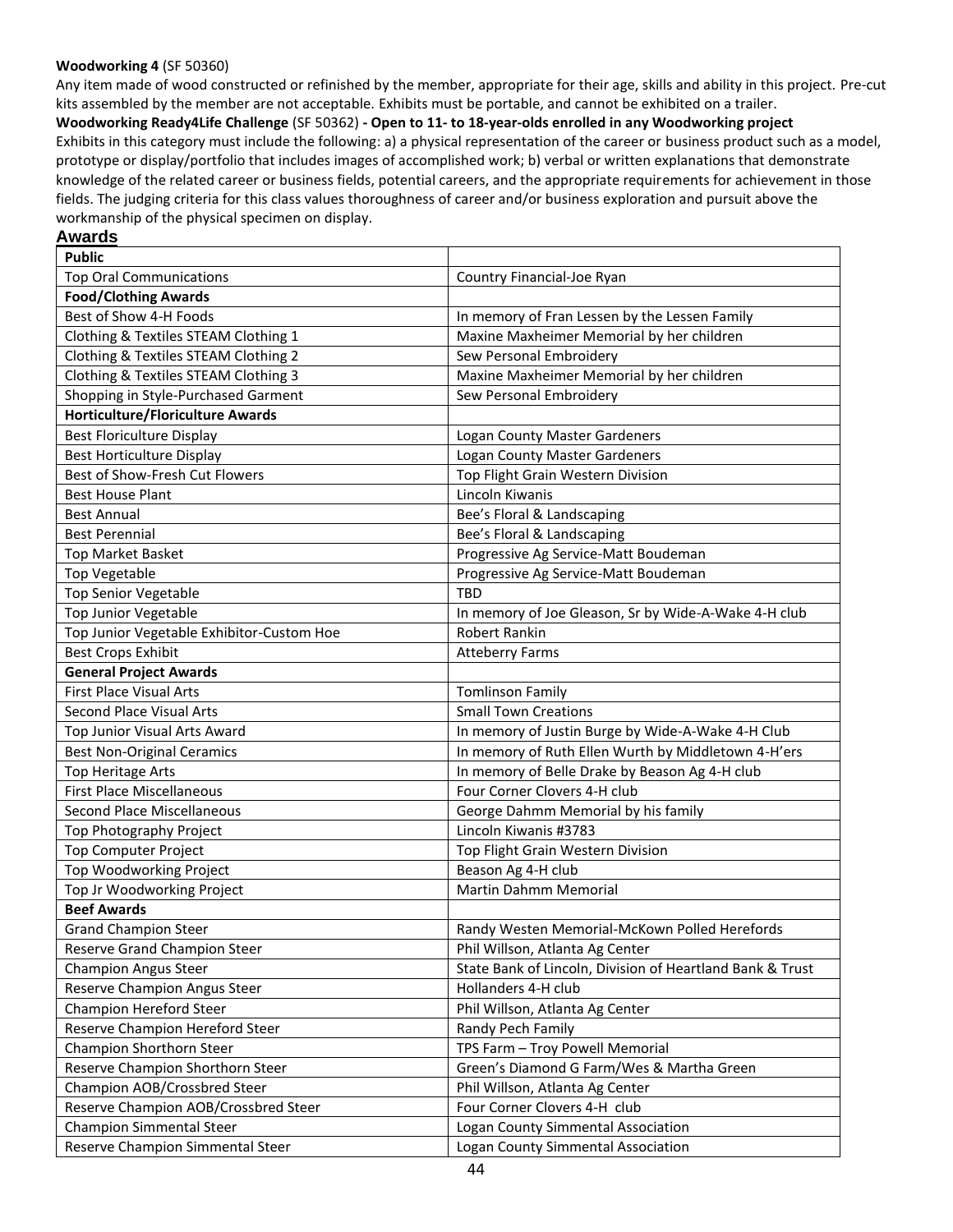| Champion British Breed Steer                 | Larry Bobell Family                                       |
|----------------------------------------------|-----------------------------------------------------------|
| Reserve Champion British Breed Steer         | <b>MKS Livestock</b>                                      |
| Top Rate-of-Gain Steer                       | Central IL Feed & Supply, Inc.                            |
| Supreme Champion Female                      | Larry Bobell Family                                       |
| Reserve Supreme Champion Female              | <b>MKS Livestock</b>                                      |
| <b>Champion Angus Female</b>                 | Logan County Angus Association                            |
| Reserve Champion Angus Female                | Logan County Angus Association                            |
| Champion Red Angus Female                    | Timbercreek Village Assisted Living                       |
| Reserve Champion Red Angus Female            | Timbercreek Village Assisted Living                       |
| <b>Champion Hereford Female</b>              | Brandt Agronomic Service, LLC                             |
| Reserve Champion Hereford Female             | Randy Pech Family                                         |
| <b>Champion Shorthorn Female</b>             | Alan & Josiah Klokkenga - Shothorn Club Calves            |
| Res. Champion Shorthorn Female               | Fanning Family Shorthorns                                 |
| <b>Champion Simmental Female</b>             | Central Illinois Ag, Inc                                  |
| Reserve Champion Simmental Female            | Central Illinois Ag, Inc.                                 |
| Champion AOB Female                          | Hollanders 4-H Club                                       |
| Res. Champion AOB Female                     | Logan County Farm Bureau                                  |
| Champion Non-papered Comm Heifer             | Noah Green/Ag Land FS                                     |
| Res. Champ. Non-Papered Comm Heifer          | Noah Green/Ag Land FS                                     |
| Champion Cow/Calf                            | Hollander's 4-H Club                                      |
| Reserve Champion Cow/Calf                    | Top Flight Grain Western Division                         |
| <b>Champion Prospect Heifer</b>              | TBD                                                       |
| <b>Champion Prospect Bull</b>                | <b>TBD</b>                                                |
| Sr. Beef Showmanship                         | Noah Green, Ag-Land FS, Inc                               |
| Int. Beef Showmanship                        | Top Flight Grain Western Division                         |
| Jr. Beef Showmanship                         | Central IL Feed & Supply, Inc.                            |
| <b>Outstanding 4-H Beef Member</b>           | Troy Lynn Miller Memorial Plaque/Lynn Miller Family       |
| <b>Dairy Awards</b>                          |                                                           |
| <b>Grand Champion Heifer Over All Breeds</b> | Phil Wilson, Atlanta Ag Center                            |
| <b>Grand Champion Cow Over All Breeds</b>    | Prairie Farms Dairy, Inc., Peoria Division                |
| Sr. Dairy Showmanship                        | In memory of Raymond & Verna Stoll by Brookview Farms     |
| Jr. Dairy Showmanship                        | Phil Wilson, Atlanta Ag Center                            |
| <b>Sheep Awards</b>                          |                                                           |
| Supreme Overall Female (Platter)             | Ketcham Sheep Equipment                                   |
| <b>Grand Champion Ewe Lamb</b>               | Ag-Land FS-Noah Green                                     |
| Reserve Grand Champion Ewe Lamb              | <b>Bank of Chestnut</b>                                   |
| <b>Grand Champion Ram Lamb</b>               | Phil Willson, Atlanta Ag Center                           |
| Reserve Grand Champion Ram Lamb              | <b>Bank of Chestnut</b>                                   |
| <b>Grand Champion Pair of Lambs</b>          | Farm Credit Illinois                                      |
| Reserve Grand Champion Pair of Lambs         | Farm Credit Illinois                                      |
| <b>Grand Champion Ewe</b>                    | Brandt Agronomic Service, LLC                             |
| Reserve Grand Champion Ewe                   | Farm Credit Illinois                                      |
| <b>Grand Champion Wether</b>                 | In memory of Curtis Drake by Beason Ag 4-H Club           |
| Reserve Grand Champion Wether                | State Bank of Lincoln, Division of Heartland Bank & Trust |
| <b>Grand Champion Pair of Wethers</b>        | Timbercreek Village Assisted Living                       |
| Reserve Grand Champion Pair of Wethers       | Harold & Nancy Drake                                      |
| <b>Grand Champion Commercial Ewe</b>         | 3J Farm - The Coers Family                                |
| Reserve Grand Champion Commercial Ewe        | 3J Farm - The Coers Family                                |
| Sr. Sheep Showmanship                        | Hollanders 4-H club                                       |
| Jr. Sheep Showmanship                        | Logan County Farm Bureau                                  |
| <b>Swine Awards</b>                          |                                                           |
| <b>Grand Champion Gilt</b>                   | Logan County Paramedic Association, Inc.                  |
| Grand Champion Gilt - Traveling Trophy       | Don Crane Family                                          |
| Reserve Grand Champion Gilt                  | Logan County Paramedic Association, Inc.                  |
| 3rd Overall Gilt                             | <b>Brett Conrady Family</b>                               |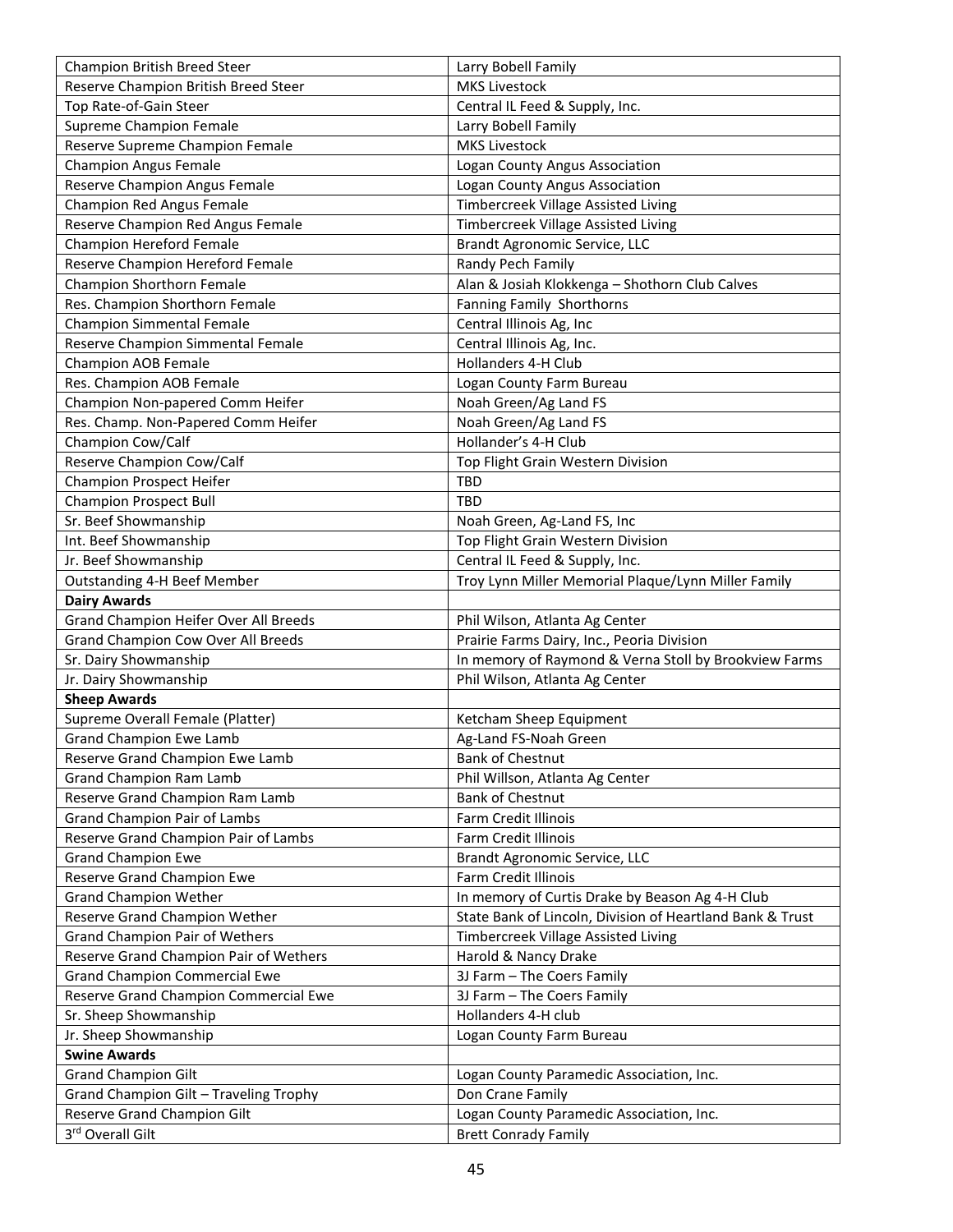| 4 <sup>th</sup> Overall Gilt                 | Hartsburg Grain                                           |
|----------------------------------------------|-----------------------------------------------------------|
| 5 <sup>th</sup> Overall Gilt                 | Brandt Agronomic Service, LLC                             |
| 1st-5 <sup>th</sup> place Gilt banners       | Sunglo Feeds                                              |
| <b>Champion Spotted Gilt</b>                 | Phil Willson, Atlanta Ag Center                           |
| Reserve Champion Spotted Gilt                | In memory of Donald D. Wilson by the Middletown 4-H club  |
| Champion Chester White Gilt                  | Ritchhart's Mobile Zoo                                    |
| Reserve Champion Chester White Gilt          | <b>Thomas Titus Family</b>                                |
| Champion Duroc Gilt                          | Top Flight Grain Western Division                         |
| Reserve Champion Duroc Gilt                  | Hollanders 4-H Club                                       |
| Champion Berkshire Gilt                      | Tibbs Family in memory of Nick Tibbs                      |
| Reserve Champion Berkshire Gilt              | Tibbs Family in memory of Nick Tibbs                      |
| <b>Champion Commercial Gilt</b>              | Central IL Feed & Supply Inc.                             |
| Reserve Champion Commercial Gilt             | State Bank of Lincoln, Division of Heartland Bank & Trust |
| Champion Yorkshire Gilt                      | Phil Willson, Atlanta Ag Center                           |
| Reserve Champion Yorkshire Gilt              | <b>Thomas Titus Family</b>                                |
| Champion Hampshire Gilt                      | Central IL Feed & Supply Inc.                             |
| Reserve Champion Hampshire Gilt              | Hickory Hills Farm/Rod & Michael Coers                    |
| Champion All Other Breeds Gilt               | Logan County 4-H Alumni Committee                         |
| Reserve Champion All Other Breeds Gilt       | In Memory of Chris McGlasson by 4-H Family & Friends      |
| Grand Champion Barrow - traveling trophy     | Don Crane Family                                          |
| <b>Grand Champion Barrow</b>                 | <b>Brett Conrady Family</b>                               |
| Reserve Grand Champion Barrow                | Phil Willson, Atlanta Ag Center                           |
| 3rd Overall Barrow                           | Olson Farms                                               |
| 4 <sup>th</sup> Overall Barrow               | <b>Bobell Farms</b>                                       |
| 5 <sup>th</sup> Overall Barrow               | Olson Farms                                               |
| 1st-5 <sup>th</sup> place Barrow banners     | Sunglo Feeds                                              |
| <b>Champion Spotted Barrow</b>               | Ivan & Roberta Rademaker                                  |
| Reserve Champion Spotted Barrow              | Werth Services, Insurance, Real Estate & Storage          |
| Champion Yorkshire Barrow                    | <b>Bobell Farms</b>                                       |
| Reserve Champion Yorkshire Barrow            | Hickory Hills Farm                                        |
| Champion Chester White Barrow                | Darrell and Kathy Steffens                                |
| Reserve Champion Chester White Barrow        | Brandt Agronomic Service, LLC                             |
| Champion Hampshire Barrow                    | Rohlf's Implement Co., Hartsburg                          |
| Reserve Champion Hampshire Barrow            | Tri Ag., Inc.                                             |
| Champion Duroc Barrow                        | Lincoln Ag Center                                         |
| Reserve Champion Duroc Barrow                | Lincoln Ag Center                                         |
| Champion Berkshire Barrow                    | Four Corner Clovers 4-H club                              |
| Reserve Champion Berkshire Barrow            | <b>Bobell Berkshires</b>                                  |
| <b>Champion Crossbred Barrow</b>             | Farm Credit Illinois                                      |
| Reserve Champion Crossbred Barrow            | Farm Credit Illinois                                      |
| Champion Other Papered Breeds Barrow         | <b>Bobell Berkshires</b>                                  |
| Reserve Champion Other Papered Breeds Barrow | Central IL Feed & Supply Inc.                             |
| Sr. Swine Showmanship                        | Brandt Agronomic Service, LLC                             |
| Jr. Swine Showmanship                        | Hartsburg Grain                                           |
| <b>Goat Awards</b>                           |                                                           |
| <b>Champion Dairy Doe</b>                    | Central Illinois Ag                                       |
| Reserve Champion Dairy Doe                   | Central Illinois Ag                                       |
| <b>Champion Meat Goat Doe</b>                | <b>MKS Livestock</b>                                      |
| Reserve Champion Meat Goat Doe               | <b>Tomlinson Family</b>                                   |
| Champion Meat Goat Wether                    | <b>MKS Livestock</b>                                      |
| Reserve Champion Meat Goat Wether            | <b>Bruce &amp; Carissa Davis</b>                          |
| Champion Scramble Goat Confirmation          | In memory of Leola Donnan by Fanning Family               |
| Reserve Champion Scramble Goat Confirmation  | <b>Tomlinson Family</b>                                   |
| Champion Scramble Goat Records               | <b>Brett Conrady Family</b>                               |
| Champion Scramble Goat Showmanship           | Central IL Feed & Supply, Inc.                            |